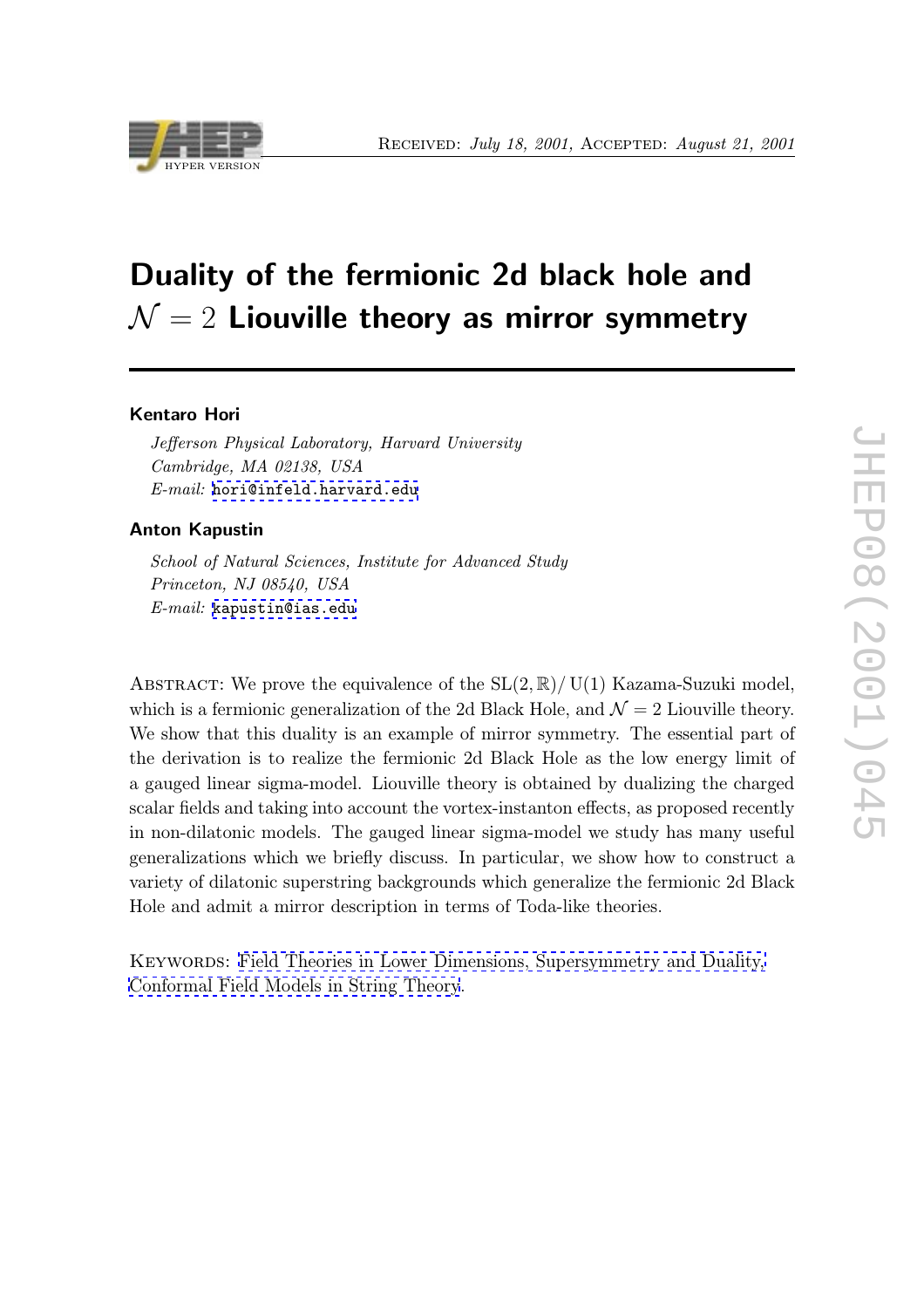# Contents

| 1. | Introduction                                                   | $\bf{2}$ |
|----|----------------------------------------------------------------|----------|
| 2. | The gauged linear sigma-model                                  | $\bf{5}$ |
| 3. | Flow to 2d black hole I: one-loop approximation                | 8        |
| 4. | An exact computation of the central charge                     | 11       |
|    | $\overline{Q}_{+}$ -cohomology<br>4.1                          | 11       |
|    | 4.2<br>The current and its anomaly                             | 12       |
|    | 4.3<br>The superconformal algebra                              | 14       |
|    | Ambiguity and its resolution<br>4.4                            | 15       |
| 5. | Flow to 2d black hole II: exact treatment                      | 16       |
|    | 5.1<br>General remarks                                         | 16       |
|    | Marginal deformations of the bosonic coset<br>5.2              | 17       |
|    | Marginal deformations of the supersymmetric coset<br>5.3       | 22       |
| 6. | Liouville theory as the mirror                                 | $27\,$   |
|    | The dual theory<br>6.1                                         | 27       |
|    | Liouville theory as the IR limit of the dual theory<br>$6.2\,$ | 29       |
| 7. | Some generalizations                                           | 31       |
|    | Orbifolds<br>7.1                                               | 31       |
|    | 7.2<br>Multi-variable models                                   | 32       |
|    | 7.3<br>Squashed Toric Sigma-Models                             | 33       |
| 8. | <b>Concluding remarks</b>                                      | 35       |
|    | A. Conventions                                                 | 37       |
|    | B. OPE of elementary fields                                    | 38       |
|    | C. Konishi anomaly                                             | 39       |
|    | D. Parity invariance of (gauged) WZW models                    | 40       |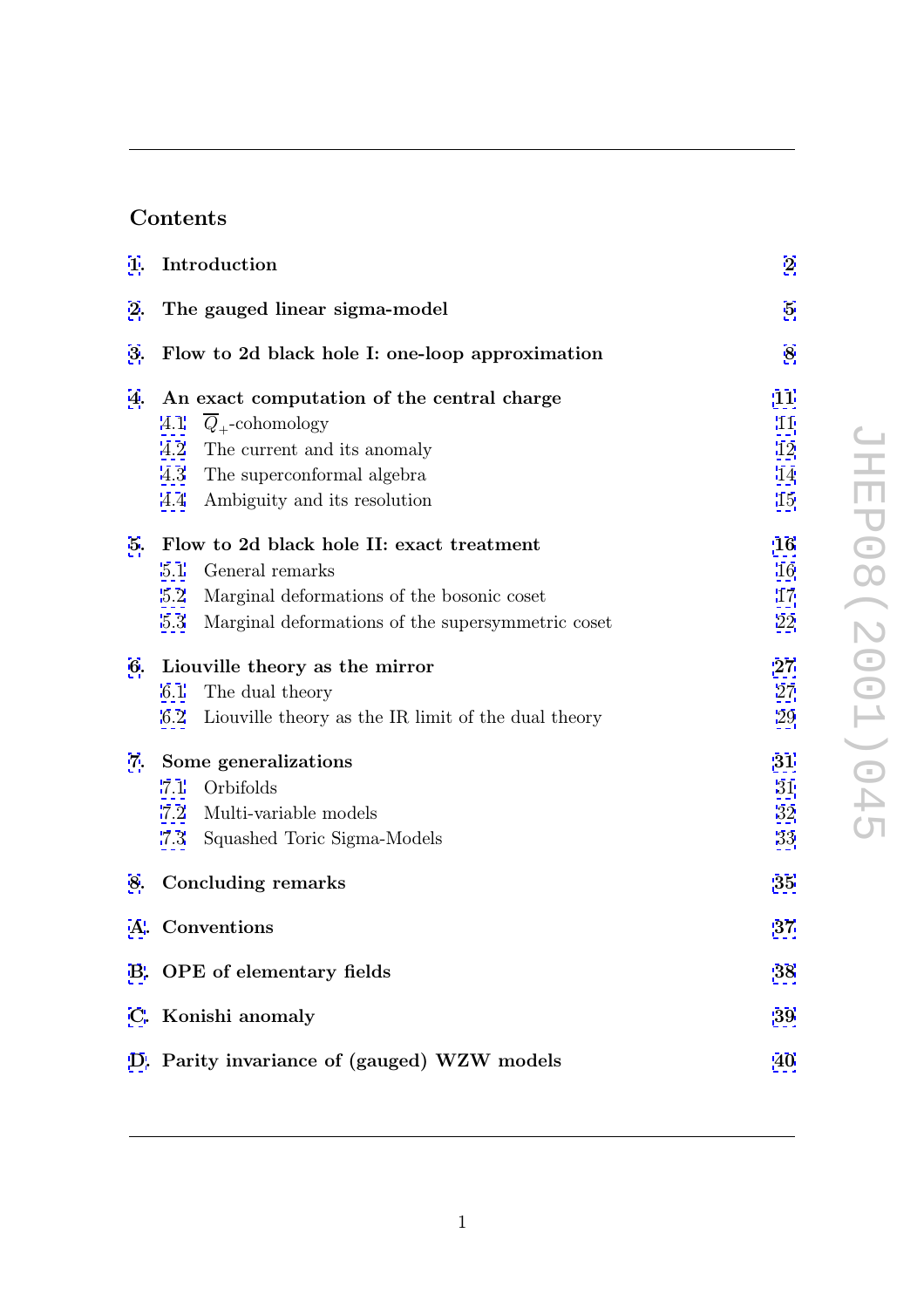## <span id="page-2-0"></span>1. Introduction

The mirror dual of an  $\mathcal{N}=2$  supersymmetric non-linear sigma-model on a toric variety has been derived in [1] by realizing the model as the low energy limit of a gauged linear sigma-model [2], and dualizing the phases of charged scalar fields. This can be viewed as T-duality applied to the fibers of a torus fibration. When a circle fiber shrinks to zero size at s[om](#page-42-0)e locus of the base, one could naïvely expect that the dual circle blows up at the [s](#page-42-0)ame locus. What really happens is the following. To each such degenerating fiber there corresponds a superpotential term, generated by the vortex-instanton of the gauge system (analogously to [3]), that diverges toward the degeneration locus. The superpotential also breaks the rotational symmetry of the dual theory, accounting for the loss of winding number in the original system due to the degeneration of the circle. This is the st[or](#page-42-0)y for  $(2, 2)$  supersymmetric non-dilatonic sigma-models on toric manifolds, but it would be interesting to see how universal this phenomenon is.

Some time ago, Fateev, Zamolodchikov and Zamolodchikov (FZZ) [4] conjectured a duality between the conformal field theory of a two-dimensional euclidean black hole [5] and a Landau-Ginzburg theory, called *sine-Liouville theory*. The 2d Black Hole is defined as the level  $k SL(2, \mathbb{R})/$  U(1) coset model and has the fo[llo](#page-42-0)wing targetspace metric and dilaton for large k

$$
ds^{2} = k[d\rho^{2} + \tanh^{2}\rho d\varphi^{2}],
$$
  
\n
$$
\Phi = \Phi_{0} - 2\log \cosh \rho.
$$
\n(1.1)

Here  $\varphi$  is a periodic variable of period  $2\pi$ . The coset theory is well-defined for all  $k > 2$ . On the other hand, the sine-Liouville theory is a theory of scalar fields  $-\infty < \varrho < \infty$  and  $\vartheta \equiv \vartheta + 2\pi$  with the following action  $\begin{array}{c} \varphi \ 2 \ < \ \widetilde S \end{array}$ <u>za za zapadni za predsjednika u predsjednika u predsjednika u predsjednika u predsjednika u predsjednika u pre</u>

$$
\widetilde{S} = \frac{1}{4\pi} \int \left[ \frac{1}{k-2} (\mathrm{d}\varrho)^2 + \frac{1}{k} (\mathrm{d}\vartheta)^2 - \frac{1}{k-2} R_h \varrho + \mu^2 \, \mathrm{e}^{-\varrho} \cos \vartheta \right] \sqrt{h} \mathrm{d}^2 x \,, \tag{1.2}
$$

where h is the world-sheet metric (with Ricci scalar  $R_h$ ) and  $\mu$  is some mass scale. We refer the reader to [6] for a review of this conjectural duality. The duality was used in [6] as the starting point for the Matrix Model formulation of string theory in the black hole background.

The 2d Black Hole [h](#page-42-0)as an asymptotic region,  $\rho \to +\infty$ , where the geometry is that [of](#page-42-0) a cylinder of radius  $\sqrt{k}$  and the dilaton is linear,  $\Phi \sim -2\rho$ . At  $\rho = 0$ the circle shrinks to zero size, and therefore the overall geometry is that of a semiinfinite cigar. Sine-Liouville theory also has an asymptotic region,  $\varrho \to \infty$ , where the potential is exponentially small and the theory is the sigma-model on a cylinder is that of a cylinder of radius  $\sqrt{k}$  and the dilaton is linear,  $\Phi \sim -2\rho$ . At  $\rho = 0$ <br>the circle shrinks to zero size, and therefore the overall geometry is that of a semi-<br>infinite cigar. Sine-Liouville theory also ha potential is unbounded from below, and therefore for small k, where the radius of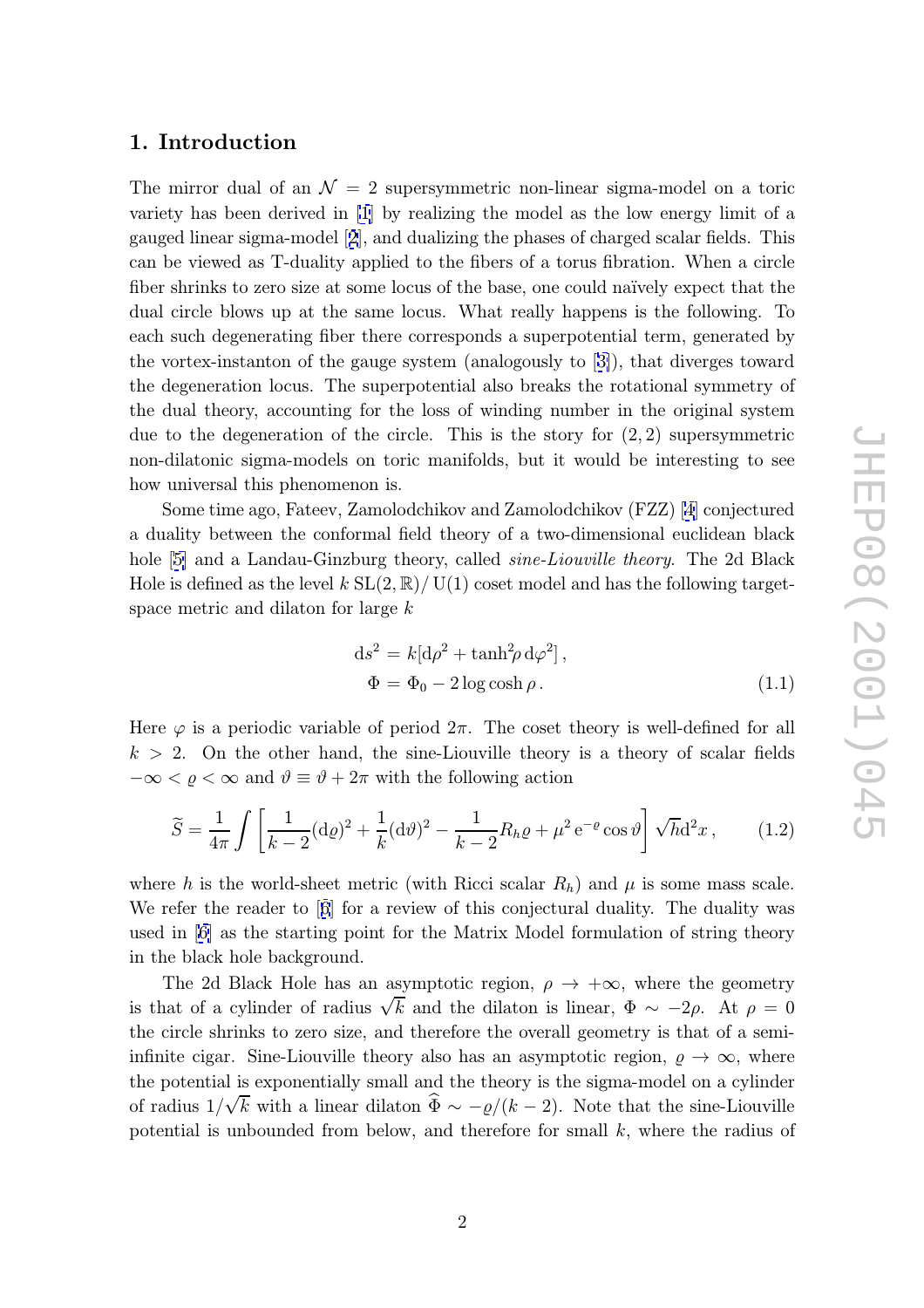<span id="page-3-0"></span>the cylinder is large and semiclassical reasoning is valid, we expect the model to be unstable. This corresponds to the fact that the coset model is well-defined only for  $k > 2$ .

If we compare the radii of the two asymptotic regions, we notice that the two theories may be related by T-duality. The shrinking of the circle as one goes towards  $\rho = 0$  on the 2d Black Hole side corresponds to the exponentially growing potential which breaks rotational symmetry on the sine-Liouville side. Thus FZZ duality is strongly reminiscent of mirror duality between  $(2, 2)$  sigma-models and  $(2, 2)$  Landau-Ginzburg models mentioned above.

In this paper, we prove the supersymmetric version of FZZ duality using the method of [1]. Instead of a 2d Black Hole we consider a fermionic 2d Black Hole, defined as the level  $k \operatorname{SL}(2,\mathbb{R})/ \operatorname{U}(1)$  Kazama-Suzuki supercoset model [7], and instead of sine-Lioville theory we consider  $\mathcal{N} = 2$  supersymmetric Liouville theory [8]. This dualit[y w](#page-42-0)as conjectured in [9] from the space-time point of view; closely related ideas were discussed earlier in  $[10, 11, 12]$ , and the duality was studied m[ore](#page-42-0) recently in [13]. The supercoset model can be viewed as an  $\mathcal{N}=1$  $\mathcal{N}=1$  $\mathcal{N}=1$  supersymmetric sigma-model with target-space metric [\(1](#page-42-0).1). The action for  $\mathcal{N}=2$  Liouville theory on a flat world-sheet is given by scussed earlier in [10, 11, 12], and the duality was studied<br>supercoset model can be viewed as an  $\mathcal{N} = 1$  supersym<br>target-space metric (1.1). The action for  $\mathcal{N} = 2$  Liouvill<br>eet is given by<br> $\widetilde{S} = \frac{1}{2\pi} \int d^2$ 

$$
\widetilde{S} = \frac{1}{2\pi} \int d^2x \left[ \int d^4\theta \frac{1}{2k} |Y|^2 + \frac{1}{2} \left( \int d^2\theta \,\mu \,\mathrm{e}^{-Y} + h.c. \right) \right],\tag{1.3}
$$

where Y is a chiral superfield with period  $2\pi i$  and  $\mu$  is a mass scale. (A linear dilaton is hidden in this action.) As in the bosonic case, the two theories have asymptotic regions that are related by T-duality, and the shrinking of the circle on one side corresponds to growing superpotential breaking rotational symmetry on the other side. Unlike in the bosonic case, the supercoset theory is well-defined for all  $k > 0$ . This corresponds to the fact that  $\mathcal{N}=2$  Liouville theory makes sense for all  $k>0$ .

The crucial part of our proof is showing that the  $(2, 2)$  superconformal field theory of the fermionic 2d Black Hole arises as the infrared limit of a certain superrenormalizable gauge theory. The candidate system is the U(1) gauge theory with two chiral superfields  $\Phi$  and P on which the gauge transformation acts as  $\Phi \to e^{i\alpha} \Phi$ and  $P \to P + i\alpha$ . The action is fermionic 2d Black<br>le gauge theory. 7<br>perfields Φ and P d<br>- *iα*. The action is<br> $S = \frac{1}{2\pi} \int d^2x d^4\theta$ 

$$
S = \frac{1}{2\pi} \int d^2x \, d^4\theta \left[ \overline{\Phi} e^V \Phi + \frac{k}{4} (P + \overline{P} + V)^2 - \frac{1}{2e^2} |\Sigma|^2 \right]. \tag{1.4}
$$

We will first give some numerical evidence. We will show that the sigma-model that arises after integrating out the gauge multiplet flows under one-loop renormalization group flow to the supersymmetric sigma-model with target-space metric (1.1). We will explicitly see how the linear dilaton in the asymptotic region is generated. The one-loop approximation is valid for large k. To go beyond this approximation, we compute the infrared central charge of the above gauged linear sigma-model [\(GL](#page-2-0)SM).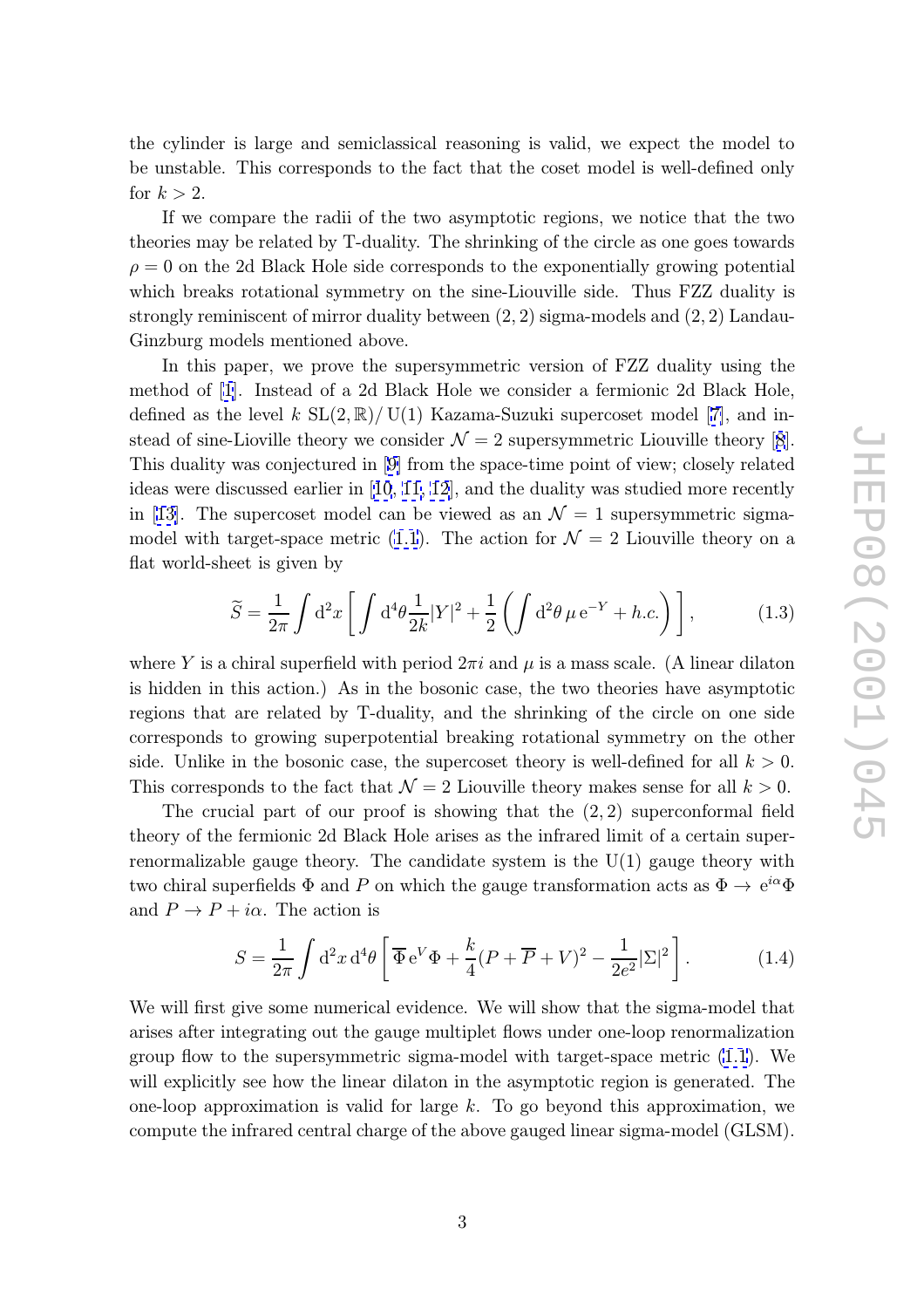Following [14, 15], we identify the right-moving  $\mathcal{N}=2$  superconformal algebra in the ring of left-chiral operators. The classical gauge theory (1.4) has both vector and axial R-symmetries, but on the quantum level the axial R-symmetry is anomalously broken. H[owe](#page-43-0)v[er,](#page-43-0) one can modify the current using the field P to make it conserved. This allows us to identify the right-moving R-current, a[nd t](#page-3-0)hen the full  $\mathcal{N} = 2$ superconformal algebra. The correction terms in the superconformal currents are linear in P and generate linear dilaton in the asymptotic region. (Alternatively, one can obtain the whole current superfield by cancelling the Konishi anomaly [16] associated to the axial anomaly.) We find that the central charge is rection<br>iilaton<br>superfic<br>We find<br> $c = 3 \int$ 

$$
c = 3\left(1 + \frac{2}{k}\right),\tag{1.5}
$$

which coincides with the central charge of the level  $k$  SL $(2,\mathbb{R})/$ U(1) Kazama-Suzuki model. The asymptotic behavior of the target-space metric also agrees in the two theories. Then we argue the uniqueness of the SCFT with this value of the central charge, asymptotic behaviour, and symmetries. This establishes that our gauge theory (1.4) flows to the fermionic 2d Black Hole for all  $k > 0$ .

Since the UV central charge of the GLSM is 9, and the IR central charge (1.5) becomes arbitrarily large as  $k \to 0$ , one may wonder how these results are consistent with Za[mo](#page-3-0)lodchikov's *c*-theorem [17]. The resolution of this apparent paradox is well known [18, 19]. Technically, the c-theorem is not applicable here because the IR conformal field theory violates one of the assumptions made in [17], namely the assumption that there exists a n[orm](#page-43-0)alizable  $SL(2, \mathbb{C})$ -invariant vacuum state. A more satisfa[cto](#page-43-0)r[y e](#page-43-0)xplanation is that in general the central charge is not a good measure of the number of degrees of freedom. For example, if one [doe](#page-43-0)s not assume normalizability of vacuum, Cardy's formula [20] says that the growth of the density of states is determined not by c, but by  $c_{eff} = c - 24h_{\min}$ , where  $h_{\min}$  is the lower boundary of the spectrum of  $L_0$ <sup>1</sup>. If a unitary CFT has a normalizable vacuum, then  $h_{\min} = 0$ , but in general the effective numbe[r of](#page-43-0) degrees of freedom is different from c. For the supercoset model  $h_{\min} = \frac{1}{4k}$  (this can be derived either by using the fact that the supercoset is asymptotic to a linear dilaton theory with background charge  $Q = 1/\sqrt{k}$  and applying the Seiberg bound [18], or by the direct analysis of the operator spectrum), and therefore  $c_{eff} = 3$ . Thus the effective number of degrees of freedom decreases as one flows towards the infrared, in agreement with expectations.

Once the flow to the fermionic 2d Black Ho[le i](#page-43-0)s established, the rest is a straightforward generalization of [1]. Dualizing the phase of  $\Phi$  and the imaginary part of  $P$ , we obtain twisted chiral superfields Y and  $Y_P$  of period  $2\pi i$ . The superpotential of the dual system is ionic 2d<br>Dualizii<br>erfields I $\widetilde{W} = \Sigma ($ 

$$
\widetilde{W} = \Sigma (Y + Y_P) + \mu e^{-Y}, \qquad (1.6)
$$

<sup>&</sup>lt;sup>1</sup>We assume that world-sheet parity is a symmetry of the theory. Otherwise  $h_{\min}$  is defined as the smaller of the lower boundaries of the spectra of  $L_0$  and  $\tilde{L}_0$ .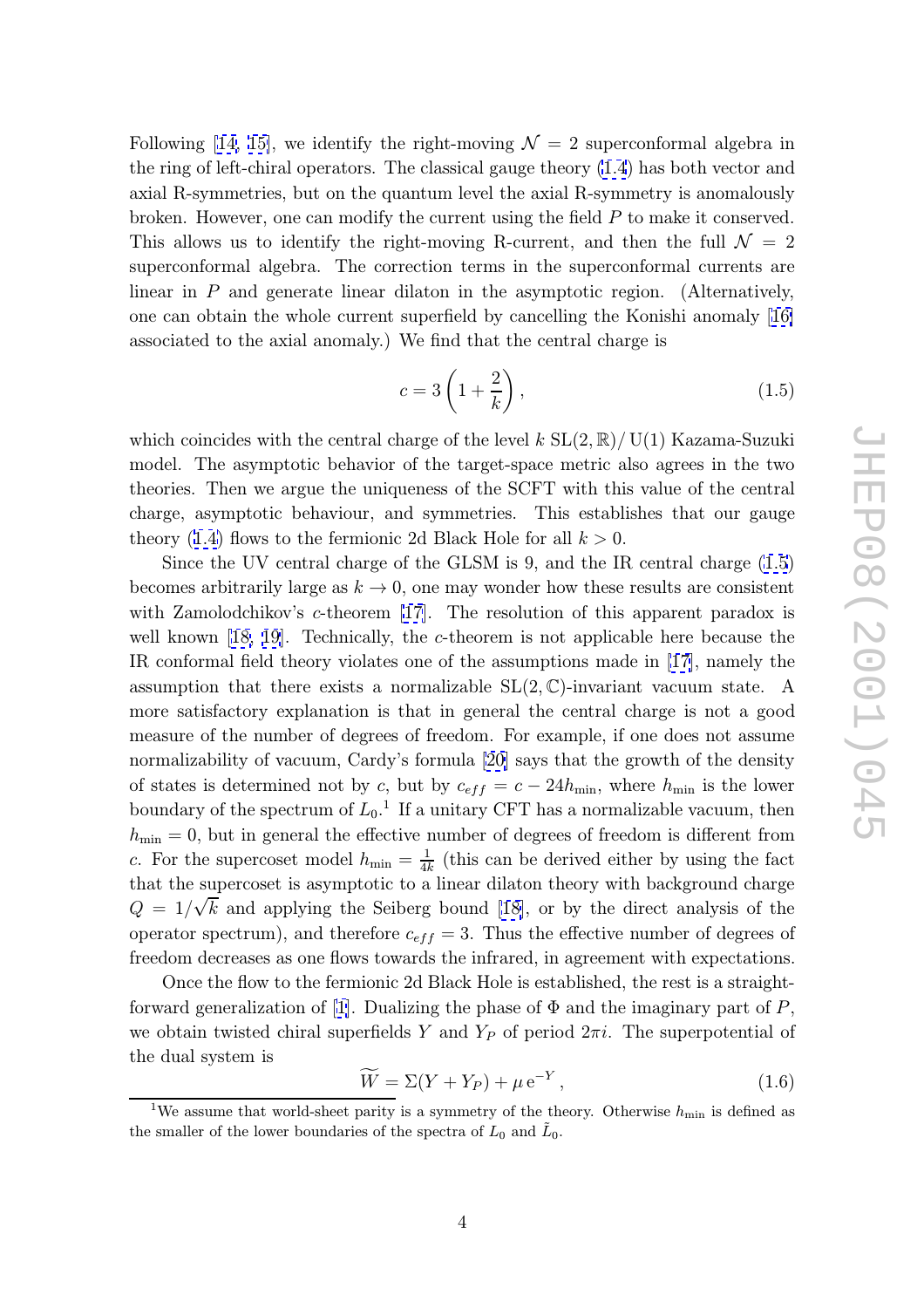<span id="page-5-0"></span>where the term linear in  $\Sigma$  is present already at the classical level, and the exponential term is generated by the vortex of Φ. Note that the P-vortex is absent, and therefore no nonperturbative superpotential is generated for  $Y_P$ . The Kähler potential is

$$
K = -\frac{1}{2e^2} |\Sigma|^2 - \frac{1}{2k} |Y_P|^2 + \cdots, \qquad (1.7)
$$

where dots denote a possible correction term that vanishes in the asymptotic region  $\text{Re } Y \to \infty$ . In the infrared limit  $e \to \infty$  it is appropriate to integrate out  $\Sigma$ , and this gives a constraint  $Y + Y_P = 0$ . Thus, we obtain a theory of a single periodic chiral superfield Y with the superpotential  $e^{-Y}$ . Using the uniqueness of the supersymmetric coset, one can show that the corrections to the Kähler potential indicated by dots in  $(1.7)$  are in fact absent. Note that in general the methods of  $[1]$ do not allow to control the K¨ahler potential. What makes the present case different is that one can continuously deform the gauge theory  $(1.4)$  to the  $\mathcal{N}=2$  Liouville theory without breaking any symmetries. Since the supersymmetric coset is rigi[d,](#page-42-0) this implies that the infrared limit of the theory (1.4) is equivalent to  $\mathcal{N}=2$  Liouville theory. This alternative way of deriving the mirror dual [is le](#page-3-0)ss general than that used in [1], but provides more information about the dual theory.

We also describe some obvious generalizatio[ns o](#page-3-0)f the model (1.4), compute their infrared central charge and find mirror duals. Some of these models flow to non-trivial (2 , [2\)](#page-42-0) superconformal field theories and can be used to construct a variety of higherdimensional superstring backgrounds with a non-constant dilaton [and](#page-3-0) fermionic symmetries. Others are massive field theories which upon integrating out the gauge fields reduce to sigma-models on "squashed" toric varieties. Mirror symmetry relates these sigma-models to Landau-Ginzburg models; for example, the sigma-model on a "squashed"  $\mathbb{CP}^1$  (the supersymmetric "sausage model") is mirror to the  $\mathcal{N}=2$ sine-Gordon model with a finite Kähler potential. In fact, in this particular case both theories are integrable, and their equivalence has been conjectured by Fendley and Intriligator [21]. (The squashed toric sigma models and the mirrors are also introduced and studied from a different but related point of view in [22].)

### 2. The gaug[ed](#page-43-0) linear sigma-model

The field content of the gauged linear sigma-model will be the following: two chiral superfields  $\Phi$  and P and a vector superfield V. Our superfield conventions are collected in appendix A. The gauge transformations laws are defined to be

$$
\Phi \to e^{i\Lambda} \Phi,
$$
  
\n
$$
P \to P + i\Lambda,
$$
  
\n
$$
V \to V - i\Lambda + i\overline{\Lambda},
$$
\n(2.1)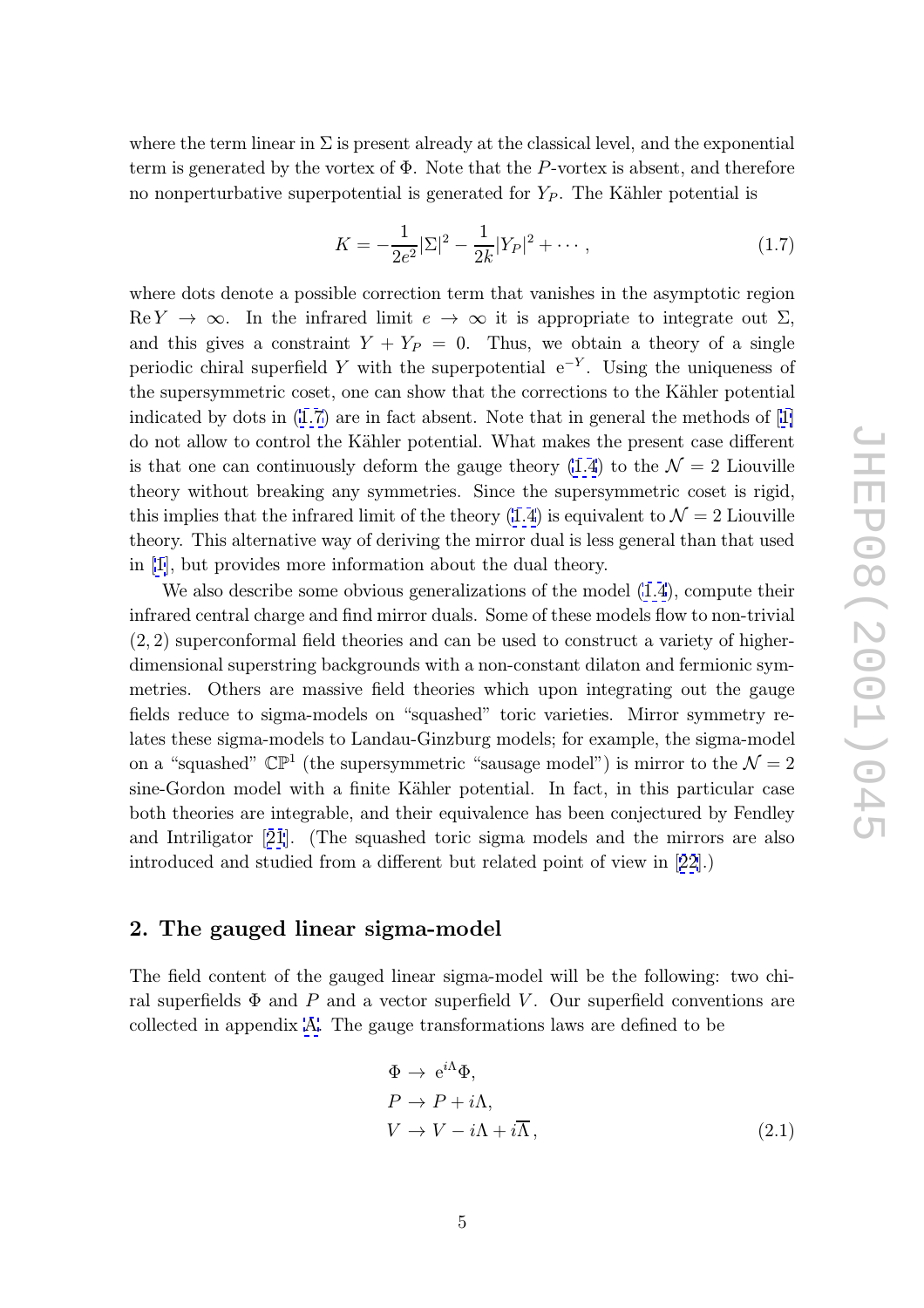<span id="page-6-0"></span>where  $\Lambda$  is a chiral superfield,  $D_+\Lambda = D_-\Lambda = 0$ . We take the gauge group to be  $U(1)$ , and Im P is periodically identified with period  $2\pi$ .

The action of the system is

chiral superfield, 
$$
\overline{D}_+ \Lambda = \overline{D}_- \Lambda = 0
$$
. We take the gauge group to be  
\n*P* is periodically identified with period  $2\pi$ .  
\nIn of the system is  
\n
$$
S = \frac{1}{2\pi} \int d^2x d^4\theta \left[ \overline{\Phi} e^V \Phi + \frac{k}{4} (P + \overline{P} + V)^2 - \frac{1}{2e^2} |\Sigma|^2 \right].
$$
\n(2.2)

Here  $\Sigma = D_+ D_- V$  is a twisted chiral superfield,  $D_+ \Sigma = D_- \Sigma = 0$ . We did not include the Fayet-Iliopoulos term as it can be absorbed into P. Neither did we include its superpartner, the theta-angle, since it breaks world-sheet parity, while we want the theory to flow to a parity-invariant supercoset model (see appendix D for details about the definition of world-sheet parity for the coset models).

The chiral superfield  $P$  can be gauged away completely, after which one is left with  $\Phi$  and a massive vector superfield described by V. Thus the action (2.[2\)](#page-40-0) describes massive  $\mathcal{N} = 2$  QED. Alternatively, one can choose the Wess-Zumino gauge for V and retain P. Then the action in terms of component fields reads

$$
\frac{1}{2\pi} \int d^2x \left[ -\mathcal{D}^{\mu}\overline{\phi} \mathcal{D}_{\mu}\phi + i\overline{\psi}_{-}(\mathcal{D}_{0} + \mathcal{D}_{1})\psi_{-} + i\overline{\psi}_{+}(\mathcal{D}_{0} - \mathcal{D}_{1})\psi_{+} + D|\phi|^{2} + |F|^{2} + \right. \\ \left. - |\sigma|^{2}|\phi|^{2} - \overline{\psi}_{-}\sigma\psi_{+} - \overline{\psi}_{+}\overline{\sigma}\psi_{-} - i\overline{\phi}\lambda_{-}\psi_{+} + i\overline{\phi}\lambda_{+}\psi_{-} + i\overline{\psi}_{+}\overline{\lambda}_{-}\phi - \right. \\ \left. - i\overline{\psi}_{-}\overline{\lambda}_{+}\phi + \frac{k}{2}\left(-\mathcal{D}^{\mu}\overline{p}\mathcal{D}_{\mu}p + i\overline{\chi}_{-}(\partial_{0} + \partial_{1})\chi_{-} + i\overline{\chi}_{+}(\partial_{0} - \partial_{1})\chi_{+} + \right. \\ \left. + D(p + \overline{p}) + |F_{P}|^{2} - |\sigma|^{2} + i\chi_{+}\lambda_{-} - i\chi_{-}\lambda_{+} + \right. \\ \left. + i\overline{\chi}_{+}\overline{\lambda}_{-} - i\overline{\chi}_{-}\overline{\lambda}_{+} \right) + \right]
$$
\n(2.3)

$$
+\frac{1}{2e^2}\Big(-\partial^{\mu}\overline{\sigma}\partial_{\mu}\sigma+i\overline{\lambda}_{-}(\partial_{0}+\partial_{1})\lambda_{-}+i\overline{\lambda}_{+}(\partial_{0}-\partial_{1})\lambda_{+}+v_{01}^{2}+D^{2}\Big)\bigg].
$$

Here  $\phi$  and p are the lowest components of  $\Phi$  and P, respectively,  $\psi$  and  $\chi$  are their superpartners, and  $v_{\mu}$ ,  $\lambda$ , and D are components of a vector multiplet in the Wess-Zumino gauge.  $\mathcal{D}_{\mu}\phi$  and  $\mathcal{D}_{\mu}\psi_{\pm}$  are the standard covariant derivatives, while  $\mathcal{D}_{\mu}p := \partial_{\mu}p + iv_{\mu}$ . After one gauges away the imaginary part of p, one can see that the gauge field and its superpartners have mass  $e\sqrt{k}$ .

This field theory is free in the UV and super-renormalizable. We are interested in its infrared limit. At energies much lower than  $e\sqrt{k}$  one can integrate out  $\Sigma$  and set the D-term potential to zero. The D-term is given by

$$
D(\phi, p) = |\phi|^2 + k \operatorname{Re} p.
$$

To obtain the low-energy effective action for  $\Phi$  we set Im  $p = 0$  (this is a gauge choice), express Rep in terms of  $\phi$  by means of  $D(\phi, p) = 0$ , and integrate out V omitting the last term in the action (because the infrared limit is equivalent to taking  $e \to \infty$ ). Equivalently, we can take the flat space parametrized by  $\phi$  and p with Kähler potential

$$
K(\phi, p) = |\phi|^2 + \frac{k}{2}|p|^2,
$$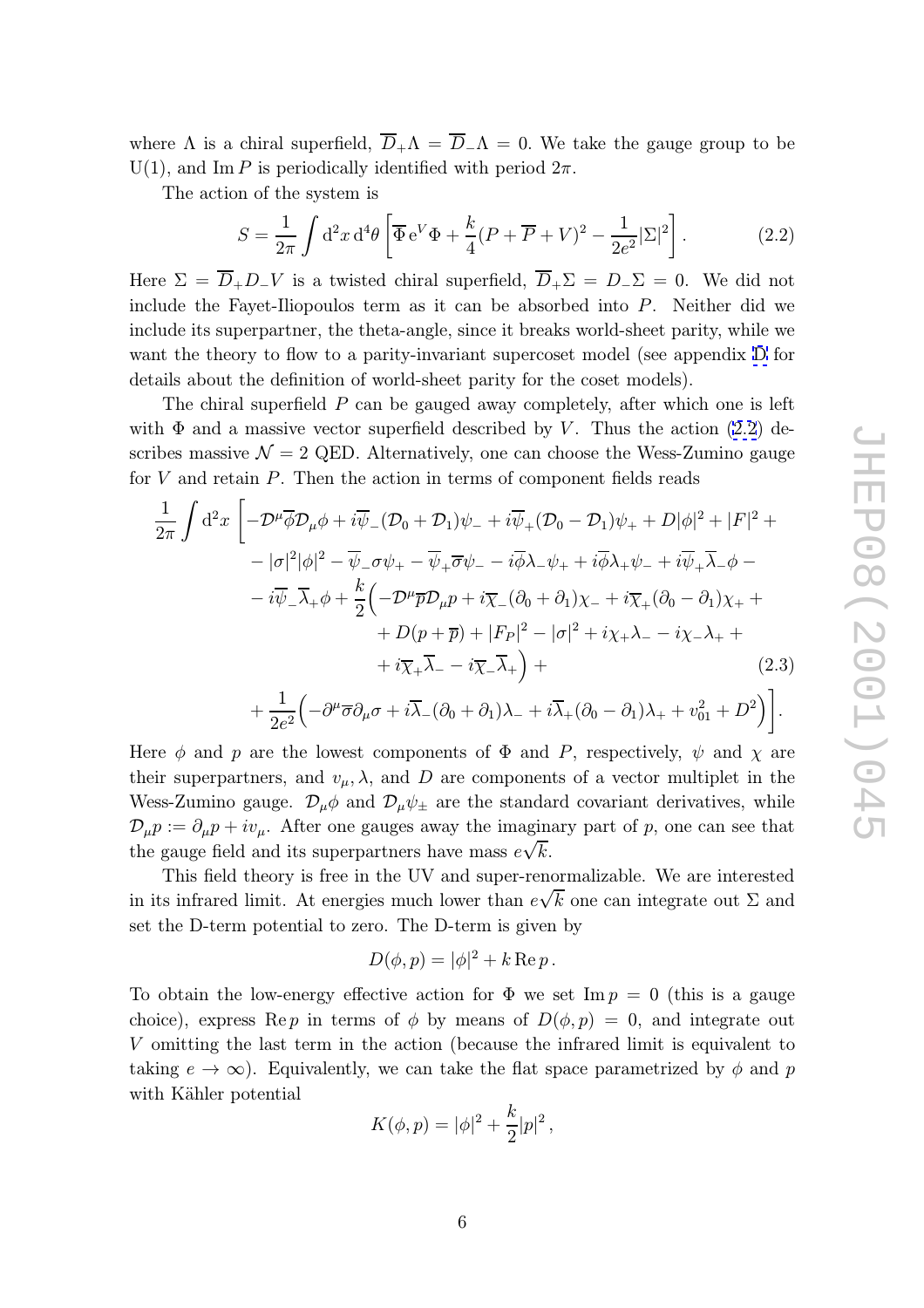<span id="page-7-0"></span>and compute its Kähler quotient with respect to the action of  $U(1)$  given by

$$
\phi \to \phi e^{i\lambda}, \quad p \to p + i\lambda \, .
$$

Either way, one concludes that the low-energy theory is described by a supersymmetric non-linear sigma-model with the following target space metric:

$$
ds^{2} = \left(1 + \frac{r^{2}}{k}\right)dr^{2} + \frac{r^{2}}{1 + r^{2}/k}d\theta^{2}.
$$
 (2.4)

Here  $r =$ √  $\overline{2}|\phi| \in [0, +\infty), \ \theta = \arg \phi \in \mathbb{R}/(2\pi\mathbb{Z})$ . This metric is smooth near the origin  $r = 0$ , while for  $r \to \infty$  it approaches a flat metric on a cylinder of circumferorigin  $\tau = 0$ , while for  $\tau \to \infty$  it approaches a hat metric on a cynnuer of circumner-<br>ence  $2\pi\sqrt{k}$ . Thus it describes a cigar, i.e. a 2d Riemannian manifold diffeomorphic to  $\mathbb{R}^2$  with a metric which has a U(1) isometry and asymptotes to a flat metric on a cylinder.

The metric  $(2.4)$  is different from the usual 2d Black Hole metric [5]. If one sets  $r = \sqrt{k} \sinh \rho$ , the metric (2.4) takes the form

$$
ds^{2} = k \left(\cosh^{4} \rho \ d\rho^{2} + \tanh^{2} \rho \ d\theta^{2}\right),\tag{2.5}
$$

while the 2d Black Hole metric is

$$
ds^{2} = k \left( d\rho^{2} + \tanh^{2} \rho \, d\theta^{2} \right). \tag{2.6}
$$

Qualitatively, the difference between the two metrics is the following. Let us define a natural "radial" variable  $v \in [0, +\infty)$  by

$$
v(\rho) = \int_0^{\rho} \sqrt{g_{\rho\rho}(\rho)} d\rho.
$$
 (2.7)

In terms of  $v, \theta$  any cigar-like metric has the form

$$
ds^2 = dv^2 + F^2(v) d\theta^2
$$

for some function  $F(v)$  which approaches a constant for  $v \to \infty$ . For our metric the difference  $F(v) - \sqrt{k}$  is of order  $1/v$  for large v, while for the 2d Black Hole it is exponentially small.

The metric (2.5) does not define a conformal field theory, and flows in a nontrivial way under the renormalization group. We will show that the end-point of the flow is the fermionic 2d Black Hole.

Let us conclude this section by listing the symmetries of the action  $(2.2)$ . Classically, we have  $(2, 2)$  supersymmetry, axial and vector R-symmetries (such that the lowest components of  $\Phi$  and  $P$  have zero R-charges), world-sheet parity, and a global non-R symmetry which which shifts  $\text{Im } p$  by a constant and leaves all [othe](#page-6-0)r fields invariant. The generator of the latter symmetry will be called momentum, since the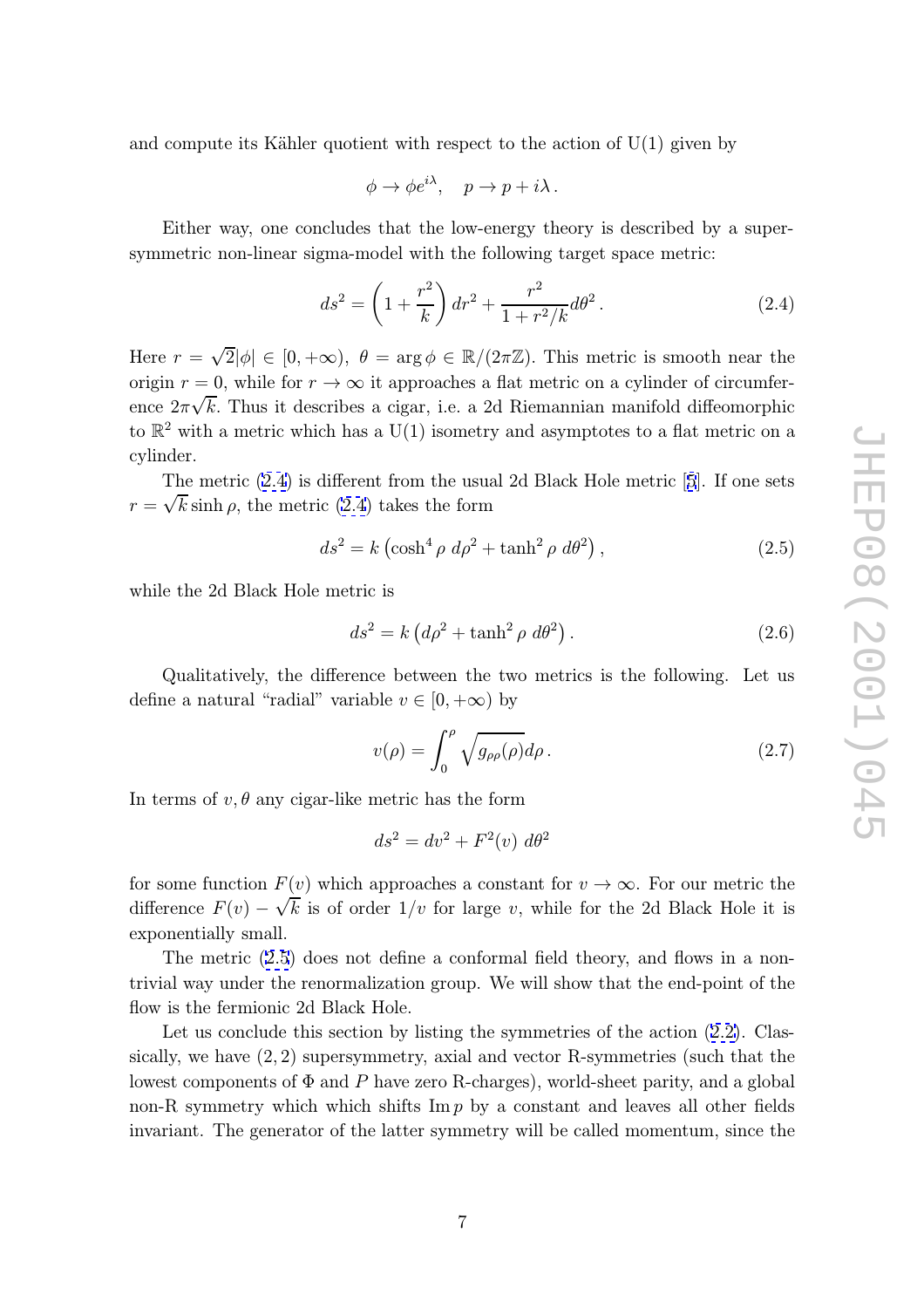<span id="page-8-0"></span>corresponding symmetry in the low energy nonlinear sigma-model shifts  $\theta$  and leaves  $\rho$  and the fermions invariant. Quantum-mechanically, the naïve axial R-current is anomalous, but one can nevertheless define a conserved gauge-invariant axial Rcurrent. This is discussed in detail in Section 4. In the infrared the R-symmetry gets promoted to a pair of affine  $U(1)$  current algebras (one left-moving and one right-moving). In contrast, the left and right components of the momentum current are not conserved separately even in the infrare[d](#page-11-0). Nevertheless, this symmetry will play an important role in our analysis.

## 3. Flow to 2d black hole I: one-loop approximation

For  $r \to \infty$  the metric (2.5) is flat, and therefore is unchanged by the RG flow. In other words, the RG flow deforms the cigar metric without modifying its asymptotic behavior. We would like to show that in the infrared the supersymmetric sigmamodel with the metric ([2.5\)](#page-7-0) flows to the fermionic 2d Black Hole (2.6) with the same value of the asymptotic radius. In this section we limit ourselves to the one-loop approximation, which is valid for large enough  $k$ .

Consider the one-lo[op](#page-7-0) beta-function for the sigma-model met[ric:](#page-7-0)

$$
\beta_{ij} = -\frac{1}{2\pi} R_{ij} \,. \tag{3.1}
$$

Its only zero is a flat metric, and since any cigar has a nonzero curvature near the tip, na¨ıvely it appears that a cigar-like metric cannot be a fixed point of the RG flow. The resolution of this puzzle is well-known (see e.g. [23]) and is related to the possibility of having a dilaton gradient. In the usual formulation, the dilaton affects the coupling of the sigma-model to a curved world-sheet metric. Alternatively, if one prefers to stay on a flat world-sheet, one may say that a n[on-t](#page-43-0)rivial dilaton gradient in space-time is equivalent to assigning a non-trivial Weyl transformation law to target-space coordinates.  $\overline{a}$ 

Once the possibility of a non-trivial Weyl transformation law for  $X^i$  is recognized, it is easy to see in what sense a cigar can be invariant under RG flow. Let us fix a conformally-flat gauge for the space-time metric  $G_{ij}$ , so that it has the form

$$
ds^{2} = e^{\Psi(u)} (du^{2} + d\theta^{2}).
$$
\n(3.2)

The function  $\Psi(u)$  does not depend on  $\theta$  because we are only interested in the sigmamodels which have a U(1) isometry. The tip of the cigar corresponds to  $u \to -\infty$ , while the cylindrical asymptotics is reached for  $u \to +\infty$ . From the known behavior at the tip and at infinity we infer that

$$
\Psi(u) \sim 2u + \cdots \quad \text{for } u \to -\infty ,
$$
  
\n
$$
\Psi(u) \sim \log k + \cdots \quad \text{for } u \to +\infty .
$$
\n(3.3)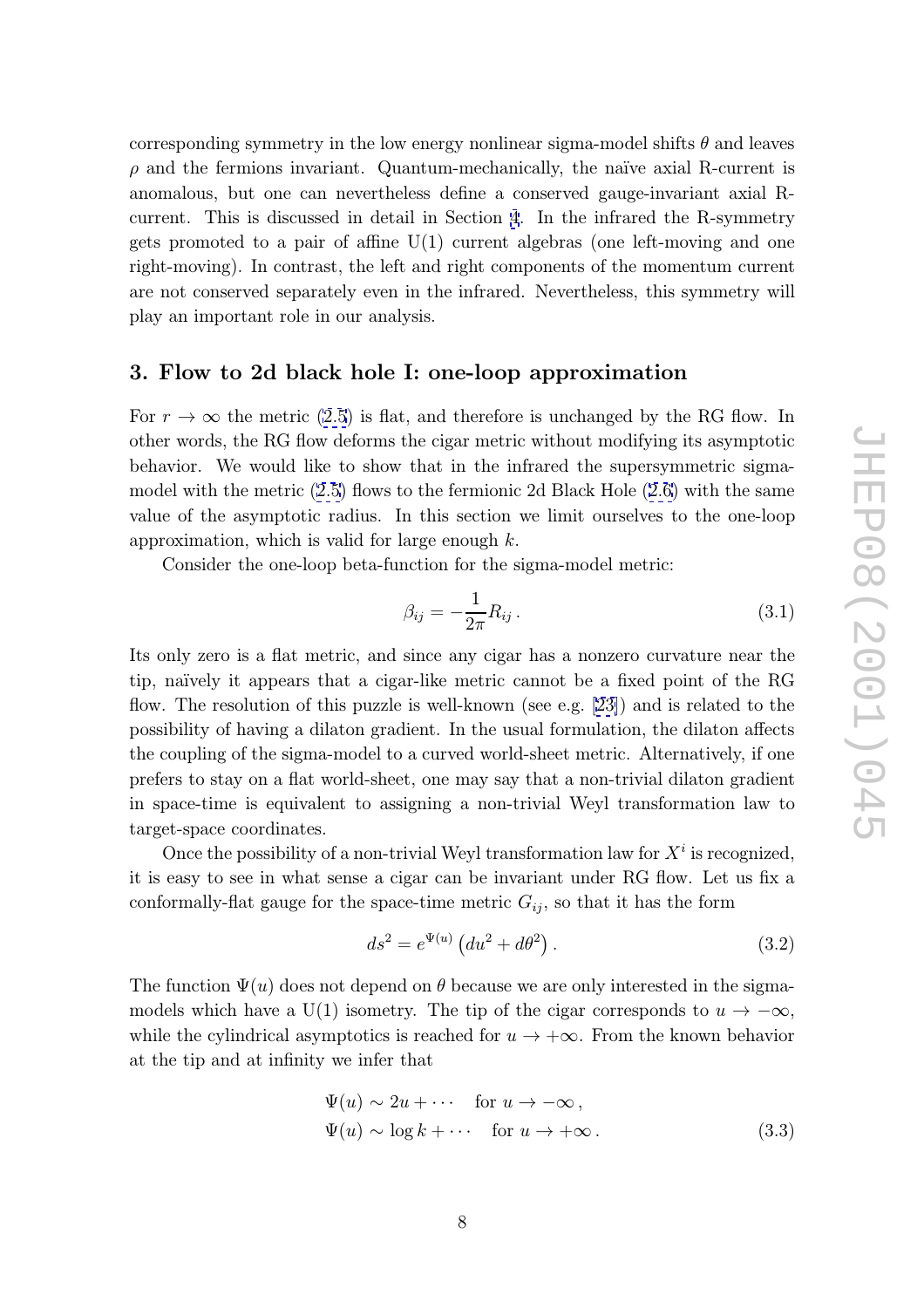<span id="page-9-0"></span>The functions  $\Psi(u)$  and  $F(v)$  are related as follows:

$$
F(v) = e^{\Psi(u)/2}, \qquad v = \int_{-\infty}^{u} e^{\Psi(u)/2} du.
$$
 (3.4)

Note that both (3.2) and (3.3) are left invariant by reparametrizations  $u \rightarrow$  $u+c, \theta \to \theta+c'$ , where c, c' are constants. This is what remains of reparametrization invariance after we fix the gauge (3.2,3.3). Hence the most general transformation law for u and  $\theta$  under [the](#page-8-0) Weyl [resc](#page-8-0)aling of the world-sheet metric by  $t^2$  is

$$
u \to u + at \,, \qquad \theta \to \theta + a't \,,
$$

where  $a, a'$  are real constants. Saying that the metric approaches a fixed limit under such a modified Weyl transformation is equivalent to saying that for  $\mu \to \infty$  the function  $\Psi(u, t)$  depends only on the difference  $u - at$ :

$$
\Psi(u,t) \to \Psi_{IR}(u-at) \, .
$$

Since  $\Psi$  does not depend on  $\theta$ , by a t-dependent reparametrization of  $\theta$  one can make  $a'=0.$ 

The one-loop RG equation for  $\Psi$  is

$$
\frac{\partial \Psi(u,t)}{\partial t} = \frac{1}{4\pi} e^{-\Psi(u,t)} \frac{\partial^2 \Psi(u,t)}{\partial u^2}.
$$
 (3.5)

Letting  $\Psi(u,t) = \Psi_{IR}(u - at)$ , we obtain an equation for  $\Psi_{IR}(u)$ :

$$
\frac{1}{4\pi}e^{-\Psi_{IR}(u)}\ \Psi''_{IR}(u) + a\Psi'_{IR}(u) = 0\,.
$$

The general solution of this equation is

$$
e^{\Psi_{IR}(u)} = \frac{1}{e^{-\lambda(u-b)} + 4\pi a/\lambda},
$$

where  $\lambda$ , b are constants. Imposing the conditions (3.3), we obtain

$$
\lambda = 2
$$
,  $a = \frac{1}{2\pi k}$ ,  $e^{\Psi_{IR}(u)} = \frac{1}{e^{-2(u-b)} + 1/k}$ .

Thus  $\Psi_{IR}(u)$  is completely fixed up to residual reparametrizations of u (shifts by a  $\alpha$  constant). In addition, the constant  $a$  in the modified Weyl transformation law is determined by the asymptotic radius of the cigar. By a change of variables

$$
\sqrt{k} \tanh \rho = e^{\Psi_{IR}(u)/2}
$$

the metric

$$
ds^2 = e^{\Psi_{IR}(u)}(du^2 + d\theta^2)
$$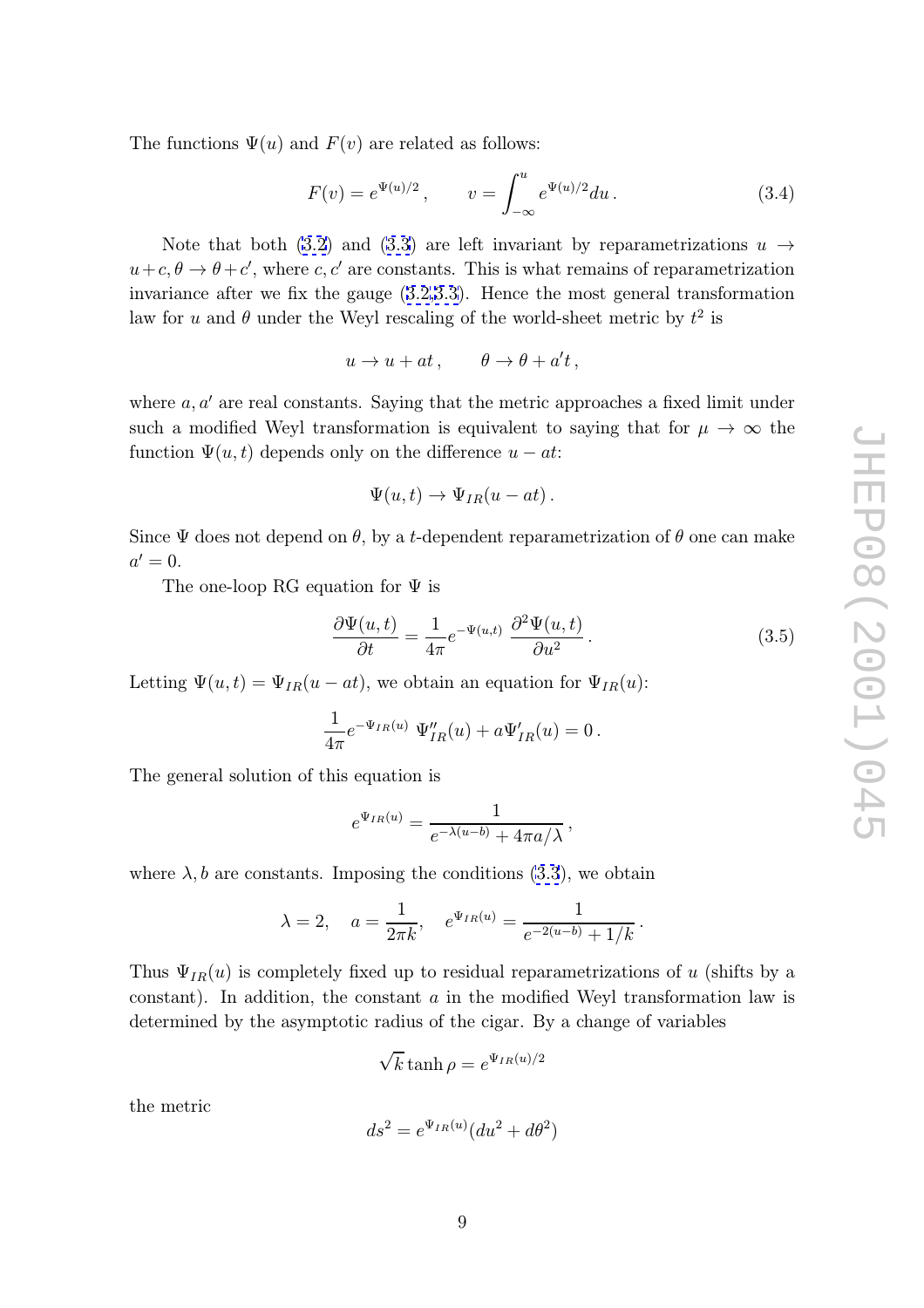

**Figure 1:** RG evolution of the cigar metric. We plotted  $F(v,t)/\tanh v$  as a function of v<br>for general values of the recepted DG time  $\tau$ ,  $t/(4\tau)$ for several values of the rescaled RG time  $\tau = t/(4\pi)$ .

is transformed to the form eq. (2.6). This proves that the only cigar-like fixed point of the one-loop RG equations is the 2d Black Hole.

We now would like to show that our metric  $(2.5)$  indeed flows to this infrared fixed point. We set

$$
\Psi(u,t) = f(u - t/(2\pi k), t) ,
$$

and solve numerically the RG equation for  $f(u, t)$ . [Th](#page-7-0)e initial condition is implicitly given by the metric (2.5). Explicitly,  $\Psi(u,0) = \Psi_0(u)$  can be written in a parametric form

$$
e^{\Psi_0(u(r))} = \frac{kr^2}{k + r^2}
$$
,  $u(r) = \log r + \frac{r^2}{2k}$ .

It is useful to no[te](#page-7-0) [t](#page-7-0)hat the equation (3.5) is invariant with respect to the transformation

$$
\Psi(u,t) \to \Psi(u,t) + \log q, \qquad t \to qt.
$$

This m[e](#page-9-0)ans that we can absorb  $k$  into the [de](#page-9-0)fintion of the RG time  $t$ . Therefore in the remainder of this section we set  $k = 1$ .

For numerical integration we used an implicit scheme, which requires solving a sparse (tri-diagonal) system of linear equations at each step (see e.g. [24]). It is also convenient to reparametrize the variable  $u$  so that it runs over a finite rather than an infinite interval.

The results of the numerical integration of the RG equation ar[e p](#page-43-0)resented in figure 1. We chose to plot the ratio  $F(v,t)/\tanh v$  where  $F(v,t)$  is related to  $\Psi(u,t)$ by (3.4). For the 2d Black Hole this ratio is equal to 1. From Figure 1 it is evident that  $F(v,t)/\tanh v$  approaches 1 as  $t \to +\infty$ . Hence at one-loop level the sigmamodel with target-space metric (2.5) flows to the 2d Black Hole (2.6).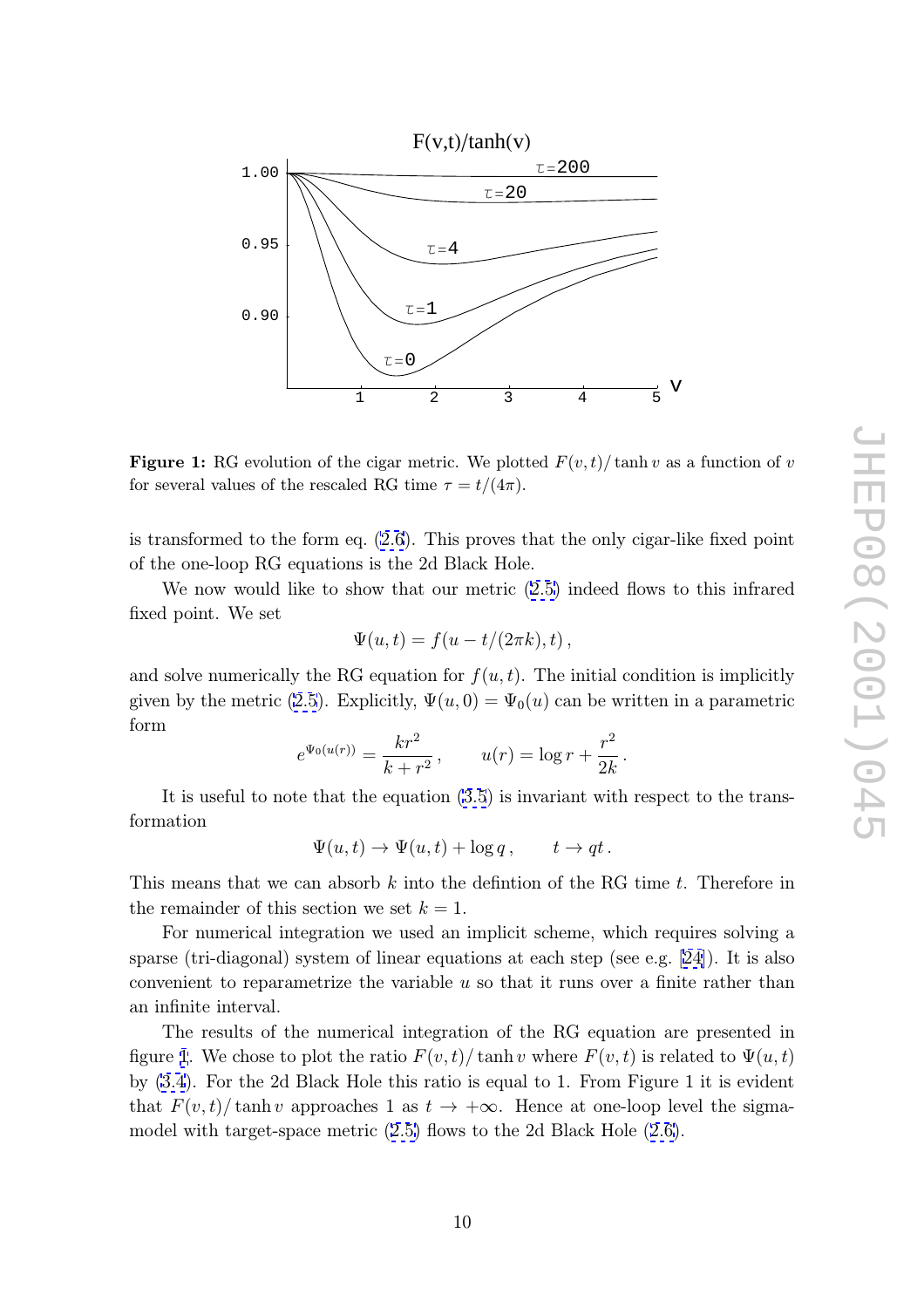<span id="page-11-0"></span>The discussion in this section clarifies how a linear dilaton is generated by the RG flow. The point is simply that as the RG time increases, the cigar tries to shrink, so that its tip moves towards positive  $u$ . In order to "keep up" with the tip, one has to make a t-dependent reparametrization of the u-coordinate, which is equivalent to redefining the Weyl transformation law for u.

## 4. An exact computation of the central charge

In the previous section we have analyzed the renormalization group flow in the oneloop approximation which is valid for large  $k$ . In this section, using the method of [14, 15], we show that the central charge of the IR superconformal fixed point has to be exactly  $c = 3 + 6/k$ . This computation is used in the next section to prove that the GLSM (2.2) flows to the fermionic 2d Black Hole for all  $k > 0$ .

# $4.1 \ \textit{Q}_{+}\text{-cohomology}$

One of the disti[ngui](#page-6-0)shing properties of  $(2, 2)$  and  $(0, 2)$  theories is the existence of topological sectors that are protected from renormalization. The topological sector relevant in the present context is the chiral ring, or the right-moving chiral algebra to be more precise. Let us choose one of the four supersymmetry generators, say  $\overline{Q}_+$ . It is a nilpotent operator whose anti-commutator with its conjugate  $Q_+$  is the left-moving translation operator:

$$
(\overline{Q}_{+})^{2} = 0, \qquad {\overline{Q}_{+}, Q_{+}} = H + P. \tag{4.1}
$$

By the nilpotency, one can consider  $Q_+$  cohomology of operators. By the second property, the left translation operator acts trivially on the cohomology group; if  $[\overline{Q}_+,\mathcal{O}] = 0$  then  $[H + P,\mathcal{O}] = {\overline{Q}_+},[Q_+,\mathcal{O}] \geq 0$ . Thus correlation functions of  $\overline{Q}_+$ -closed operators are independent of  $x^+ = x^0 + x^1$ , that is, they depend only on the  $x^{-} = x^{0} - x^{1}$  coordinates of the insertion points. (In the Euclidean theory they are holomorphic functions.) In particular they form a right-moving operator product algebra (i.e. a chiral algebra).

Suppose a  $(2, 2)$  field theory flows to a  $(2, 2)$  superconformal field theory. Then (2 , 2) supersymmetry is enhanced in the IR limit to left-moving and right-moving  $\mathcal{N}=2$  super-Virasoro algebras whose generators (anti-)commute with each other. In particular, the right-moving super-Virasoro is contained in the chiral algebra of  $Q_+$ cohomology classes. By the standard argument, this  $\mathcal{N}=2$  superconformal algebra should be observable even at finite energy (except in the rare case where the IR SCFT has another copy of currents with the same right-moving quantum numbers but with the left-moving R-charge equal to  $\pm 1$ , in which case the super-Virasoro currents can pair up with them and disappear from the  $Q_+$ -cohomology at finite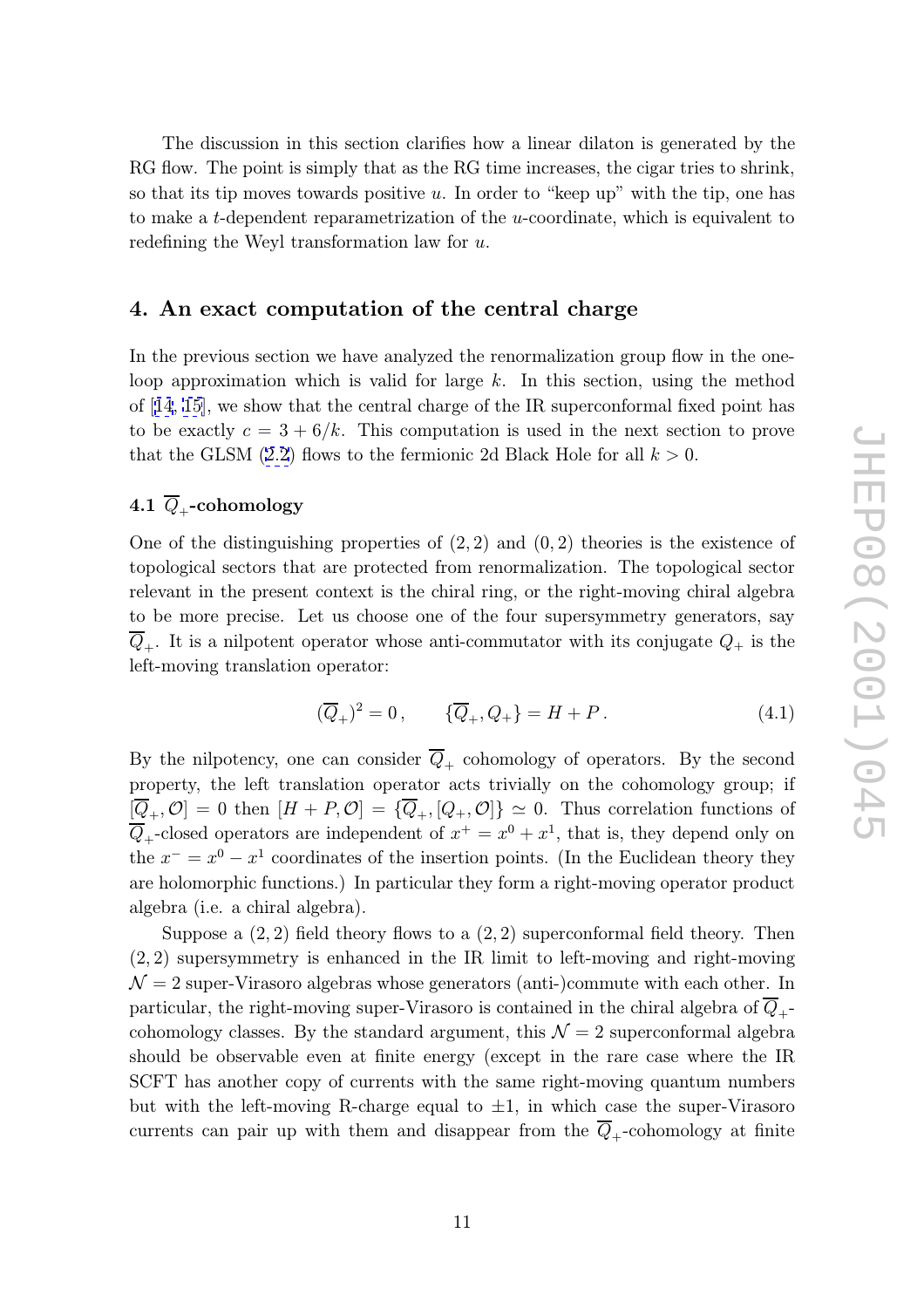<span id="page-12-0"></span>energy). Therefore, if one can uniquely identify such a chiral algebra at finite energy, one can learn about the right-moving superconformal algebra in the IR limit, and in particular compute its central charge.

So let us look for such a superconformal algebra in the  $Q_+$  cohomology of the gauge theory in question. A right-moving  $\mathcal{N}=2$  superconformal algebra consists of four currents that constitute a  $(2,0)$  superfield. Its lowest component is the rightmoving R-current. What we will look for is a  $(2, 2)$  superfield  $\mathcal J$  that obeys

$$
\overline{D}_+ \mathcal{J} = 0. \tag{4.2}
$$

Then the lowest term in the  $\theta^+$ ,  $\overline{\theta}^+$  expansion of  $\mathcal J$  obeys the right-chiral condition

$$
\{\overline{Q}_+,\mathcal{J}|_{\theta^+=\overline{\theta}^+=0}\} = 0\,,\tag{4.3}
$$

because  $\overline{D}_+ = \overline{Q}_+ + 2i\theta^+ \partial_+$ . Hence it is a  $(2,0)$  superfield that represents a  $\overline{Q}_+$ cohomology class. Its lowest component will flow to the right-moving R-current of the IR theory (modulo  $\overline{Q}_+$ -exact terms). Thus, if we can identify the right-moving R-symmetry in the high energy theory, we have a candidate for  $\mathcal{J}$ .

#### 4.2 The current and its anomaly

The classical system has both vector and axial  $U(1)$  R-symmetries, under which the superfields  $\Phi$ , P and  $\Sigma$  have charges  $(q_V, q_A) = (0, 0), (0, 0)$  and  $(0, 2)$ , respectively.<sup>2</sup> The corresponding currents are

$$
j_V^{\pm} = \overline{\psi}_{\mp} \psi_{\mp} + \frac{k}{2} \overline{\chi}_{\mp} \chi_{\mp} - \frac{1}{2e^2} \overline{\lambda}_{\mp} \lambda_{\mp},
$$
  
\n
$$
j_A^{\pm} = \pm \psi_{\mp} \overline{\psi}_{\mp} \pm \frac{k}{2} \chi_{\mp} \overline{\chi}_{\mp} \pm \frac{1}{2e^2} \lambda_{\mp} \overline{\lambda}_{\mp} + \frac{i}{e^2} (\partial_{\mp} \overline{\sigma} \sigma - \overline{\sigma} \partial_{\mp} \sigma). \tag{4.4}
$$

The right-moving R-current  $j_R^{\pm} = \frac{1}{2}(j_A^{\pm} - j_V^{\pm})$  is therefore expressed as

$$
j_R^+ = \psi_-\overline{\psi}_- + \frac{k}{2}\chi_-\overline{\chi}_- + \frac{i}{2e^2}(\partial_-\overline{\sigma}\sigma - \overline{\sigma}\partial_-\sigma),
$$
  
\n
$$
j_R^- = \frac{1}{2e^2}\overline{\lambda}_+\lambda_+ + \frac{i}{2e^2}(\partial_+\overline{\sigma}\sigma - \overline{\sigma}\partial_+\sigma).
$$
\n(4.5)

In the limit  $e^2 \to \infty$  where the  $\Sigma$  multiplet becomes very massive,  $j_R^-$  vanishes and  $j_R^+$ R obeys the right-moving condition  $\partial_+ j_R^+ = 0$  classically. Let us consider a superfield

$$
\mathcal{J}^{\circ} = D_{-}(\Phi e^{V}) e^{-V} \overline{D}_{-}(e^{V} \overline{\Phi}) + \frac{k}{2} D_{-}(P + \overline{P} + V) \overline{D}_{-}(P + \overline{P} + V) + \frac{i}{2e^{2}} \Sigma (\partial_{0} - \partial_{1}) \overline{\Sigma}.
$$
\n(4.6)

<sup>2</sup>As usual, there is a room to modify the R-currents by other global symmetries of the system. We will discuss this ambiguity in section 4.4.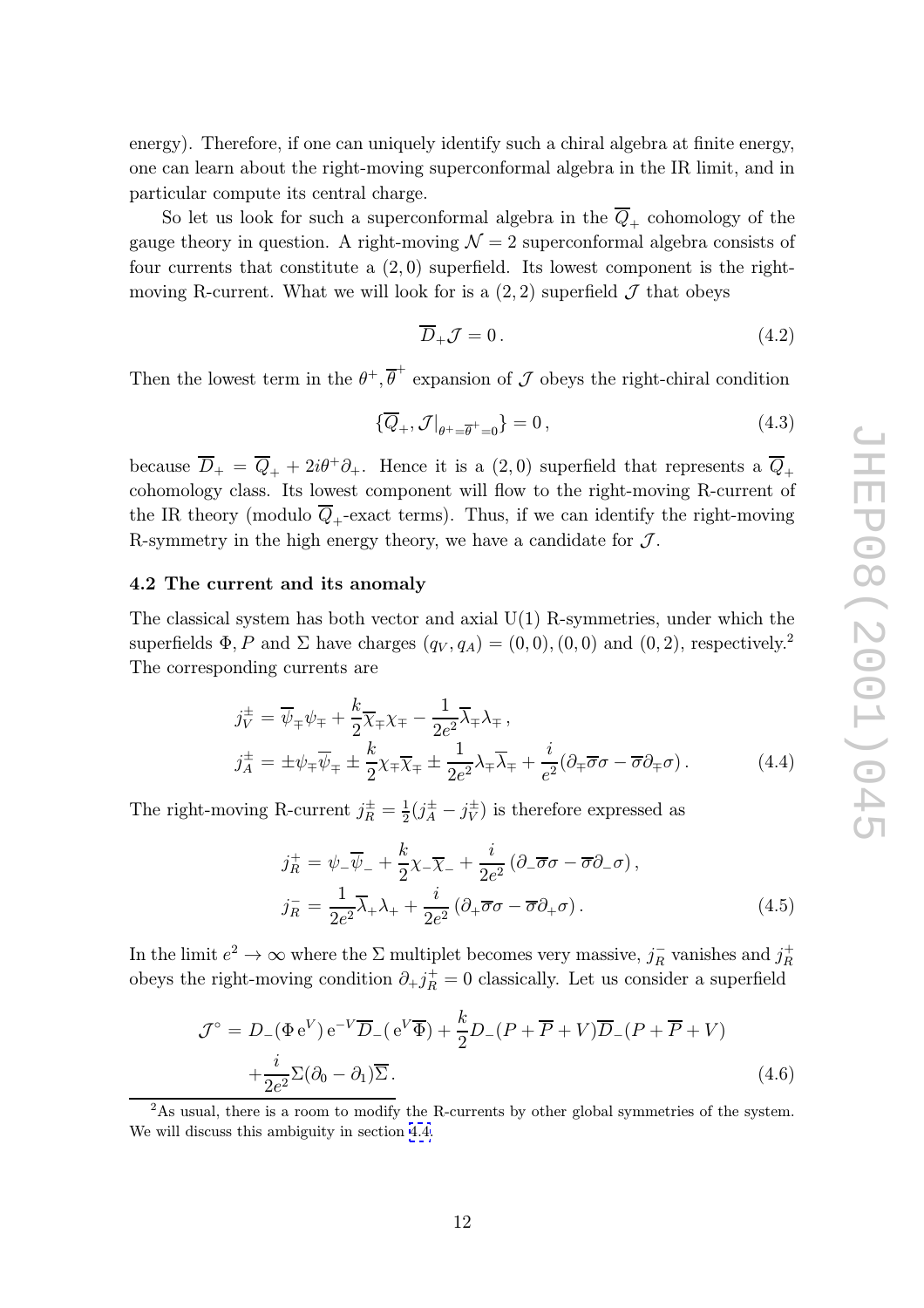<span id="page-13-0"></span>It is invariant under the gauge transformation (2.1), and its lowest component  $\psi_-\overline{\psi}_- + \frac{k}{2}\chi_-\overline{\chi}_- + \frac{i}{e^2}\sigma\partial\overline{\sigma}$  is equal to  $j_R^+$  up to  $1/e^2$  terms. Using the equations of motion

$$
\overline{D}_{+}\overline{D}_{-}(e^{V}\overline{\Phi})=0, \qquad (4.7)
$$

$$
\overline{D}_{+}\overline{D}_{-}(P + \overline{P} + V) = 0, \qquad (4.8)
$$

$$
\Phi e^V \overline{\Phi} + \frac{k}{2} (P + \overline{P} + V) + \frac{1}{2e^2} (D_+ \overline{D}_- \Sigma + D_- \overline{D}_+ \overline{\Sigma}) = 0, \qquad (4.9)
$$

it is easy to check that this superfield obeys the right-chiral condition  $D_+\mathcal{J}^\circ = 0$  on the classical level.

However on the quantum level this condition is violated:

$$
\overline{D}_{+} \mathcal{J}^{\circ} = \frac{1}{2} \overline{D}_{-} \Sigma . \qquad (4.10)
$$

This is a supersymmetric extension of the chiral anomaly equation

$$
\partial_{\mu} j_A^{\mu} = 2F_{+-} \,. \tag{4.11}
$$

The factor 2 in front of  $F_{+-}$  can be understood by noting that there are *n* zero modes for *both*  $\psi_-$  and  $\overline{\psi}_+$  for a generic gauge field with first Chern class  $n = -\frac{1}{2\pi} \int F$ . The equation (4.10) is a  $(1 + 1)$ -dimensional version of the Konishi anomaly [16], and its detailed derivation is given in appendix C.

Usually, the anomalous current cannot be modified in a gauge-invariant way so that it is conserved. The situation is different in the present theory wh[ere](#page-43-0) we have a field  $\varphi_P := \text{Im } p$  that shifts under the [ga](#page-39-0)uge transformation. Then, the curvature  $F_{+-}$  can be expressed as a differential of a gauge invariant quantity

$$
A_{\mu} = \partial_{\mu}\varphi_P + v_{\mu} \,, \tag{4.12}
$$

namely  $F_{+-} = \partial_+ v_- - \partial_- v_+ = \partial_+ A_- - \partial_- A_+$ . Then the modified axial current

$$
\widetilde{j}_A^+ = j_A^+ - 2A_-, \quad \widetilde{j}_A^- = j_A^- + 2A_+,
$$

is gauge-invariant and conserved. This story has a supersymmetric generalization. Letting

$$
\delta \mathcal{J} = \frac{1}{2} (\overline{D}_- D_- - D_- \overline{D}_-) (P + \overline{P} + V) , \qquad (4.13)
$$

we can derive from (4.8) that  $D_+\delta\mathcal{J} = -(1/2)D_-\Sigma$ . This is correct quantum mechanically, since the equation of motion (4.8) is used linearly. Thus the modified current

$$
\mathcal{J} := \mathcal{J}^{\circ} + \delta \mathcal{J} \tag{4.14}
$$

satisfies the right-chiral condition on the quantum level:

$$
\overline{D}_+ \mathcal{J} = 0. \tag{4.15}
$$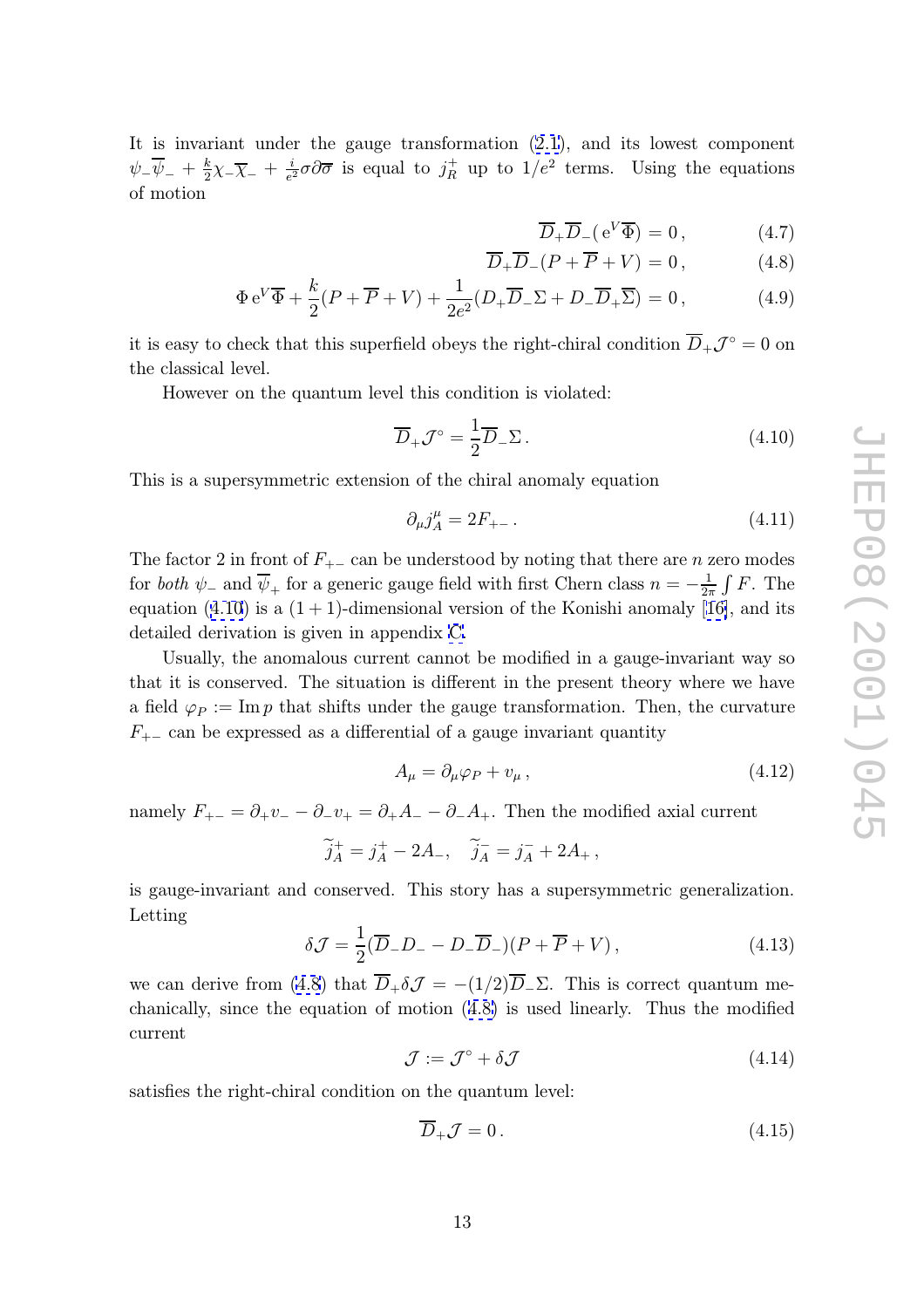<span id="page-14-0"></span>For instance, let us look at the lowest component

$$
\mathcal{J}|_{\theta^{\pm}=\overline{\theta}^{\pm}=0} = \psi_{-}\overline{\psi}_{-} + \frac{k}{2}\chi_{-}\overline{\chi}_{-} + \frac{i}{e^{2}}\sigma\partial_{-}\overline{\sigma} - 2A_{-}.
$$
 (4.16)

From the chiral anomaly (4.11) and the conservation law  $\partial_{\mu}j^{\mu}_{V} = 0$ , it follows that  $\partial_{\mu} j_R^{\mu} = F_{+-}$ , or equivalently

$$
\partial_+\left(\psi_-\overline{\psi}_- + \frac{k}{2}\chi_-\overline{\chi}_- + \frac{i}{e^2}\sigma\partial_-\overline{\sigma}\right) + \partial_-\left(\frac{1}{2e^2}\overline{\lambda}_+\lambda_+ - \frac{i}{e^2}\overline{\sigma}\partial_+\sigma\right) = F_{+-} = 2\partial_+A_-\,,\tag{4.17}
$$

where we have used the  $\varphi_P$  equation of motion  $\partial^{\mu} A_{\mu} = 0$  in the last step. We note that  $\lambda_+ \lambda_+ - 2i \overline{\sigma} \partial_+ \sigma = \{Q_+, \overline{\sigma} \lambda_+\}$ . Thus we find

$$
\partial_+\left(\psi_-\overline{\psi}_- + \frac{k}{2}\chi_-\overline{\chi}_- + \frac{i}{e^2}\sigma \partial_-\overline{\sigma} - 2A_-\right) = 0 \text{ modulo } \{\overline{Q}_+,\ldots\},\tag{4.18}
$$

as expected from (4.15).

#### 4.3 The superconformal algebra

We define the curr[ents](#page-13-0)  $j_-, G_-, G_-, T_-$  as the lowest components of the right-chiral superfields  $\mathcal{J}, D_-\mathcal{J}, \overline{D}_-\mathcal{J}, \frac{1}{4}[\overline{D}_-, D_-]\mathcal{J}$ . They have the following expressions in terms of component fields:

$$
j_{-} = \psi_{-}\overline{\psi}_{-} + \frac{k}{2}\chi_{-}\overline{\chi}_{-} + \frac{i}{e^{2}}\sigma\partial_{-}\overline{\sigma} + i(\mathcal{D}_{-}p - \mathcal{D}_{-}\overline{p}),
$$
  
\n
$$
G_{-} = -2i\psi_{-}\mathcal{D}_{-}\overline{\phi} - ki\chi_{-}\mathcal{D}_{-}\overline{p} + \frac{1}{e^{2}}\sigma\partial_{-}\overline{\lambda}_{-} + i\partial_{-}\chi_{-},
$$
  
\n
$$
\overline{G}_{-} = 2i\mathcal{D}_{-}\phi\overline{\psi}_{-} + ki\mathcal{D}_{-}p\overline{\chi}_{-} - \frac{1}{e^{2}}\lambda_{-}\partial_{-}\overline{\sigma} - i\partial_{-}\overline{\chi}_{-},
$$
  
\n
$$
T_{-} = 2\mathcal{D}_{-}\phi\mathcal{D}_{-}\overline{\phi} + k\mathcal{D}_{-}p\mathcal{D}_{-}\overline{p} + \frac{1}{2e^{2}}(\partial_{-}\sigma\partial_{-}\overline{\sigma} - \sigma\partial_{-}^{2}\overline{\sigma}) +
$$
  
\n
$$
+ \frac{i}{2}(\psi_{-}\mathcal{D}_{-}\overline{\psi}_{-} - \mathcal{D}_{-}\psi_{-}\overline{\psi}_{-}) + \frac{ik}{4}(\chi_{-}\partial_{-}\overline{\chi}_{-} - \partial_{-}\chi_{-}\overline{\chi}_{-}) + \frac{i}{2e^{2}}\lambda_{-}\partial_{-}\overline{\lambda}_{-} -
$$
  
\n
$$
- \frac{1}{2}\partial_{-}(\mathcal{D}_{-}p + \mathcal{D}_{-}\overline{p}). \tag{4.19}
$$

(j\_ is of course identical to (4.16), as  $-2A_{-} = i(\mathcal{D}_{-}p-\mathcal{D}_{-}\bar{p})$ .) The quadratic terms in the currents come from  $\mathcal{J}^{\circ}$ , and the linear terms are from the "quantum correction"  $\delta \mathcal{J}$ . Since they are the lowest components of right-chiral superfields, they represent right-moving  $Q_+$ -cohomology classes.

Now let us compute the OPE of these currents. We start with  $j_-(x)j_-(0)$ :

$$
j_{-}(x)j_{-}(0) \sim \psi_{-}\overline{\psi}_{-}(x)\psi_{-}\overline{\psi}_{-}(0) + \frac{k^{2}}{4}\chi_{-}\overline{\chi}_{-}(x)\chi_{-}\overline{\chi}_{-}(0) - \frac{1}{e^{4}}\sigma\partial_{-}\overline{\sigma}(x)\sigma\partial_{-}\overline{\sigma}(0) ++4A_{-}(x)A_{-}(0)\sim \frac{(-i)^{2}}{(x^{-})^{2}} + \frac{k^{2}}{4}\frac{(-2i/k)^{2}}{(x^{-})^{2}} - \frac{1}{e^{4}}\frac{e^{2}(-e^{2})}{(x^{-})^{2}} + 4\frac{-1/2k}{(x^{-})^{2}} = -\frac{1+2/k}{(x^{-})^{2}}.
$$
 (4.20)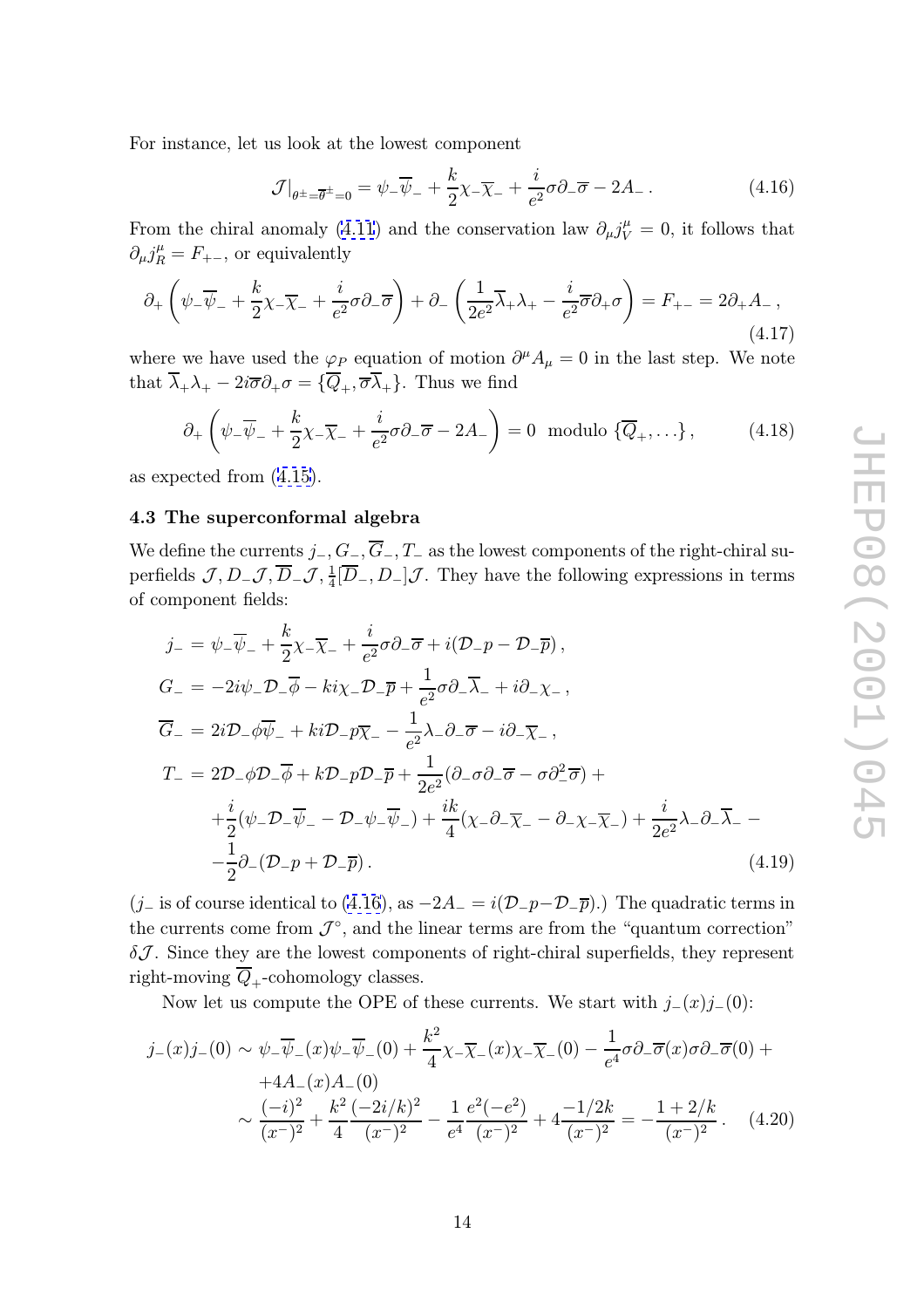<span id="page-15-0"></span>Similarly, we can show that the rest of the OPE has the form

$$
j_{-}(x)G_{-}(0) \sim \frac{-i}{x^{-}}G_{-}(0), \qquad j_{-}(x)\overline{G}_{-}(0) \sim \frac{i}{x^{-}}\overline{G}_{-}(0),
$$
  
\n
$$
T_{-}(x)j_{-}(0) \sim \frac{-1}{(x^{-})^{2}}j_{-}(0) + \frac{-1}{x^{-}}\partial_{-}j_{-}(0),
$$
  
\n
$$
T_{-}(x)G_{-}(0) \sim \frac{-3/2}{(x^{-})^{2}}G_{-}(0) + \frac{-1}{x^{-}}\partial_{-}G_{-}(0),
$$
  
\n
$$
T_{-}(x)\overline{G}_{-}(0) \sim \frac{-3/2}{(x^{-})^{2}}\overline{G}_{-}(0) + \frac{-1}{x^{-}}\partial_{-}\overline{G}_{-}(0),
$$
  
\n
$$
T_{-}(x)T_{-}(0) \sim \frac{3(1+2/k)}{2(x^{-})^{4}} + \frac{-2}{(x^{-})^{2}}T_{-}(0) + \frac{-1}{x^{-}}\partial_{-}T_{-}(0),
$$
  
\n
$$
G_{-}(x)\overline{G}_{-}(0) \sim \frac{2i(1+2/k)}{(x^{-})^{3}} - \frac{2}{(x^{-})^{2}}j_{-}(0) + \frac{-2i}{x^{-}}\left(T_{-}(0) - \frac{i}{2}\partial_{-}j_{-}(0)\right).
$$
 (4.21)  
\nis an  $\mathcal{N} = 2$  superconformal algebra with central charge  
\n
$$
c = 3\left(1 + \frac{2}{7}\right).
$$
 (4.22)

This is an  $\mathcal{N}=2$  superconformal algebra with central charge

$$
c = 3\left(1 + \frac{2}{k}\right). \tag{4.22}
$$

#### 4.4 Ambiguity and its resolution

In general, the R-current is not unique: it can be modified by other global symmetry currents. This leaves an ambiguity in the definition of the R-current and therefore in the value of the central charge. In the present system, there is one other continuous global symmetry, namely the shift of the imaginary part of  $p$ :

$$
p \to p + i\alpha_2. \tag{4.23}
$$

The phase rotation of  $\Phi$  is another symmetry, but that is gauge equivalent to (4.23).

The right-chiral current associated with (4.23) is given by

$$
\mathcal{J}_2 = D_-\overline{D}_-(P + \overline{P} + V), \qquad (4.24)
$$

which indeed obeys  $\overline{D}_+\mathcal{J}_2=0$  by virtue of the equations of motion  $(4.8).^3$  This current is free of Konishi anomaly or  $Q_+$ -anomaly in the sense of [15], because the conservation equation  $D_+\mathcal{J}_2=0$  is derived by using the equation of motion linearly. Thus it appears that one can modify the current  $\mathcal J$  by an arbitrary mul[tipl](#page-13-0)e of  $\mathcal J_2$ 

$$
\mathcal{J}' = \mathcal{J} + a\mathcal{J}_2. \tag{4.25}
$$

It is easy to see that the four currents  $j'_{-}, G'_{-}, \overline{G}'_{-}, T'_{-}$  defined as above form an  $\mathcal{N} = 2$ superconformal algebra with a central charge  $c' = 3 + 6(1 - a)/k$ . Which of these  $\mathcal{J}'$ 

<sup>&</sup>lt;sup>3</sup>The chiral current for the phase rotation of  $\Phi$  is  $D_-\overline{D}_-(\Phi e^V\overline{\Phi})$ . This is equal to  $-\frac{k}{2}D_-\overline{D}_-(P+\Phi e^V\overline{\Phi})$  $\overline{P}+V)+\overline{D}_{+}(\underline{i}\partial_{-}D_{-}\overline{\Sigma}/e^{2})$  by the equation of motion (4.9). Therefore this current is proportional to  $\mathcal{J}_2$  modulo  $D_+$  exact terms.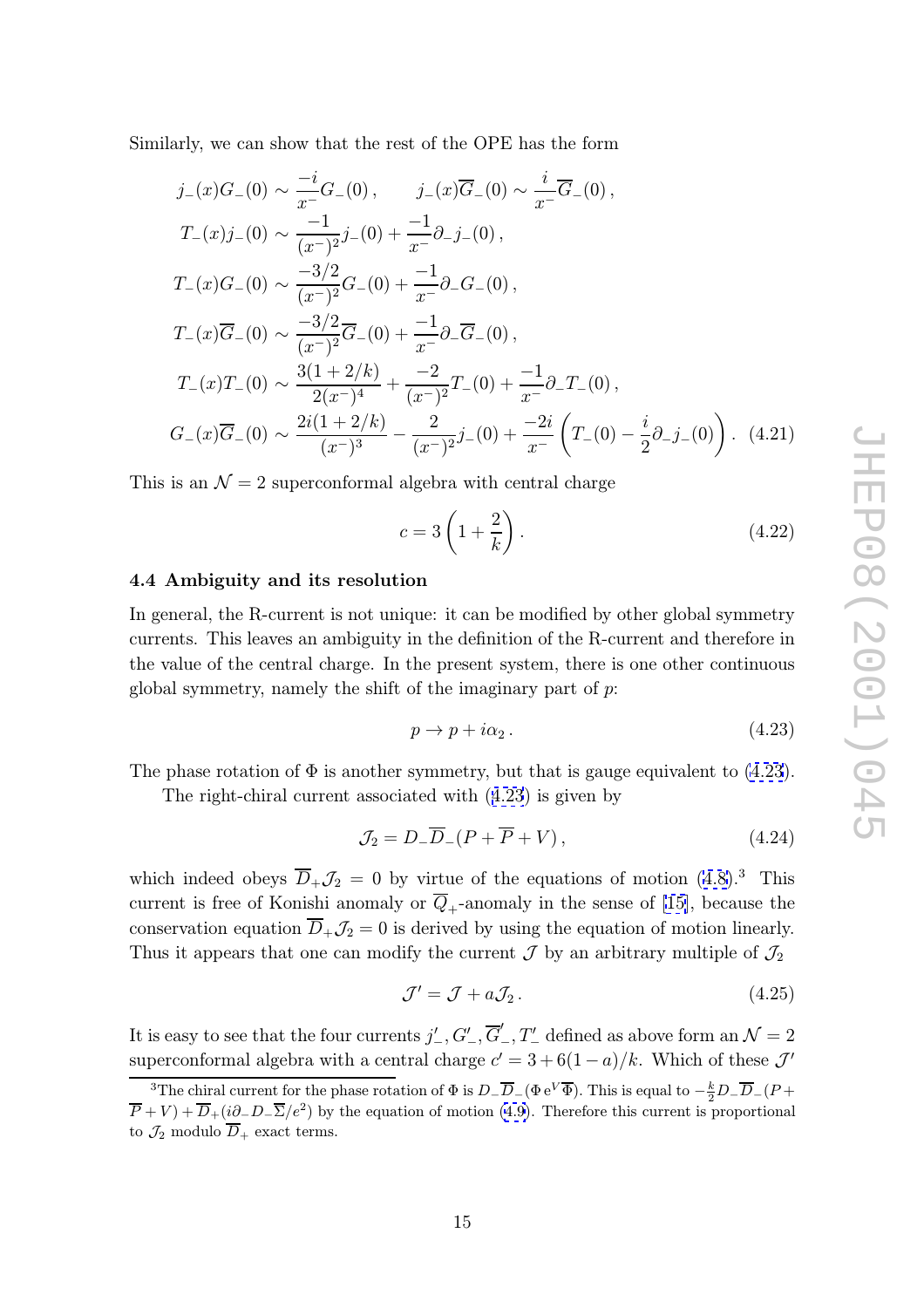<span id="page-16-0"></span>yields the superconformal algebra in the infrared limit? Since the central charge has to be real, we know that a is real, but we still have an ambiguity.

One can fix this ambiguity using a mild assumption about the low energy limit of the theory. Let us look at the expression for  $j'_{-}$ :

$$
j'_{-} = \psi_{-}\overline{\psi}_{-} + \frac{k}{2}\chi_{-}\overline{\chi}_{-} + \frac{i}{e^{2}}\sigma\partial_{-}\overline{\sigma} + i(\mathcal{D}_{-}p - \mathcal{D}_{-}\overline{p}) + ia\mathcal{D}_{-}\overline{p},
$$
  
= Re j'\_{-} + i\left(\frac{1}{2e^{2}}\partial\_{-}|\sigma|^{2} + a\partial\_{-}Re p\right). (4.26)

The current in the infrared limit has to be real and therefore the imaginary part in (4.26) has to vanish up to  $Q_+$ -exact terms. The mild assumption is the existence of the asymptotic region at  $\text{Re } p \to -\infty$  where the theory flows to the sigma-model on a flat cylinder, possibly with a linear dilaton of *some* slope. The term  $\frac{1}{2e}$  $\frac{1}{2e^2}\partial_-|\sigma|^2$ is negligible in that region, because  $\sigma$  has a large mass due to large values of  $|\phi|^2 \sim$  $-\text{Re } p/2$ . On the other hand, the field  $\partial_{-} \text{Re } p$  survives in the IR limit as a free field (possibly with a background charge), and is not  $Q_+$ -exact. Thus for the current to be real up to  $Q_+$ -exact terms, we have to set

$$
a = 0. \tag{4.27}
$$

It follows that  $j_-, G_-, T_-$  are the unique currents with the right properties, and the central charge of the IR fixed point is exactly  $c = 3 + 6/k$ . Note that the slope of the linear dilaton is uniquely fixed by the chiral anomaly.

#### 5. Flow to 2d black hole II: exact treatment

In the previous sections, we have seen that the gauged linear sigma model  $(2.2)$  flows to a  $(2, 2)$  superconformal field theory with the same central charge, symmetries, and asymptotic behavior as the fermionic 2d Black Hole. However, there remains a possibility that it flows not to the supercoset itself, but to some other ne[arby](#page-6-0) fixed point with the same properties. The goal of this section is to argue that this does not happen.

#### 5.1 General remarks

The fermionic 2d Black Hole is defined as the supersymmetric  $SL(2, \mathbb{R})/ U(1)$  coset at level k. The central charge is

$$
c = 3\left(1 + \frac{2}{k}\right). \tag{5.1}
$$

Unlike in the bosonic case, here the expansion of the central charge in powers of  $1/k$  terminates at one-loop order. For large k this CFT is weakly coupled and is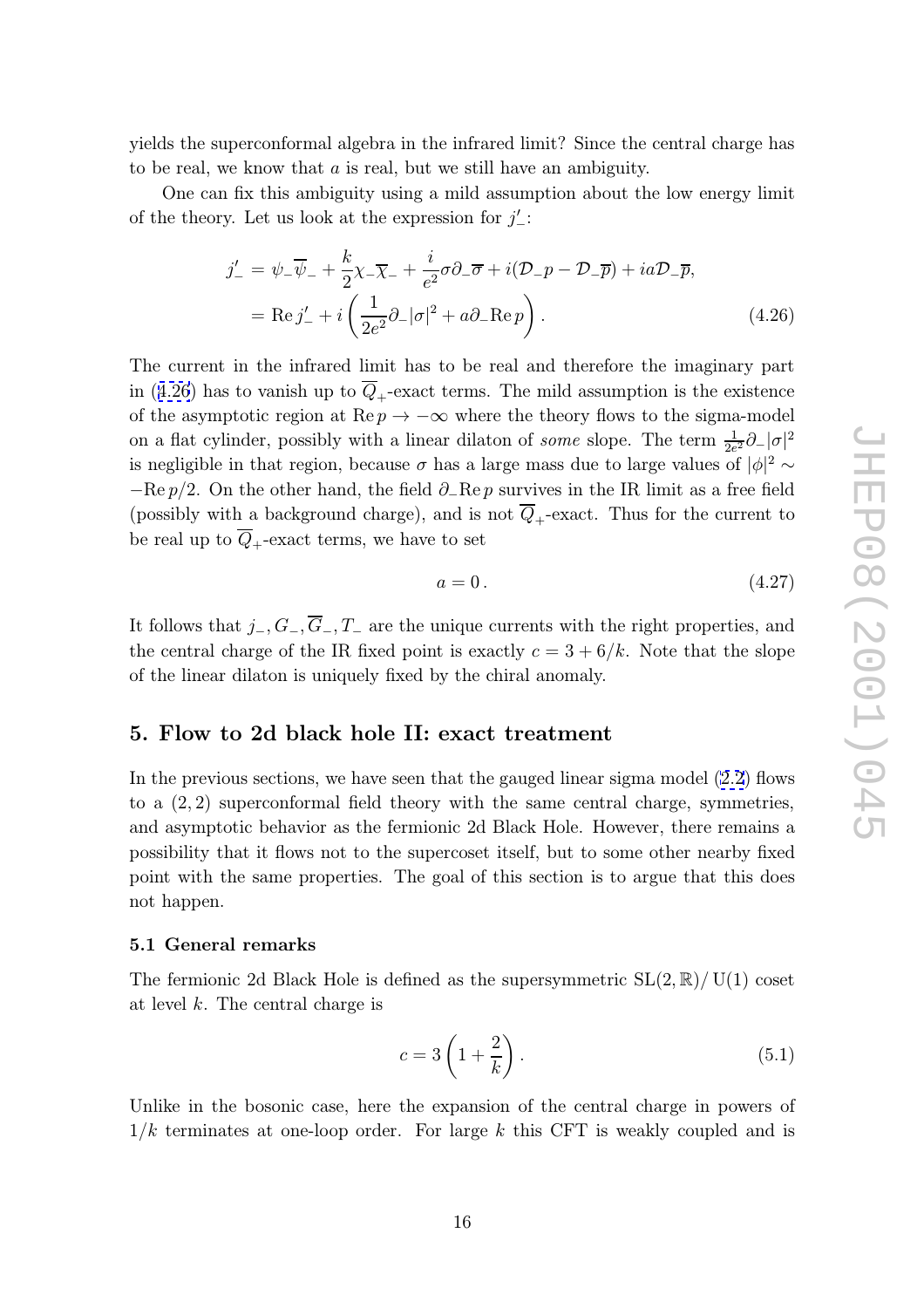<span id="page-17-0"></span>equivalent to the sigma-model with target (2.6). Note that the central charge of the fermionic 2d Black Hole at level  $k$  is exactly the same as the IR central charge of the GLSM (2.2) computed in section 4. In the asymptotic region of the target space both models become equivalent to [the](#page-7-0) theory of a free chiral superfield with radius  $\sqrt{k}$  and a background charge. The SL $(2,\mathbb{R})/$  U(1) supercoset is an example of a Kazama-S[uzu](#page-6-0)ki model and has (2 , [2\)](#page-11-0) supersymmetry. The world-sheet parity is also a symmetry of the model (see appendix D). There is also a global non-R symmetry, the momentum symmetry (this is clear from the fact that the sigmamodel metric (1.1) describing the supercoset has a U(1) isometry which shifts  $\varphi$ ). Thus the supercoset has the same symmetries as [th](#page-40-0)e IR fixed point of the GLSM.

The analysis of section 3 shows that for  $k \to \infty$  the GLSM (2.2) flows to the fermionic 2d B[lack](#page-2-0) Hole at level k. For finite  $k$  we only know that the GLSM flows to a  $(2, 2)$  superconformal field theory with the same central charge, symmetries, and asymptotic behavior as the [fe](#page-8-0)rmionic 2d Black Hole at level k. It [cou](#page-6-0)ld be that for finite k the GLSM flows not to the supercoset, but to some other fixed point nearby. But if this is the case, then the supercoset theory must admit a marginal operator which deforms it to the IR fixed point to which the GLSM flows to. This operator must preserve all the symmetries of the 2d Black Hole and leave its asymptotic behavior unchanged. If we can show that such marginal operators are absent, then the GLSM (2.2) has no choice but to flow to the fermionic 2d Black Hole for all  $k > 0$ .

#### 5.2 Margi[nal](#page-6-0) deformations of the bosonic coset

As a warm-up, let us discuss marginal deformations of the bosonic  $SL(2,\mathbb{R})/ U(1)$ coset. This problem has been previously addressed in [25, 26]. We will focus on marginal deformations which preserve all the obvious symmetries of the coset, i.e. momentum and world-sheet parity. In addition we require the deformation to decay or stay constant towards  $\rho \to \infty$ , so that the asymptoti[c beha](#page-44-0)vior of the model is not drastically altered.

First, let us consider marginal operators in the coset which correspond to normalizable states in the parent WZW theory. The quantization of the  $SL(2,\mathbb{R})$  WZW has been a subject of interest for many years, but the precise spectrum of the theory was determined only recently [27]. According to [27], one should include the following representations of  $SL(2, \mathbb{R})$  as the Kac-Moody primaries:

(i)  $\mathcal{D}_j^+$ : principal discrete representation with lowest weight of spin j,  $1/2 < j <$  $\frac{k-1}{2}$ 2 .

(ii)  $\mathcal{D}_j^-$ : principal discrete representation with highest weight of spin  $-j$ , 1/2 <  $j < \frac{k-1}{2}$  $\frac{-1}{2}$ .

(iii)  $\mathcal{C}^{\alpha}_{j}$ : principal continuous representations with  $j = 1/2 + is, s \in \mathbb{R}$  and  $0 \leq \alpha < 1$ .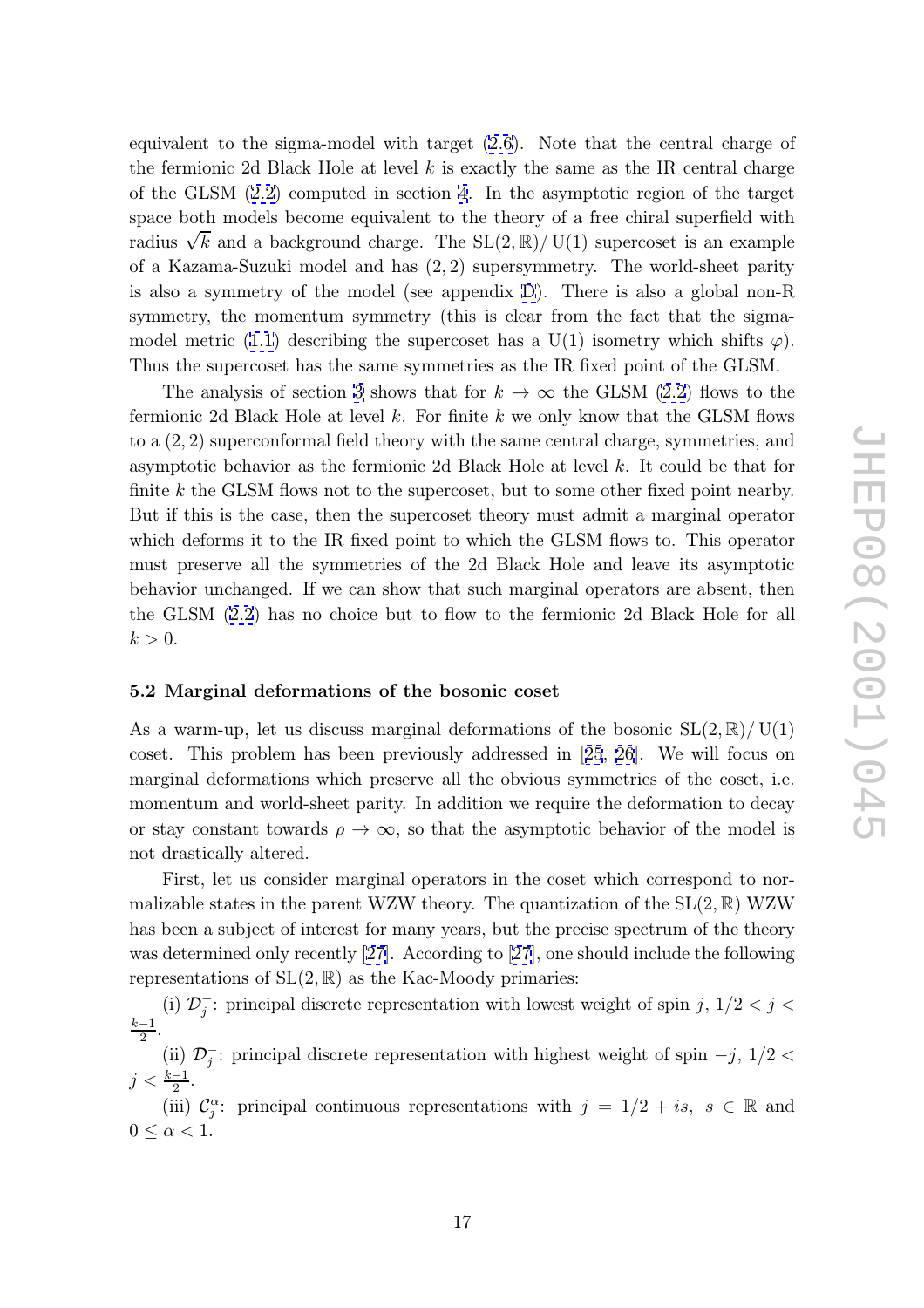<span id="page-18-0"></span>We will work on the universal cover of  $SL(2, \mathbb{R})$ , in which case Re j is not quantized. The primaries transforming in the principal discrete representations are normalizable, while the primaries in the principal continuous representations are delta-function normalizable.

As usual, positive-energy representations of the  $SL(2,\mathbb{R})$  current algebra are obtained by declaring that  $J_n^{\pm}$ ,  $J_n^3$  annihilate the primaries for all  $n > 0$ . We denote these representations by  $\mathcal{D}_j^{\pm}, \mathcal{C}_j^{\alpha}$ . However, one should also include other representahe<br>er<br>D rir $\mathop{\mathrm{re}}\limits_{J^3_n} J^3_n$ tions labeled by an integer  $w$  [27]. These are obtained by declaring that the primary is annihilated by  $J_{n+w}^+, J_n^3$ , and  $J_{n-w}^-$  for  $n > 0$ . One says that these new representations are obtained from the usual positive-energy representations by the spectral these representations by  $\mathcal{D}_j^{\pm}, \mathcal{C}_j^{\alpha}$ . However, one should also include other representa-<br>tions labeled by an integer w [27]. These are obtained by declaring that the primary<br>is annihilated by  $J_{n+w}^{\pm}, J_n^3$ ,  $\begin{array}{c} \mathbf{D} \ \mathbf{D} \ \mathbf{D} \ \mathbf{D} \end{array}$  $L_0$  and  $J_0^3$  eigenvalues of a state change as  $(h, m) \mapsto (h + w + - kw^2/4, m - kw/2)$ . In general spectral flow takes a positive-energy representation of  $SL(2, \mathbb{R})$  to a representation with energy unbounded from below. The exceptions to this rule are  $\widehat{\mathcal{D}}_{j}^{+,w=-1}$ and  $\hat{\mathcal{D}}_j^{-,w=1}$ . They are equivalent to  $\hat{\mathcal{D}}_{\frac{k}{2}-j}^-$  and  $\hat{\mathcal{D}}_{\frac{k}{2}-j}^+$ , respectively. More generally,<br>we have  $\hat{\mathcal{D}}_j^{-,w} \simeq \hat{\mathcal{D}}_{\frac{k}{2}-j}^{+,w-1}$ . (5.2)<br>Hence, to avoid double-counting, we s nd<br>ra<br>D<br>D  $\begin{align} \mathcal{L} \ \mathcal{E} \ \mathcal{D} \end{align}$  $\begin{array}{c} \mathrm{er} \; + \; \mathrm{es} \; \; \mathrm{e} \; \widehat{\mathcal{D}} \end{array}$ we have vemt  $\begin{align} \n\mathbf{y} \n\mathbf{y} \n\end{align}$ Ac<br>D

$$
\widehat{\mathcal{D}}_{j}^{-,w} \simeq \widehat{\mathcal{D}}_{\frac{k}{2}-j}^{+,w-1}.
$$
\n
$$
(5.2)
$$

Hence, to avoid double-counting, we should include in the spectrum  $\widehat{\mathcal{D}}_{j}^{+,w}$  and for all  $w \in \mathbb{Z}$ , but exclude  $\widehat{\mathcal{D}}_{j}^{-,w}$ . ın<br>D

The amount of spectral flow in the left-moving and right-moving sectors must be the same [27]. Thus the space of states of the  $SL(2,\mathbb{R})$  WZW model at level k is the sum of  $\widehat{\mathcal{D}}_{i}^{+,w}$  $\mathbb{Z}, \ \mathbb{Q} \to \mathbb{Q}$  $j_j^{+,w} \times \widehat{\mathcal{D}}_j^{+,w}$   $(1 < j < \frac{k-1}{2})$ ut<br>∷s<br>Dh e should include in the spectrum  $\mathcal{D}_j^{\beta, \infty}$  and  $\mathcal{C}^{\alpha, w}$ <br>  $\alpha$  the left-moving and right-moving sectors must<br>  $\alpha$ : states of the SL(2,  $\mathbb{R}$ ) WZW model at level k is<br>  $\frac{-1}{2}$ ,  $w \in \mathbb{Z}$ ) and  $\widehat{\mathcal{C$ Before the spectral flow the spin-j primary state with  $J_0^3 = m$ ,  $\tilde{J}_0^3 = \tilde{m}$  has conformal weights

$$
L_0 = \tilde{L}_0 = -\frac{j(j-1)}{k-2}.
$$
\n(5.3)

After the spectral flow by  $w$  its quantum numbers become

$$
J_0^3 = m - \frac{kw}{2}, \quad \tilde{J}_0^3 = \tilde{m} - \frac{kw}{2},\tag{5.4}
$$

$$
L_0 = -\frac{j(j-1)}{k-2} + w m - \frac{k w^2}{4}, \qquad \tilde{L}_0 = -\frac{j(j-1)}{k-2} + w \tilde{m} - \frac{k w^2}{4}.
$$
 (5.5)

States of the coset theory are represented by states of the parent WZW theory obeying

$$
J_0^3 + \tilde{J}_0^3 = 0, \tag{5.6}
$$

$$
J_n^3 = \tilde{J}_n^3 = 0, \qquad n \ge 1. \tag{5.7}
$$

The momentum in the coset theory is given by

$$
J_0^3 - \tilde J_0^3\,.
$$

The Virasoro generators are represented by  $L_n - L_n^{\mathrm{U}(1)}$ ,  $\tilde{L}_n - \tilde{L}_n^{\mathrm{U}(1)}$  where  $L_n^{\mathrm{U}(1)}$  and  $\tilde{L}_n^{\text{U}(1)}$  are the Sugawara operators of the U(1) subalgebra at level k.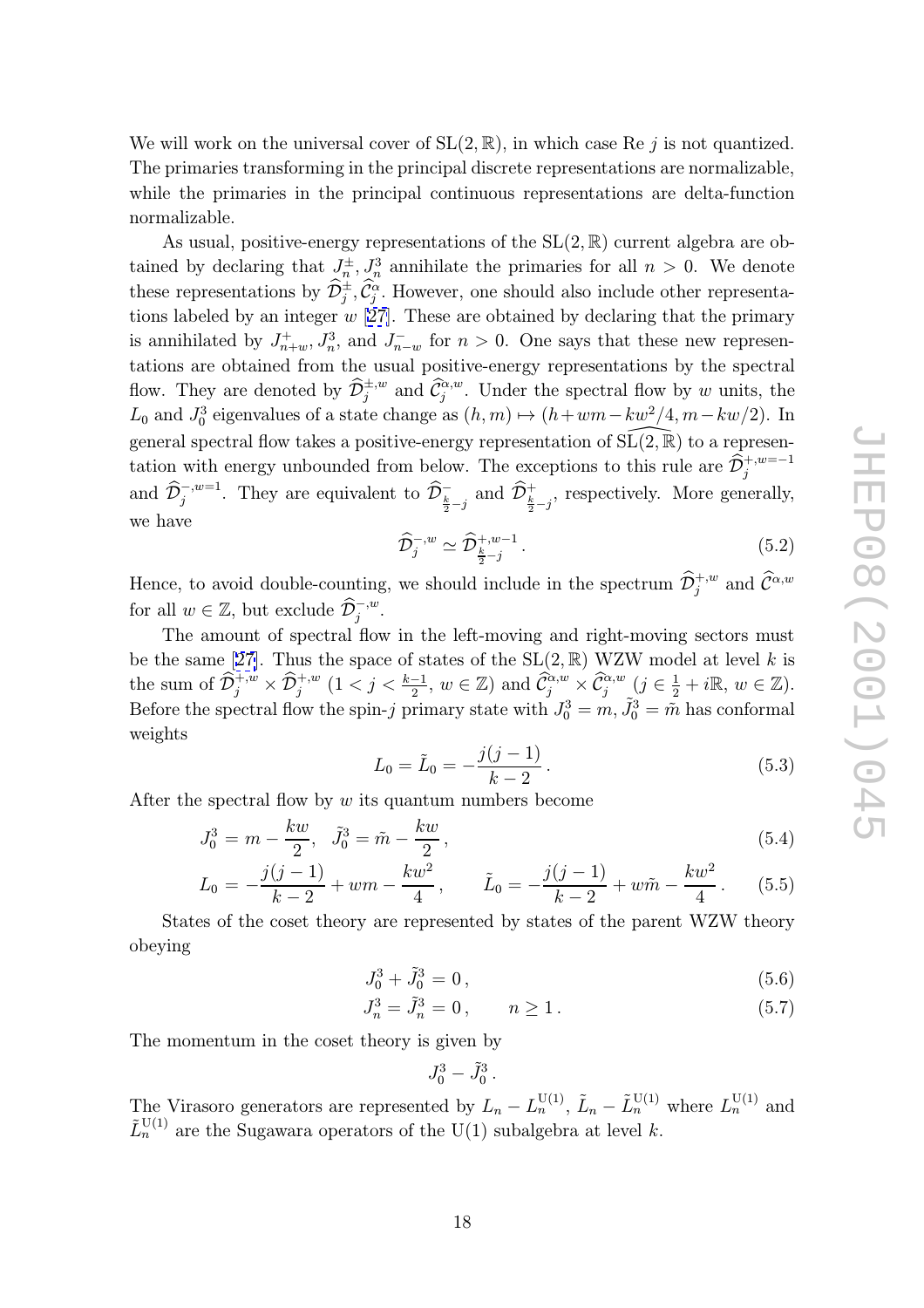<span id="page-19-0"></span>We are interested in Virasoro primaries in the coset theory which have dimension (1 , 1) and zero momentum. This means that we are looking for Virasoro primaries of the parent WZW theory satisfying (5.7) together with

$$
J_0^3 = \tilde{J}_0^3 = 0 \text{ and } L_0 = \tilde{L}_0 = 1. \tag{5.8}
$$

A little high-school algebra shows that [in](#page-18-0) the discrete representations there are two hisuch states for  $k > 3$ :

$$
J_{-1}^-\tilde{J}_{-1}^-|j=1\rangle^+, \qquad (5.9)
$$

$$
J_{-1}^{-} \tilde{J}_{-1}^{-} |j = 1\rangle^{+},
$$
\n
$$
\left[J_{0}^{+} \tilde{J}_{0}^{+} |j = \frac{k}{2} - 1\rangle^{+}\right]^{w=-1}.
$$
\n
$$
(5.10)
$$
\nst weight primary state of  $\widehat{D}_{i}^{\pm} \times \widehat{D}_{i}^{\pm}$ , and  $[-]^w$  is the

Here  $|j\rangle^{\pm}$  is the lowest/highest weight primary state of  $\hat{\mathcal{D}}_j^{\pm} \times \hat{\mathcal{D}}_j^{\pm}$ , and  $[-]^w$  is the spectral flow of  $[-]$  by w units. These two states are related by world-sheet parity. This becomes clearer if we use the isomorphism of  $\widehat{\mathcal{D}}_{\frac{k}{2}-1}^{+,w=-1}$  and  $\widehat{\mathcal{D}}_{1}^{-}$  and write the e<br>:e<br>D t<br>vo<br>D second state as 4  $\begin{align} \hat{\vec{D}}^{+, \frac{k}{2}} \ \hat{\mathcal{D}} \end{align}$ تع<br>D a<br>  $\widehat{\mathcal{D}}$ vri<br>D

$$
J_{-1}^{+}\tilde{J}_{-1}^{+}|j=1\rangle^{-}.
$$
\n(5.11)

Since world-sheet parity exchanges  $J^{\pm}$  and  $\tilde{J}^{\mp}$  and  $\widehat{\mathcal{D}}_j^+ \times \widehat{\mathcal{D}}_j^+$  and  $\widehat{\mathcal{D}}_j^- \times \widehat{\mathcal{D}}_j^-$  (see appendix D), the statement becomes obvious.

The above two states are in the spectrum if  $1 < (k-1)/2$ , i.e. for  $k > 3$ . For  $k = 3$  the states become delta-function normalizable and appear in the continuous represent[ati](#page-40-0)ons with  $j = 1/2, \alpha = 1/2, w = \pm 1$  (see below). For  $2 < k < 3$  the states are not normalizable.

Thus for  $k > 3$  there are two marginal operators in the  $SL(2, \mathbb{R})$  WZW theory which come from discrete representations and could give rise to marginal momentumconserving deformations of the coset. It is easy to write down their explicit form. Following [27] we use the coordinates  $(\rho, t, \varphi)$  on  $SL(2, \mathbb{R})$  defined by

$$
g = e^{i\sigma_2(t+\varphi)/2} e^{\sigma_3\rho} e^{i\sigma_2(t-\varphi)/2}
$$
\n(5.12)

 $(\phi \text{ of } [27]$  [is r](#page-44-0)eplaced here with  $\varphi$  to avoid confusion with the scalar component of  $\Phi$ ). The vertex operators corresponding to the two states in (5.9), (5.11) are given by

$$
\left(\frac{\partial_{+}\rho}{\cosh\rho} \mp i \sinh\rho \ \partial_{+}(-t-\varphi)\right) \cdot \left(\frac{\partial_{-}\rho}{\cosh\rho} \mp i \sinh\rho \ \partial_{-}(-t+\varphi)\right). \tag{5.13}
$$

They are complex-conjugates of each other and are exchanged by world-sheet parity  $\partial_+ \leftrightarrow \partial_-, t \leftrightarrow -t$  (appendix D).

<sup>&</sup>lt;sup>4</sup>This should not be confused with the "field identification" in coset models [28] which would happen only if the gauge group had a non-trivial fundamental group [29]. We are considering the universal cover of  $SL(2,\mathbb{R})$  modd[ed](#page-40-0) out by the gauge group  $\mathbb{R}$ . Since  $\pi_1(\mathbb{R}) = \{1\}$ , there is no non-trivial field identification.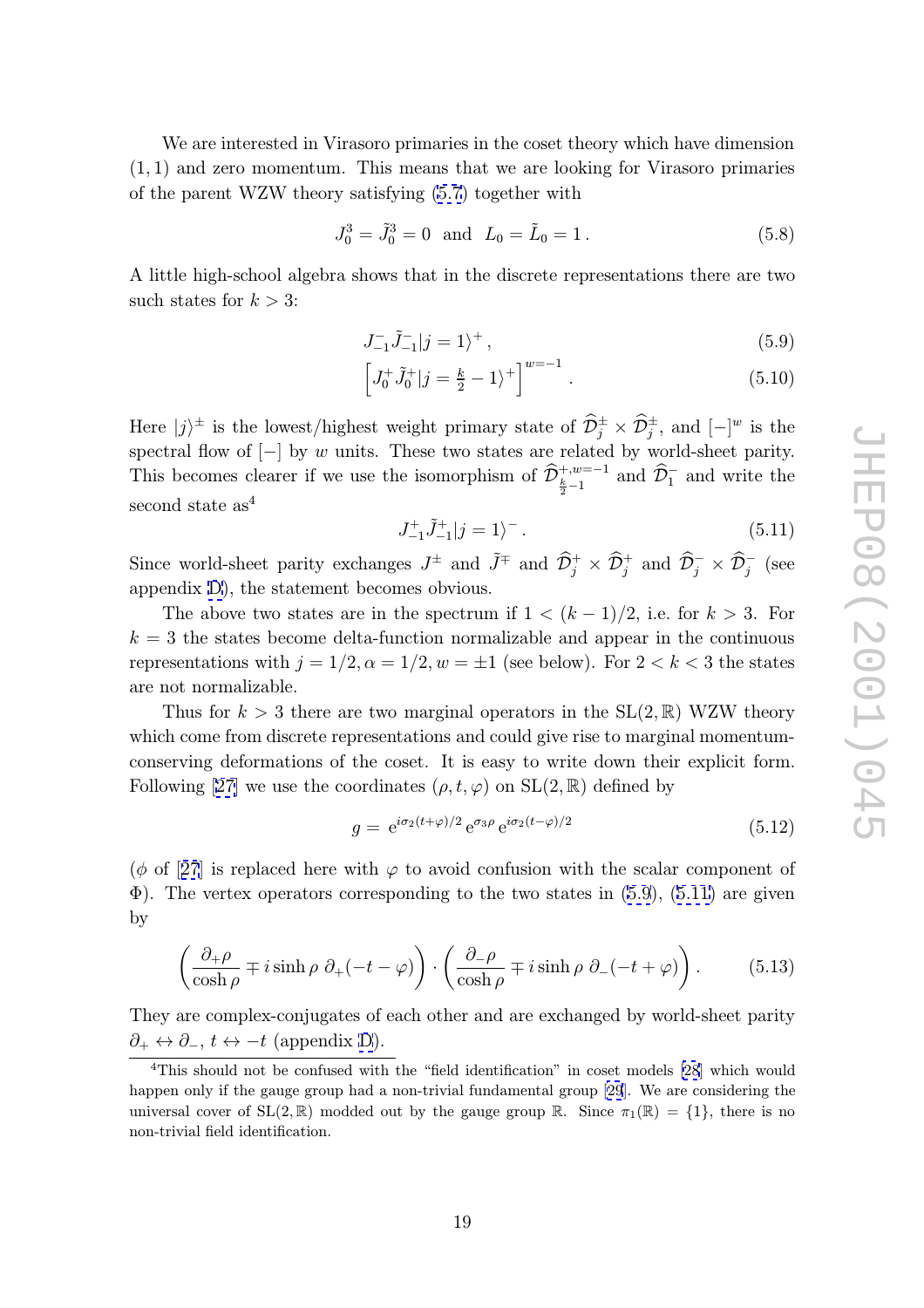The coset can be realized as a gauged WZW model [5, 25]. The gauging is with respect to the translation symmetry  $t \to t - \alpha$ , and the gauged action is obtained from the ordinary WZW action by replacing  $\partial_{\mu}t$  with the gauge invariant expression  $\partial_{\mu}t - A_{\mu}$ :  $\alpha$  and the sample standard symmetry  $\alpha$ ,  $\alpha$  and the sample

$$
S = kS_{\text{WZW}}(A, g)
$$
\n
$$
= \frac{k}{4\pi} \int d^2x \left[ -\eta^{\mu\nu} \left( \partial_{\mu}\rho \partial_{\nu}\rho + \sinh^2 \rho \partial_{\mu}\varphi \partial_{\nu}\varphi - \cosh^2 \rho \partial_{\mu}t \partial_{\nu}t \right) - 4\sinh^2 \rho \left( \partial_{-}t \partial_{+}\varphi - \partial_{+}t \partial_{-}\varphi \right) - 4\cosh^2 \rho A_{+}A_{-} + 4(\cosh^2 \rho \partial_{-}t - \sinh^2 \rho \partial_{-}\varphi)A_{+} + 4(\cosh^2 \rho \partial_{+}t + \sinh^2 \rho \partial_{+}\varphi)A_{-} \right].
$$
\n(5.14)

The vertex operators in the coset model corresponding to the states  $(5.9)$ ,  $(5.11)$  are obtained from (5.13) by replacing  $\partial_{\mu}t \to \partial_{\mu}t - A_{\mu}$ . The equations of motion for  $A_{\mu}$ imply

$$
A_{-} - \partial_{-}t = -\tanh^{2}\!\rho \,\partial_{-}\varphi \,, \qquad A_{+} - \partial_{+}t = \tanh^{2}\!\rho \,\partial_{+}\varphi \,. \tag{5.15}
$$

Substututing t[hese](#page-19-0) [e](#page-19-0)xpressions into  $(5.14)$ , we obtain the world-sheet Lagrangian for the cigar  $(1.1)$ . (The variable t completely disappears from the action and can be ignored.) Substuting the same expressions into the gauged versions of (5.13), we see that the vertex operators reduce to

$$
\frac{1}{\cosh^2 \rho} \left( \partial_+ \rho \partial_- \rho + \tanh^2 \rho \, \partial_+ \varphi \partial_- \varphi \right) \pm i \frac{\tanh \rho}{\cosh^2 \rho} (\partial_- \rho \partial_+ \varphi - \partial_+ \rho \partial_- \varphi). \tag{5.16}
$$

The real part is a metric deformation, and at first sight it seems non-trivial, but in fact it is a total derivative on the world-sheet. To see this, note that an infinitesimal reparametrization of the  $\rho$  coordinate,  $\rho' = \rho + \epsilon \tanh \rho$ , changes the metric of the cigar by

$$
\frac{2\epsilon}{\cosh^2\rho} \left( d\rho^2 + \tanh^2\rho \ d\varphi^2 \right)
$$

Thus deformation by the real part of (5.16) is equivalent to a reparametrization of  $\rho$ . This implies in turn that this deformation is a total derivative on the world-sheet. Using equations of motion, one can check that (5.16) is proportional to

$$
\partial_+ \partial_- \log \cosh^2 \rho \,. \tag{5.17}
$$

.

The imaginary part of (5.16) is a B-field term which is parity-odd. This, of course, corresponds to the fact that the two states in  $(5.9)$ ,  $(5.11)$  are exchanged by worldsheet parity.

The conclusion is that for  $k > 3$  the discrete series give rise to two momentumconserving marginal deformations in the cose[t th](#page-19-0)eo[ry \(w](#page-19-0)hile for  $k \leq 3$  they give none). One is a parity-odd B-field, and the other is a total derivative on the worldsheet. If we restrict ourselves only to parity-even deformations, then we are left with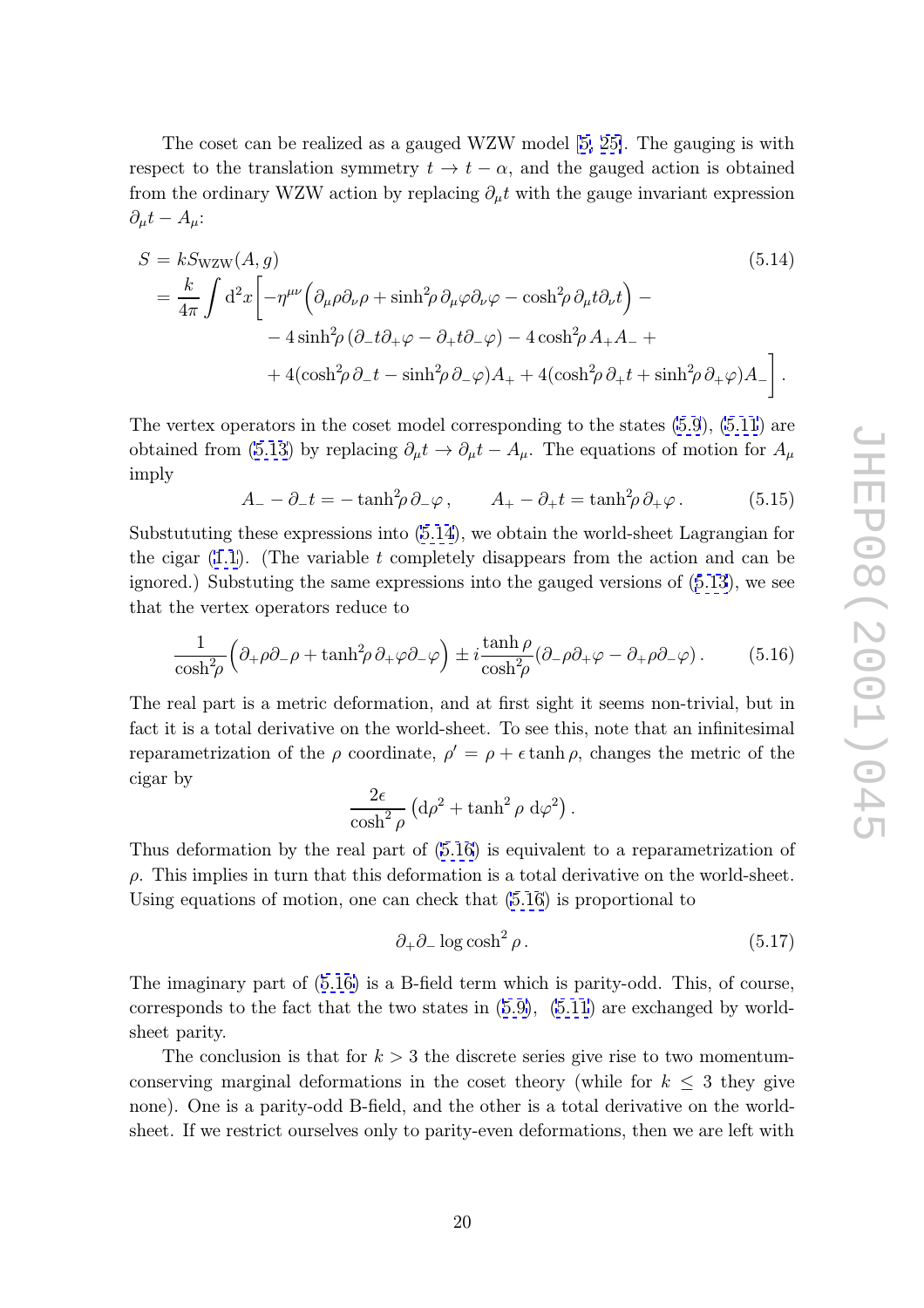<span id="page-21-0"></span>the total derivative operator. Can one simply discard this operator as trivial? If the world-sheet is compact without a boundary, then one is certainly justified in doing so, but if the world-sheet has a boundary, or is noncompact, like  $\mathbb{R}^2$ , then the answer depends on boundary conditions. Since we are studying a conformal field theory, it is natural to impose boundary conditions which preserve Weyl invariance. In this case, the total derivative operator is trivial. Indeed, recall that the variables  $u$  and  $\rho$  are related by  $u = \log \sinh \rho$ , and therefore a change of variables  $\rho \to \rho + \epsilon \tanh \rho$ is equivalent to  $u \to u + \epsilon$ . But the latter change of variables is also effected by the Weyl transformation. Hence with Weyl-invariant boundary conditions adding the operator (5.17) has no effect on the theory.

As for the principal continuous series, for general  $k$  the only states that give rise to marginal operators in the coset theory are the Kac-Moody primaries with

Therefore with WeyI-invariant boundary conditions adding the effect on the theory.

\ncontinuous series, for general 
$$
k
$$
 the only states that give rise in the coset theory are the Kac-Moody primaries with

\n
$$
j = \frac{1}{2} \pm i\sqrt{k - \frac{9}{4}}, \qquad m = \overline{m} = 0.
$$
\n(5.18)

Such operators decay as  $\exp(-2j\rho)$ , and since for  $k > 9/4$  j has a nonzero imaginary part, they exhibit oscillatory behavior. Note that for  $k = \frac{9}{4}$  there appears a nonoscillatory vertex operator decaying as  $e^{-\rho}$ . This is related to the fact that for  $k = 9/4$ the central charge of the coset is 26, and the "tachyon" in the corresponding critical string theory is massless. The above vertex operator then describes the emission of the zero mode of the tachyon [25]. at<br>onc<br> $\widehat {\cal C}_{\perp}^{\alpha}$ 

In addition, for  $k=3$  there appear two additional  $(1,1)$  states in  $\widehat{\mathcal{C}}_1^{\alpha=\frac{1}{2},w=\pm 1}$ here appear two additional (1, 1) states in  $\widehat{\mathcal{C}}_{\frac{1}{2}}^{\alpha=\frac{1}{2},w=\pm 1}$ .

$$
\left[J_0^+ \tilde{J}_0^+|j = \frac{1}{2}, \alpha = \frac{1}{2}\right)^+\right]^{w=1},
$$
\n
$$
\left[J_0^- \tilde{J}_0^-|j = \frac{1}{2}, \alpha = \frac{1}{2}\right)^-\right]^{w=-1}.
$$
\n(5.19)

Note that for  $\alpha = 1/2$  the continuous representation becomes reducible and decomposes into a direct sum of a highest weight representation with highest spin  $-1/2$ and a lowest weight representation with lowest spin 1 /2. This explains superscripts  $\pm$  in the above formula. The states (5.19) can be regarded as the  $k \to 3$  limit of the discrete states  $(5.9)$ ,  $(5.11)$ . To see this, one should use the isomorphism  $(5.2)$ .

Now let us turn to operators corresponding to non-normalizable states. Recall that the zero-mode wave-functions of primary states with spin j decay as  $\exp(-2j\rho)$ [27]. Since the [volu](#page-19-0)m[e elem](#page-19-0)ent of  $SL(2,\mathbb{R})$  is proportional to

$$
\sinh 2\rho \, dt \, d\varphi \, ,
$$

[the](#page-44-0) zero-mode wave-function is normalizable for Re  $j > 1/2$ . This was the origin of the restriction  $j > 1/2$  for the discrete series. If we do not require normalizability, but would like the wave-function to decay towards  $\rho \to \infty$  or at least not to grow, we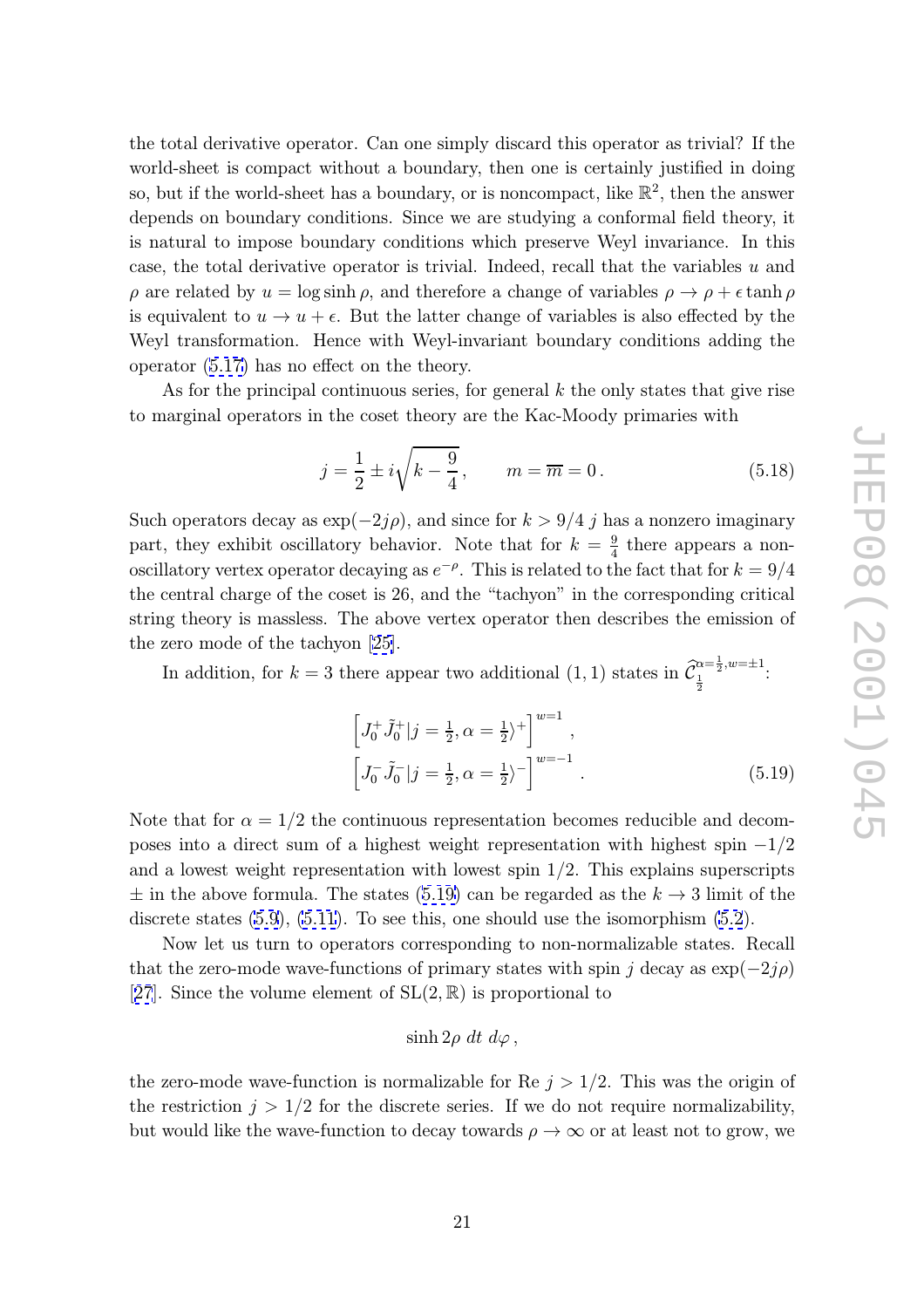<span id="page-22-0"></span>can relax this constraint to  $j \geq 0$ . Consistency with the spectral flow then requires  $0 \leq j \leq k/2$ . This is to be compared with the normalizability condition  $\frac{1}{2} < j < \frac{k-1}{2}$  $\frac{-1}{2}$ . It is easy to check that relaxing the conditions on  $j$  gives just one extra  $(1, 1)$  state, namely the one with  $j = 0, m = \overline{m} = 0, w = 0$  and vertex operator

$$
J^3(x^-)\tilde{J}^3(x^+)\,.
$$

But this operator becomes zero after passing to the coset theory.

In addition, relaxing the constraint on  $j$  has the following effect. Recall that for  $2 < k < 3$  the states with  $j = 1$ , and in particular the  $(1, 1)$  states  $(5.9)$ ,  $(5.11)$ , are not in the spectrum. With the relaxed constraint  $0 < j < k/2$  these two operators are allowed all the way down to  $k = 2$ . As explained above, the parity-even combination of the two operators is trivial if Weyl-invariant boundary conditions [are](#page-19-0) u[sed o](#page-19-0)n the world-sheet, while the parity-odd one is a B-field.

To summarize, the only non-trivial marginal deformation of the bosonic coset which preserves momentum and world-sheet parity is a tachyon potential corresponding to the parity-even combination of the states (5.18). This operator exists for all  $k \geq 9/4$  and is delta-function normalizable. For  $k = 9/4$  it becomes the usual Liouville potential deformation. This result is somewhat puzzling from the perspective of the FZZ duality conjecture. According to [6], t[he si](#page-21-0)ne-Liouville theory admits at least two marginal deformations: the Liouville potential and the radius-changing operator. In the coset theory we see the former, but no trace of the latter. However, it seems plausible that the deformation of the su[pe](#page-42-0)rcoset which changes the asymptotic radius of the cigar leads to a conical singularity at  $\rho = 0$ . The above analysis assumes from the beginning that the deformation is everywhere smooth and therefore cannot detect the radius-changing operator. <sup>5</sup> Since the bosonic FZZ duality is not the subject of this paper, we will not dwell any further on this issue. The situation in the supersymmetric case is somewhat different, as discussed below.

#### 5.3 Marginal deformations of the supersymmetric coset

We now analyze marginal deformations of the Kazama-Suzuki supersymmetric coset model which preserve  $(2, 2)$  supersymmetry, R-symmetry and world-sheet parity. The model is defined as the  $SL(2,\mathbb{R})$  WZW model at level  $(k+2)$  plus a Dirac fermion, modded out by a  $U(1)$  acting on the  $SL(2,\mathbb{R})$  part as before and axially on the fermion [7]. Thus the analysis is different from the bosonic case by a shift of the level  $k \to k+2$  and by the addition of the fermionic sector. Fermionic oscillators  $\psi_r, \overline{\psi_r}$ (right-moving) and  $\tilde{\psi}_r$ ,  $\tilde{\psi}_r$  (left-moving) have the following commutation relation with  $J_0^3$  and  $\tilde{J}_0^3$ :

$$
\begin{aligned}\n[J_0^3, \psi_r] &= -\psi_r, & [J_0^3, \overline{\psi}_r] &= \overline{\psi}_r, \\
[\tilde{J}_0^3, \tilde{\psi}_r] &= \tilde{\psi}_r, & [\tilde{J}_0^3, \tilde{\psi}_r] &= -\tilde{\psi}_r.\n\end{aligned} \tag{5.20}
$$

<sup>&</sup>lt;sup>5</sup>We are grateful to Steve Shenker and Juan Maldacena for emphasizing this point to us.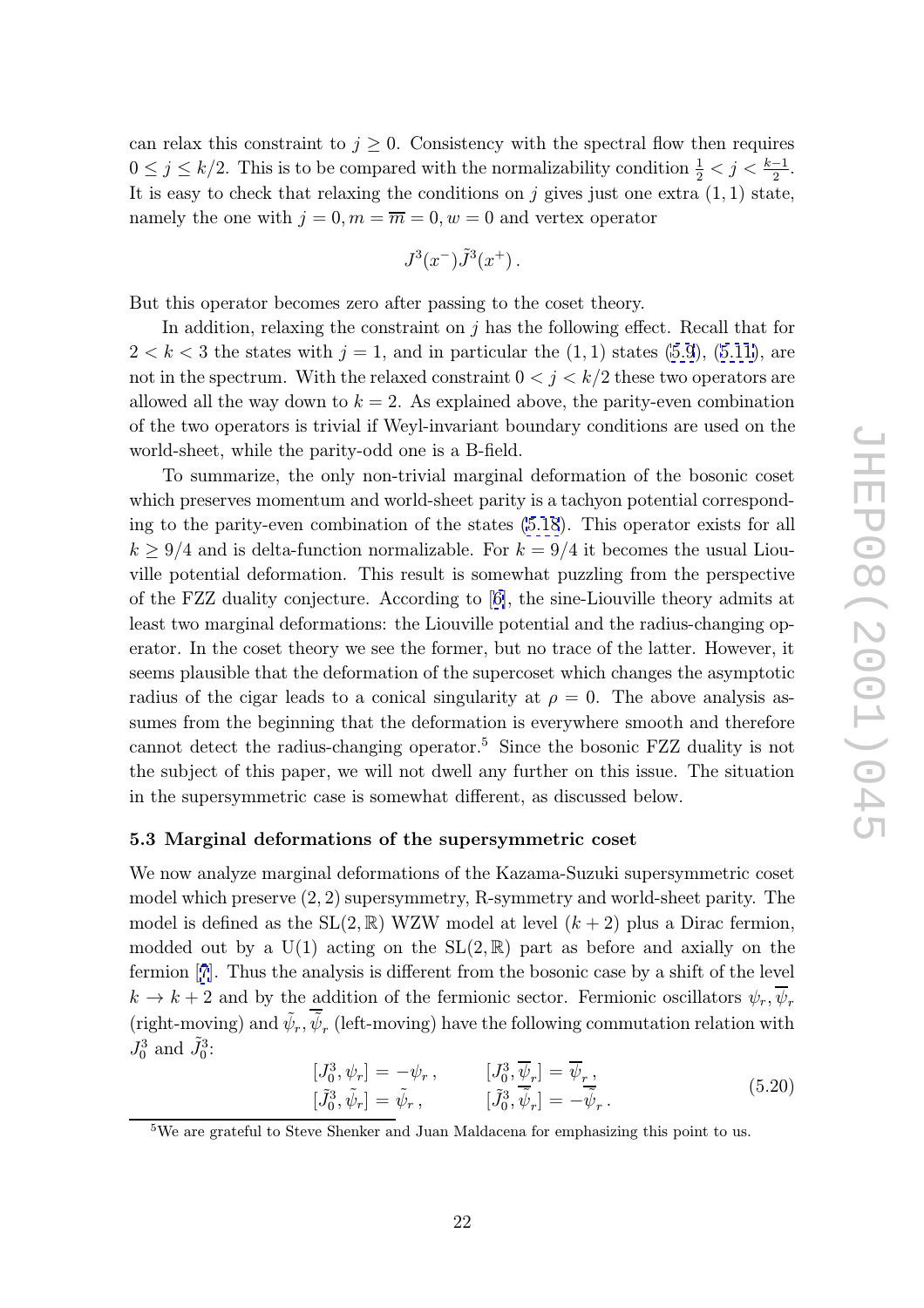For our purpose, we can work in the NS-NS sector,  $r \in \frac{1}{2} + \mathbb{Z}$ , which has a vacuum  $|0\rangle$  that is annihilated by oscillators of positive frequency modes (and therefore is also annihilated by  $J_0^3$ ,  $\tilde{J}_0^3$ ).

The state space of the theory before the gauging of  $U(1)$  is a tensor product of the state space of the  $SL(2,\mathbb{R})_{k+2}$  WZW model and the Fock space  $\mathcal F$  of the Dirac fermion. The former is the same as in the bosonic case with a shift of the level also annihilated by  $J_0^3, J_0^3$ ).<br>The state space of the theory before the gauging of U(1) is a tensor product of<br>the state space of the SL(2,  $\mathbb{R}_{k+2}$  WZW model and the Fock space  $\mathcal F$  of the Dirac<br>fermion. The f flow acts on the fermions as well as the bosons and sends the Fock space  $\mathcal F$  to itself. In particular,  $\mathbf{r}$ 

$$
|0\rangle \frac{-w}{\langle w|}\n\begin{cases}\n\overline{\psi}_{-w+\frac{1}{2}}\cdots \overline{\psi}_{-\frac{1}{2}}\tilde{\psi}_{-w+\frac{1}{2}}\cdots \tilde{\psi}_{-\frac{1}{2}}|0\rangle, & w \ge 1, \\
\psi_{-|w|+\frac{1}{2}}\cdots \psi_{-\frac{1}{2}}\tilde{\psi}_{-|w|+\frac{1}{2}}\cdots \tilde{\psi}_{-\frac{1}{2}}|0\rangle, & w \le -1.\n\end{cases}
$$
\n(5.21)

\nthe total state space as the tensor sum of

\n
$$
(\widehat{D}_{j}^{+}\times\widehat{D}_{j}^{+})\otimes \mathcal{F} \quad (\frac{1}{2} < j < \frac{k+1}{2}), \text{ and}
$$
\n(5.22)

We can regard the total state space as the tensor sum of

total state space as the tensor sum of

\n
$$
(\widehat{\mathcal{D}}_{j}^{+} \times \widehat{\mathcal{D}}_{j}^{+}) \otimes \mathcal{F} \quad (\frac{1}{2} < j < \frac{k+1}{2}), \text{ and}
$$
\n
$$
(\widehat{\mathcal{C}}_{j}^{\alpha} \times \widehat{\mathcal{C}}_{j}^{\alpha}) \otimes \mathcal{F} \quad (j \in \frac{1}{2} + i\mathbb{R}, 0 \leq \alpha < 1), \tag{5.23}
$$

$$
(\hat{C}_j^{\alpha} \times \hat{C}_j^{\alpha}) \otimes \mathcal{F} \quad (j \in \frac{1}{2} + i\mathbb{R}, 0 \le \alpha < 1), \tag{5.23}
$$

and their spectral flows. Before the spectral flow, the spin  $j$  primary state with  $J_0^3 = m, \tilde{J}_0^3 = \tilde{m}$  has conformal weights

$$
L_0 = \tilde{L}_0 = -\frac{j(j-1)}{k}.
$$
\n(5.24)

After the spectral flow by  $w$  units, it becomes a state with

$$
J_0^3 = m - \frac{kw}{2}, \qquad \tilde{J}_0^3 = \tilde{m} - \frac{kw}{2}, \qquad (5.25)
$$

$$
L_0 = -\frac{j(j-1)}{k} + w m - \frac{k}{4} w^2, \qquad \tilde{L}_0 = -\frac{j(j-1)}{k} + w \tilde{m} - \frac{k}{4} w^2. \tag{5.26}
$$

Despite the level shift  $k \to k+2$ , the coefficient of w in (5.25) and  $w^2$  in (5.26) is proportional to k, as in  $(5.4)$  and  $(5.5)$ , because the fermionic sector contributes  $-2$ .

States of the coset model must obey  $J_0^3 + \tilde{J}_0^3 = 0$  and  $J_n^3 = \tilde{J}_n^3 = 0$  for  $n \ge 1$ . The momentum generator is given by  $J_0^{3(b)}$ also (2 , 2) superconformal generators defined as follows [7]:

The momentum generator is given by 
$$
J_0^{3(b)} - \tilde{J}_0^{3(b)}
$$
, where  $J_0^{3(b)}$  is the bosonic part of  
the SL(2, R) generator  $J_0^3$ . The Virasoro generators are defined as usual. There are  
also (2, 2) superconformal generators defined as follows [7]:  

$$
G_r \propto \sum_{n \in \mathbb{Z}} \psi_{r+n} J_{-n}^+, \qquad \tilde{G}_r \propto \sum_{n \in \mathbb{Z}} \tilde{\psi}_{r+n} \tilde{J}_{-n}^-,
$$

$$
\overline{G}_r \propto \sum_{n \in \mathbb{Z}} \overline{\psi}_{r+n} J_{-n}^-, \qquad \overline{\tilde{G}}_r \propto \sum_{n \in \mathbb{Z}} \overline{\tilde{\psi}}_{r+n} \tilde{J}_{-n}^+, \qquad (5.27)
$$

$$
J_n \propto J_n^{3(f)} + \frac{2}{k+2} J_n^{3(b)}, \qquad \tilde{J}_n \propto \tilde{J}_n^{3(f)} + \frac{2}{k+2} \tilde{J}_n^{3(b)},
$$

where  $J_n^{3(f)}$  and  $J_n^{3(b)}$  are fermionic and bosonic parts of  $J_n^3 = J_n^{3(f)} + J_n^{3(b)}$ .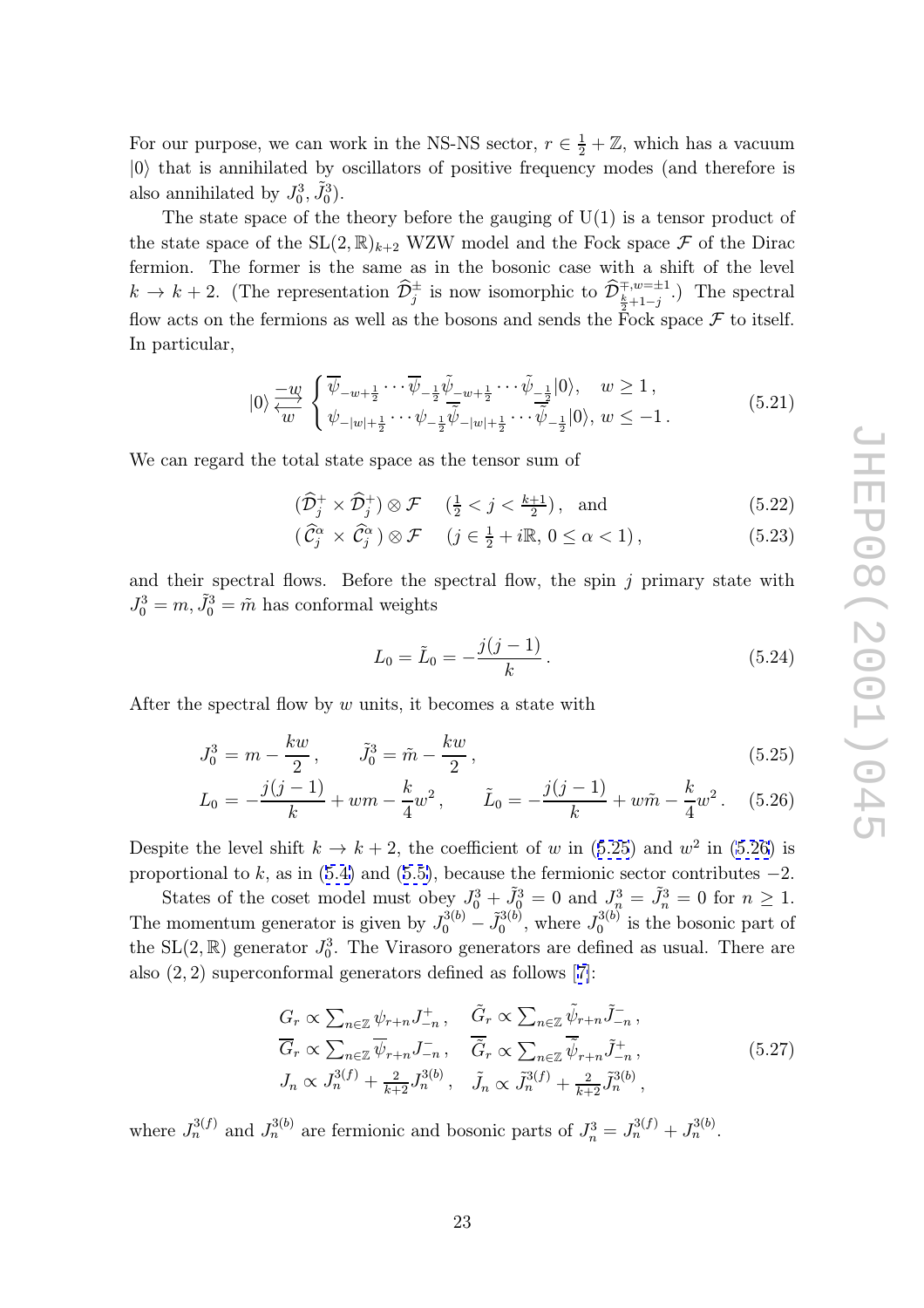<span id="page-24-0"></span>We would like to find all even states in the coset model with zero axial and vector charges which preserve momentum and whose integral over the world-sheet is a (2 , 2) superconformal invariant. The last requirement means that they must be Virasoro primaries of weight (1, 1) and be annihilated by  $G_{-1/2}, \tilde{G}_{-1/2}$  up to total derivatives. Momentum conservation requires  $J_0^{3(b)}$  $\tilde{J}_0^{3(b)} - \tilde{J}_0^{3(b)} = 0$ , and together with Rinvariance this implies that the fermionic and bosonic parts of  $J_0^3$ ,  $\tilde{J}_0^3$  have to vanish independently.

We start with the discrete representations and their spectral flows. A little more high-school algebra reveals that the only normalizable states satisfying the above requirements are

$$
J_{-1}^-\tilde{J}_{-1}^-|j=1\rangle^+\otimes|0\rangle\,,\tag{5.28}
$$

$$
J_{-1}^{+}\tilde{J}_{-1}^{+}|j=1\rangle^{-}\otimes|0\rangle.
$$
\n(5.29)

They can be equivalently written as

$$
\left[J_0^+ \tilde{J}_0^+|j\rangle = \frac{k}{2}\right]^+ \otimes \psi_{-\frac{1}{2}} \overline{\tilde{\psi}}_{-\frac{1}{2}}|0\rangle\right]^{w=-1},
$$
\n
$$
\left[J_0^- \tilde{J}_0^-|j\rangle = \frac{k}{2}\right)^- \otimes \overline{\psi}_{-\frac{1}{2}} \tilde{\psi}_{-\frac{1}{2}}|0\rangle\right]^{w=1}.
$$
\n(5.30)

These states are in the spectrum for  $k > 1$ . They are supersymmetry-descendants of  $(\frac{1}{2}, \frac{1}{2})$  primary states. Namely (5.28) and (5.29) can be expressed respectively as  $\overline{G}_{-\frac{1}{2}}\tilde{G}_{-\frac{1}{2}}$  and  $G_{-\frac{1}{2}}\overline{\tilde{G}}_{-\frac{1}{2}}$  applied to the  $(\frac{1}{2},\frac{1}{2})$  states

$$
|j=1\rangle^+ \otimes \psi_{-\frac{1}{2}}\overline{\widetilde{\psi}}_{-\frac{1}{2}}|0\rangle, \text{ and } |j=1\rangle^- \otimes \overline{\psi}_{-\frac{1}{2}}\widetilde{\psi}_{-\frac{1}{2}}|0\rangle. \tag{5.31}
$$

Furthermore, these two  $(\frac{1}{2}, \frac{1}{2})$  states are primaries of the  $(2, 2)$  superconformal algebra annihilated by  $G_{-\frac{1}{2}}, \overline{\tilde{G}}_{-\frac{1}{2}}$  and  $\overline{G}_{-\frac{1}{2}}, \tilde{G}_{-\frac{1}{2}}$ , respectively, and therefore are twisted (anti-)chiral primaries. Thus, the integrals of operators corresponding to (5.28) and (5.29) are twisted F-terms. Since they have vanishing R-charges, they are in fact exactly marginal deformations of the supercoset theory. However, as in bosonic case, the parity-even combination of these operators is essentially trivial. We now explain this.

A Kazama-Suzuki supercoset can be realized as a supersymmetric gauged WZW model [30]. The Dirac fermion transforms under the U(1) gauge group as  $\psi_{\mp} \rightarrow$  $e^{\mp i\alpha}\psi_{\mp}$  and  $\overline{\psi}_{\mp} \rightarrow e^{\pm i\alpha}\overline{\psi}_{\mp}$ . This is equivalent to (5.20), if  $\psi_r$  and  $\widetilde{\psi}_r$  are the modes of  $\psi$ <sub>-</sub> and  $\psi$ <sub>+</sub>, respectively. The action is given by

$$
S = (k+2)S_{\text{WZW}}(A,g) +
$$
  
 
$$
+ \frac{1}{2\pi} \int d^2x \left[ 2i\overline{\psi}_-(\partial_+ - iA_+) \psi_- + 2i\overline{\psi}_+(\partial_- + iA_-) \psi_+ \right].
$$
 (5.32)

The states  $(5.28)$  and  $(5.29)$  are identical to  $(5.9)$ ,  $(5.11)$  up to tensor product with the vacuum vector of the fermionic Fock space. Thus, the vertex operators for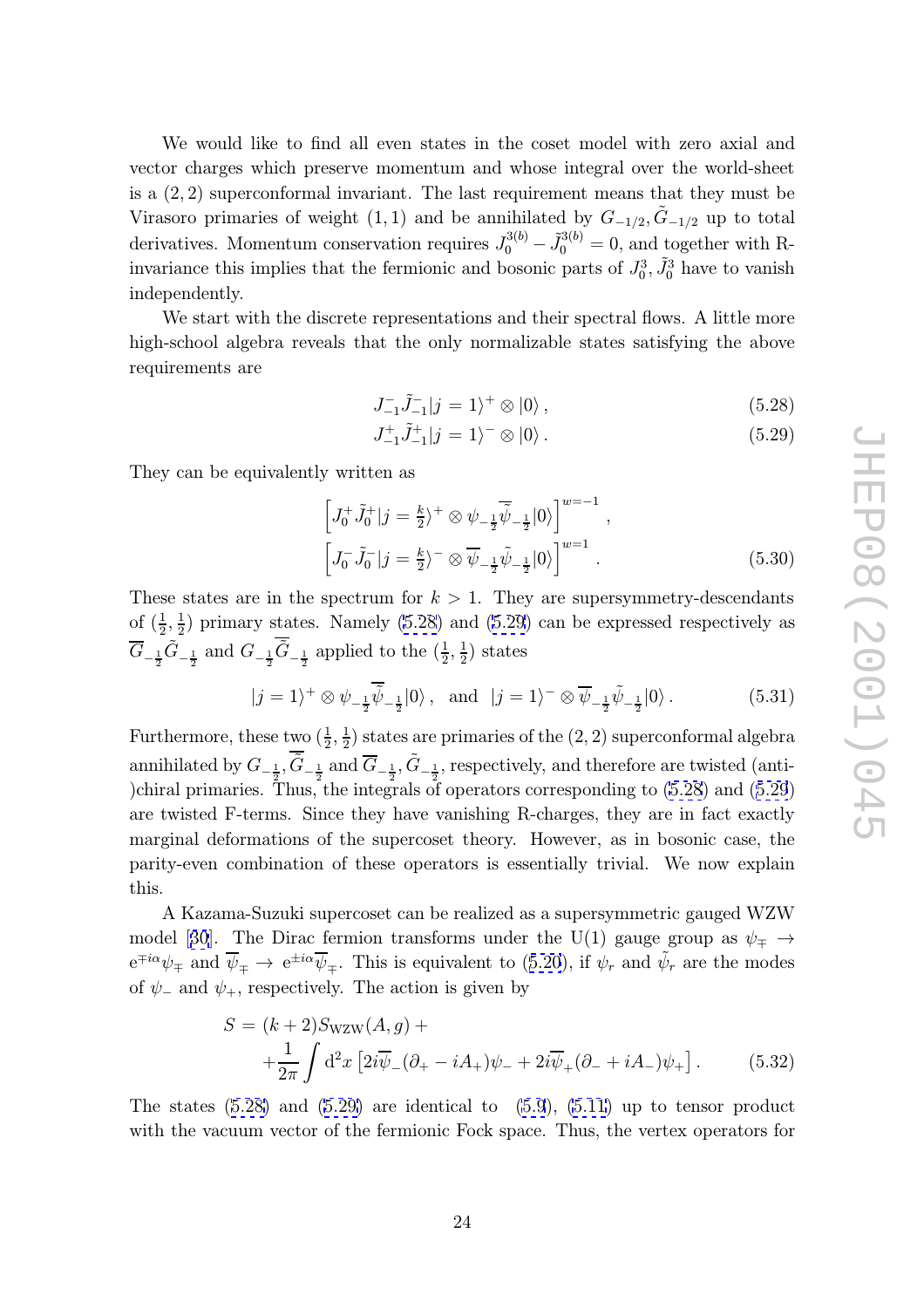<span id="page-25-0"></span>the former states are still given by (5.13). The difference between the bosonic and supersymmetric cases arises only after gauging. The equation of motion for  $A_\mu$  is solved by

$$
A_{\mp} - \partial_{\mp} t = \mp \tanh^2 \!\! \rho \, \partial_{\mp} \varphi \pm \frac{1}{(k+2) \cosh^2 \!\! \rho} \overline{\psi}_{\mp} \psi_{\mp} \,. \tag{5.33}
$$

Substituting this into the action (5.32), we obtain the lagrangian

$$
A_{\mp} - \partial_{\mp}t = \mp \tanh^2 \rho \partial_{\mp} \varphi \pm \frac{1}{(k+2)\cosh^2 \rho} \overline{\psi}_{\mp} \psi_{\mp}.
$$
 (5.33)  
tituting this into the action (5.32), we obtain the lagrangian  

$$
-\frac{k+2}{2}\eta^{\mu\nu} \Big( \partial_{\mu}\rho \partial_{\nu}\rho + \tanh^2 \rho \partial_{\mu}\varphi \partial_{\nu}\varphi \Big) +
$$

$$
+2i\overline{\psi}_{-}(\partial_{+} - i\partial_{+}t - i\tanh^2 \rho \partial_{+}\varphi)\psi_{-} + 2i\overline{\psi}_{+}(\partial_{-} + i\partial_{-}t - i\tanh^2 \rho \partial_{-}\varphi)\psi_{+} -
$$

$$
-\frac{2}{(k+2)\cosh^2 \rho} \psi_{+} \psi_{-} \overline{\psi}_{-} \overline{\psi}_{+},
$$
 (5.34)

which describes the supersymmetric cigar.<sup>6</sup> Substituting (5.33) into the gauged version of (5.13), we obtain explicit expressions for vertex operators in the supercoset: netric cigar.<sup>6</sup> Substituting (5.33) into the<br>it expressions for vertex operators in the<br> $\widetilde{\partial_+\varphi\partial_-\varphi}$   $\pm i\frac{\tanh\rho}{\cosh^2\varphi}$   $(\partial_-\rho\widetilde{\partial_+\varphi} - \partial_+\rho\widetilde{\partial_-\varphi})$ 

$$
\frac{1}{\cosh^2 \rho} \left( \partial_+ \rho \partial_- \rho + \tanh^2 \rho \, \widetilde{\partial_+ \varphi} \widetilde{\partial_- \varphi} \right) \pm i \frac{\tanh \rho}{\cosh^2 \rho} (\partial_- \rho \widetilde{\partial_+ \varphi} - \partial_+ \rho \widetilde{\partial_- \varphi}), \tag{5.35}
$$
  
we denoted  

$$
\widetilde{\partial_\mp \varphi} = \partial_\mp \varphi + \frac{1}{k+2} \overline{\psi}_\mp \psi_\mp.
$$

where we denoted

$$
\widetilde{\partial_{\mp}\varphi} = \partial_{\mp}\varphi + \frac{1}{k+2}\overline{\psi}_{\mp}\psi_{\mp}.
$$
\n(5.36)

The real part is proportional to the variation of the action under the change of variables  $\delta \rho = \epsilon \tanh \rho$ . As in the bosonic case, this means that this deformation is trivial if the world-sheet is compact, or if Weyl-invariant boundary conditions are imposed on the world-sheet boundary. The imaginary part corresponds to switching on the B-field. It is parity-odd, in agreement with the fact that the two states (5.28) and (5.29) are exchanged by world-sheet parity.

One can in fact identify both of the above deformations in the gauged linear sigma-model: they are the Fayet-Iliopoulos term and the theta-angle:  $\mathop{\mathrm{de}}\limits_{\mathop{\mathrm{d}\mathop{\mathrm{d}}\limits^{\mathop{\mathrm{d}}\nolimits}}}\,\,$ 

$$
\operatorname{Re} \int d^2 \tilde{\theta} (r - i\theta) \Sigma \,. \tag{5.37}
$$

The Fayet-Iliopoulos deformation is trivial as it can be absorbed into the real part of P, while the theta-angle breaks world-sheet parity. One can easily check that in the Fayet-Iliopoulos deformation is trivial as it can be absorbed into the real part<br>while the theta-angle breaks world-sheet parity. One can easily check that in t<br> $\frac{6}{11}$  can also be written as  $\frac{k+2}{2} \int d^4\theta K(Z,\bar{Z})$  w

angle breaks world-sheet parity. One can easily  
\nten as 
$$
\frac{k+2}{2} \int d^4\theta K(Z, \bar{Z})
$$
 where Z is a chiral superfield  
\nz =  $\log \sinh \rho + i\varphi$ ,  $\chi_{\pm} = \sqrt{\frac{2}{k+2}} \coth \rho e^{-i\varphi \pm it} \psi_{\pm}$ ,

and the Kähler potential is such that  $K_{z\bar{z}} = 1/(1+|e^{-z}|^2)$ . This shows that (5.27) is in the standard convention with respect to chiral versus twisted chiral. z is a good variable away from the tip of the cigar. A good coordinate near the tip is  $w = e^z$ , with  $K_{w\bar{w}} = 1/(1 + |w|^2)$ .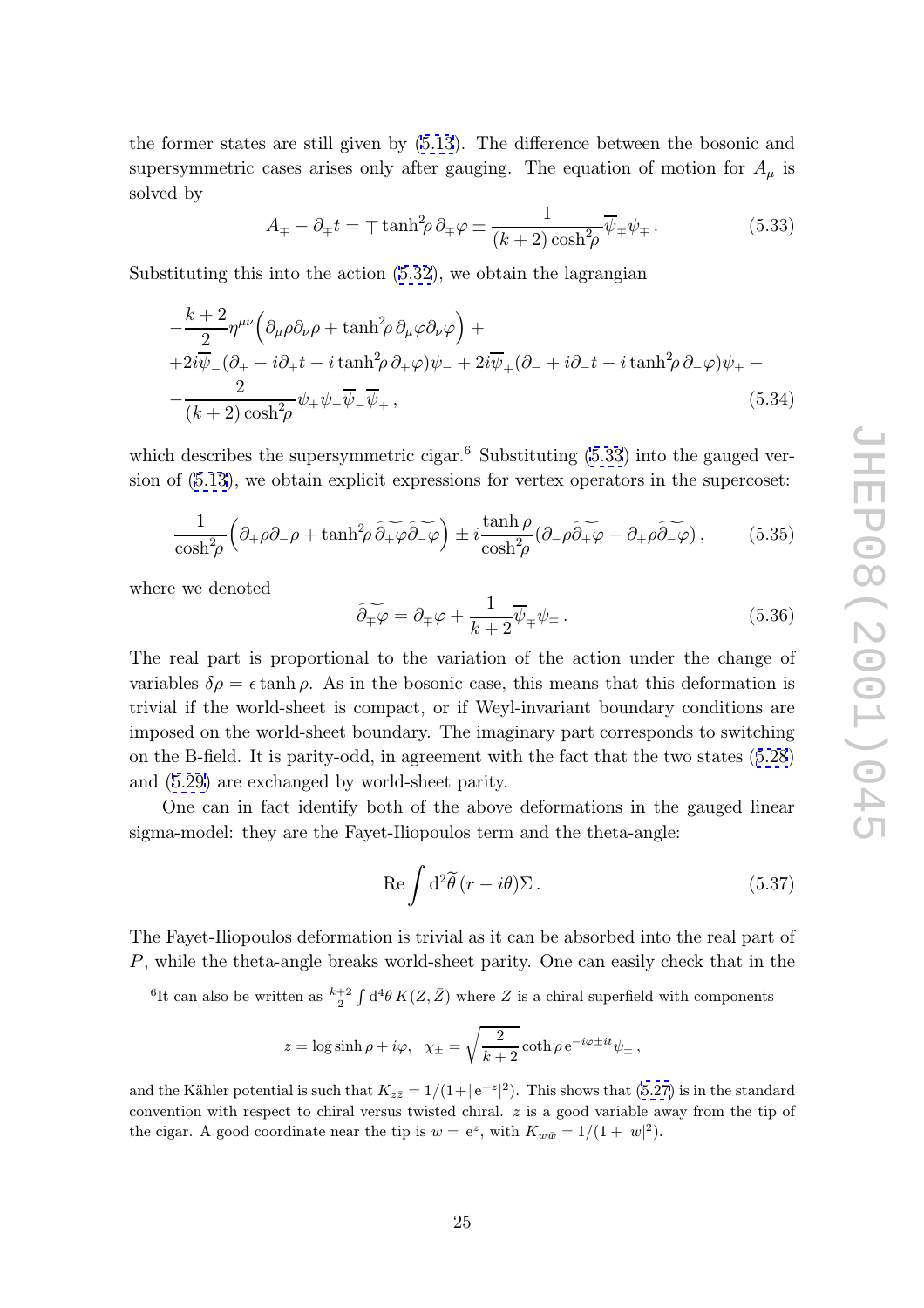presence of the theta-angle integrating out the gauge field yields a supersymmetric sigma-model with target metric (2.4) and a B-field

$$
B_{\rho\varphi} \sim \frac{\tanh\rho}{\cosh^2\rho} \,. \tag{5.38}
$$

Topological terms in the action, like a B-field with vanishing  $H = dB$ , are not subject to RG flow. Therefore it is gratifying that the expression (5.38) obtained by a classical computation agrees with the imaginary part of (5.35).

Next we consider continuous representations and their spectral flow. It is easy to see that the only states obeying  $J_0^{3(b,f)}$  $\tilde{J}_{0}^{3(b,f)} = \tilde{J}_{0}^{3(b,f)} = 0 \text{ and } L_{0} = \tilde{L}_{0} = 1 \text{ are the primary}$ states  $|j\rangle^{\alpha=0} \otimes |0\rangle$  with spin  $j = 1/2 \pm i\sqrt{k-1/4}$ . These [state](#page-25-0)s exist for  $k \geq 1/4$ . In particular, for  $k = 1/4$  this is simply the cosmological constant term. But these states are not annihilated by any of the four supercharges  $G_{-1/2}$ ,  $\tilde{G}_{-1/2}$ ,  $\tilde{G}_{-1/2}$ ,  $\tilde{G}_{-1/2}$ . Hence these deformations break supersymmetry and do not concern us.

Finally, as in the bosonic case, we should allow deformations which correspond to non-normalizable states, if their vertex operators do not grow towards  $\rho \to \infty$ . This means that we should relax the constraint on  $j$  for the discrete series to  $0 \leq j \leq k/2+1$ . It is easy to check that this does not yield any new deformations in the supercoset which would preserve all the symmetries. The only effect of allowing such non-normalizable states is to extend the range of k for which the operators (5.28) and (5.29) exist: if we do not impose normalizability, then they exist for all  $k > 0$ .

To summarize, in the  $SL(2,\mathbb{R})/ U(1)$  Kazama-Suzuki model there are two  $(1,1)$ operat[ors t](#page-24-0)hat co[uld l](#page-24-0)ead to supersymmetric marginal deformations preserving momentum. They combine into a twisted superpotential term and correspond to the FI-Theta deformation (5.37) of the GLSM. However, the real part is trivial and can be absorbed into a field redefinition, while the imaginary part is parity-odd and will not be generated if the high-energy theory is parity even (i.e. has  $\theta = 0$ ). We conclude that the  $SL(2,\mathbb{R})/ U(1)$  $SL(2,\mathbb{R})/ U(1)$  $SL(2,\mathbb{R})/ U(1)$  Kazama-Suzuki model is rigid, and does not admit non-trivial deformations preserving all the symmetries. This in turn implies that the GLSM (2.2) flows to this superconformal theory for all  $k > 0$ .

Note that unlike in bosonic case, there is no puzzle associated with the absence of a radius-changing operator, because the dual  $\mathcal{N}=2$  Liouville theory does not have it [eith](#page-6-0)er. While in the sine-Liouville theory the asymptotic radius and the central charge can be varied independently, in the supersymmetric case the radius is √ quantized in units of  $1/\sqrt{k}$  if the central charge is  $3+6/k$ . The easiest way to see this is to notice that given the action (1.3), one still has the freedom to choose the period of Im Y. The form of the superpotential constrains the period to be  $2\pi n, n \in \mathbb{N}$ . We will see in the next section that the  $SL(2,\mathbb{R})/$  U(1) supercoset is dual to  $\mathcal{N}=2$ Liouville with the smallest possib[le r](#page-3-0)adius corresponding to  $n = 1$ .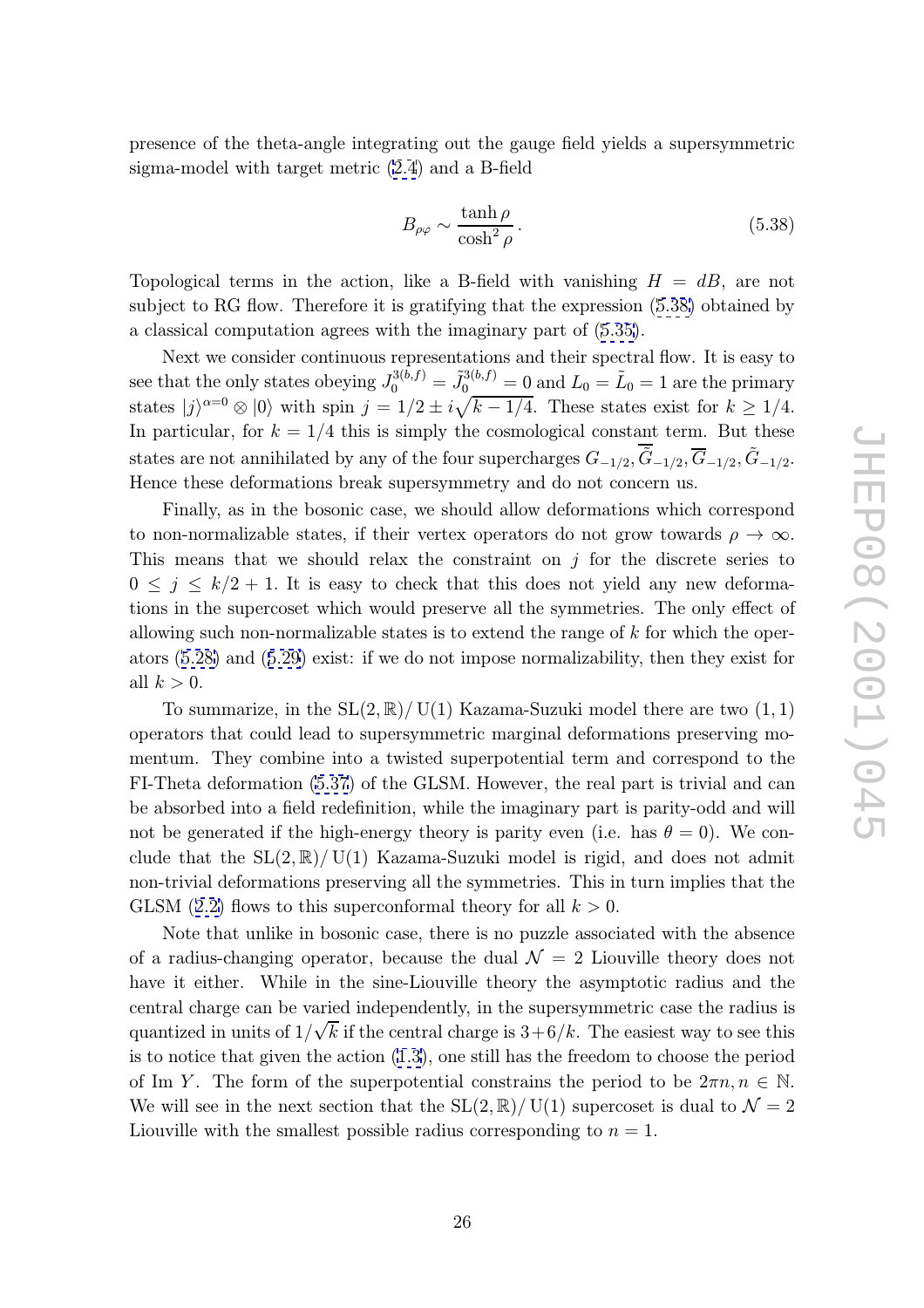## <span id="page-27-0"></span>6. Liouville theory as the mirror

In this section, we will find a dual description of our gauge theory, using the method of [1]. We will see that the dual theory flows in the IR limit to  $\mathcal{N}=2$  supersymmetric Liouville theory. Thus we may conclude that the fermionic 2d Black Hole is mirror to  $\mathcal{N}=2$  Liouville theory.

#### 6.[1](#page-42-0) The dual theory

We start with the classical dualization of the system. We T-dualize the phase of  $\Phi$  as well as the imaginary part of P. The dual of a charged chiral superfield is a neutral twisted chiral superfield which is coupled to the field strength superfield  $\Sigma$  via a twisted superpotential. In other words, the lowest component of the dual superfield is a dynamical theta-angle. Using the me  $\Sigma$  via a twisted superpotential. In other words, the lowest component of the dual dual action is

superfield is a dynamical theta-angle. Using the method of [31, 1], we find that the dual action is  
\n
$$
\widetilde{S} = \frac{1}{2\pi} \int d^2x \left\{ \int d^4\theta \left[ -\frac{1}{2e^2} |\Sigma|^2 - \frac{1}{2} (Y + \overline{Y}) \log (Y + \overline{Y}) - \frac{1}{2k} |Y_P|^2 \right] + \frac{1}{2} \left( \int d^2\tilde{\theta} \Sigma(Y + Y_P) + h.c. \right) \right\},
$$
\n(6.1)

where Y and  $Y_P$  are the duals of  $\Phi$  and P respectively. The lowest components of both Y and  $Y_P$  are periodically identified with period  $2\pi i$ . Gauge-invariant composites of the original fields are expressed in terms of the dual fields as

$$
\overline{\Phi} e^{V} \Phi = \frac{1}{2} (Y + \overline{Y}),
$$
  
\n
$$
P + \overline{P} + V = \frac{1}{k} (Y_P + \overline{Y}_P).
$$
\n(6.2)

Let us now include perturbative quantum corrections to this dualization procedure. The one-loop divergence in the  $|\phi|^2$  one-point function requires an additive renormalization of P :

$$
P(\Lambda_{\rm UV}) = P(\mu) - \frac{1}{k} \log \left( \frac{\Lambda_{\rm UV}}{\mu} \right). \tag{6.3}
$$

Here  $\Lambda_{\text{UV}}$  is the UV cut-off. This induces a similar renormalization of  $Y_P$  and hence of  $Y$  so that the twisted F-term in  $(6.1)$  is finite:

$$
P(\Lambda_{\text{UV}}) = P(\mu) - \frac{1}{k} \log \left( \frac{\Lambda_{\text{UV}}}{\mu} \right).
$$
  
UV is the UV cut-off. This induces a similar renormalization of  $Y_P$  and  
that the twisted F-term in (6.1) is finite:  

$$
Y(\Lambda_{\text{UV}}) = Y(\mu) + \log \left( \frac{\Lambda_{\text{UV}}}{\mu} \right), \qquad Y_P(\Lambda_{\text{UV}}) = Y_P(\mu) - \log \left( \frac{\Lambda_{\text{UV}}}{\mu} \right).
$$

This renormalization does not affect the twisted F-term but changes the Y-part of the D-term in (6.1). In particular, the Kähler metric for  $y = y(\mu)$  and  $y_P = y_P(\mu)$  is given by

$$
ds^{2} = \frac{|dy|^{2}}{2\log(\Lambda_{UV}) + 2\text{Re} y} + \frac{1}{k}|dy_{P}|^{2}.
$$
 (6.4)

In the continuum limit  $\Lambda_{\text{UV}} \to \infty$ , the metric for y degenerates to zero, but that for  $y_P$  remains finite.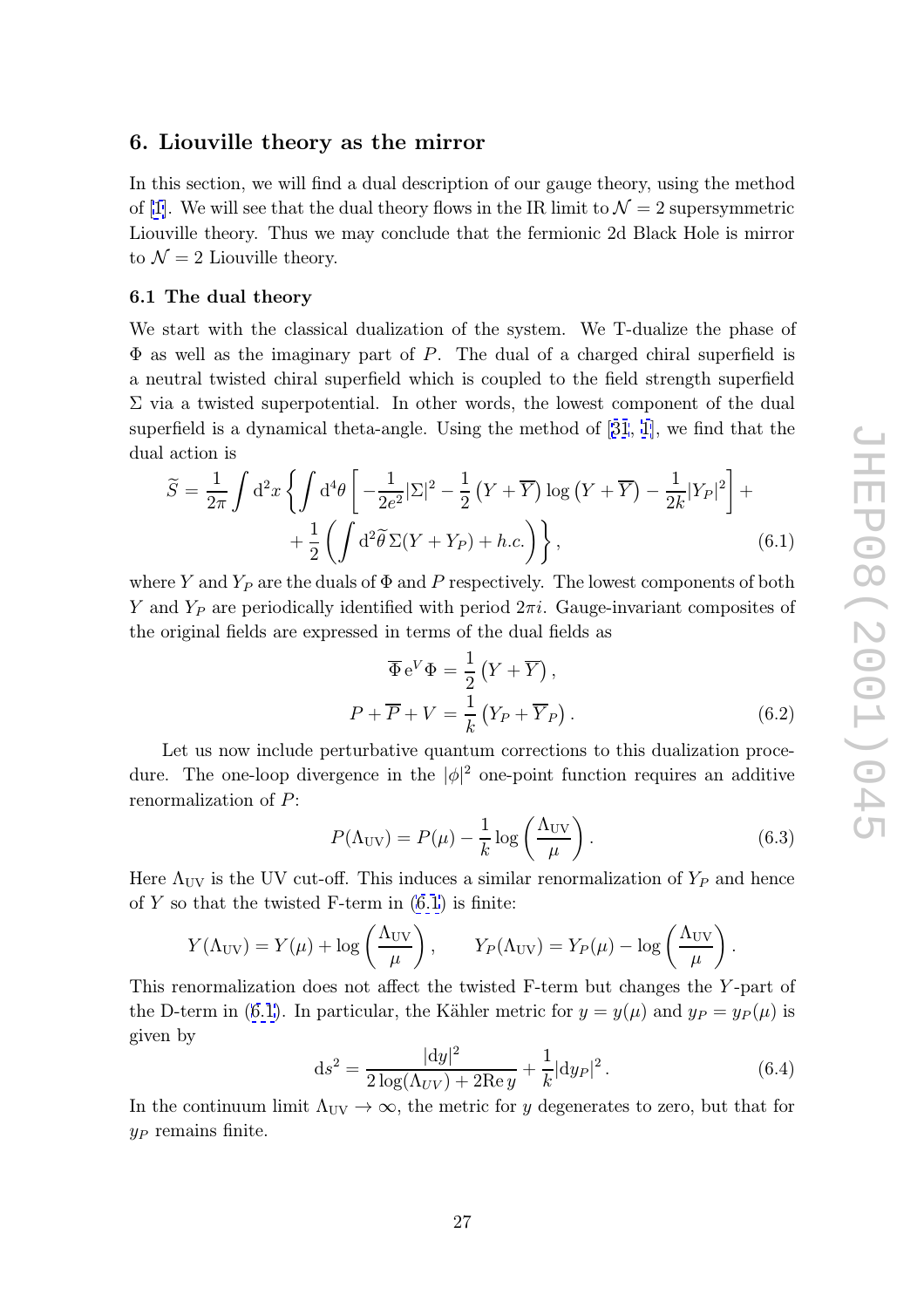The axial R-rotation shifts the imaginary part of  $y$  [1] as

$$
\operatorname{Im} Y \to \operatorname{Im} Y - 2\beta. \tag{6.5}
$$

If not for  $Y_P$ , this anomalous transformation law would i[nd](#page-42-0)uce a change in the thetaangle. This is a reflection of the fact that in the theory of  $\Phi$  and V the axial R-symmetry is anomalous. In the presence of  $Y_P$  the anomaly can be cancelled by assigning an anomalous transformation law to  $Y_P$ :

$$
\operatorname{Im} Y_P \to \operatorname{Im} Y_P + 2\beta. \tag{6.6}
$$

Thus the dual system has an axial R-symmetry such that  $e^{-Y}$  and  $e^{-Y_P}$  have axial R-charges 2 and −2, respectively. The vector R-charge is zero in both cases. The anomalous transformation law for  $Y_P$  corresponds to the modification  $j_A^{\pm} \to j_A^{\pm} \mp 2A_{\mp}$ of the axial R-current in the original system.

Finally, let us include non-perturbative effects. The vortex-instanton of the original gauge system can generate a twisted superpotential in the dual theory. To find the precise form of the superpotential, it is best to extend the gauge symmetry to  $U(1)_1 \times U(1)_2$ , where  $U(1)_1$  acts as the phase rotation of  $\Phi$  while  $U(1)_2$  shifts the imaginary part of P. The first system is the  $\mathcal{N}=2$  QED with one massless flavor, which has been studied in detail in [1]. The twisted superpotential of its dual theory is acts as<br>first sys<br> $\iota$  detail i<br> $\widetilde{W}_1 = \Sigma$ 

$$
\widetilde{W}_1 = \Sigma_1 Y + \mathbf{e}^{-Y} \,. \tag{6.7}
$$

T[he](#page-42-0) correction term  $e^{-Y}$  is generated by the vortex-instantons of the  $(\Phi, V_1)$  system. On the other hand, the system of  $P$  and  $V_2$  is equivalent to a free theory of a massive vector multiplet. Hence the classical dualization is exact, and the twisted superpotential is Example 1 by the classic  $\widetilde{W}_2 = \Sigma$ 

$$
\widetilde{W}_2 = \Sigma_2 Y_P. \tag{6.8}
$$

The absence of the vortex-instanton correction can also be understood by noting that the  $(P, V_2)$  system has no vortex solutions because the target space for P is  $\mathbb{R} \times \mathbb{S}^1$ .

To get back to the original GLSM (2.2) we only have to freeze  $\Sigma_1 - \Sigma_2$  by tuning<br>D-term couplings [1]. Since changing the D-terms cannot affect the twisted<br>rms, the twisted superpotential of the dual theory is exactly the D-term couplings [1]. Since changing the D-terms cannot affect the twisted F-terms, the twisted superpotential of the dual theory is exactly given by

$$
\widetilde{W} = \Sigma (Y + Y_P) + e^{-Y} . \tag{6.9}
$$

An alert reader should have noticed that a similar argument can be used to "prove" that the  $\overline{Q}_+$ -cohomology and hence the IR central charge of a gauged linear sigma-model is independent of the D-terms. On the other hand, we have seen in section 4 that for the GLSM  $(2.2)$  the  $Q_+$  cohomology and the central charge do depend on  $k$  in a non-trivial way. In fact, this is crucial for the whole approach described here. The loophole in the formal argument is that it requires integration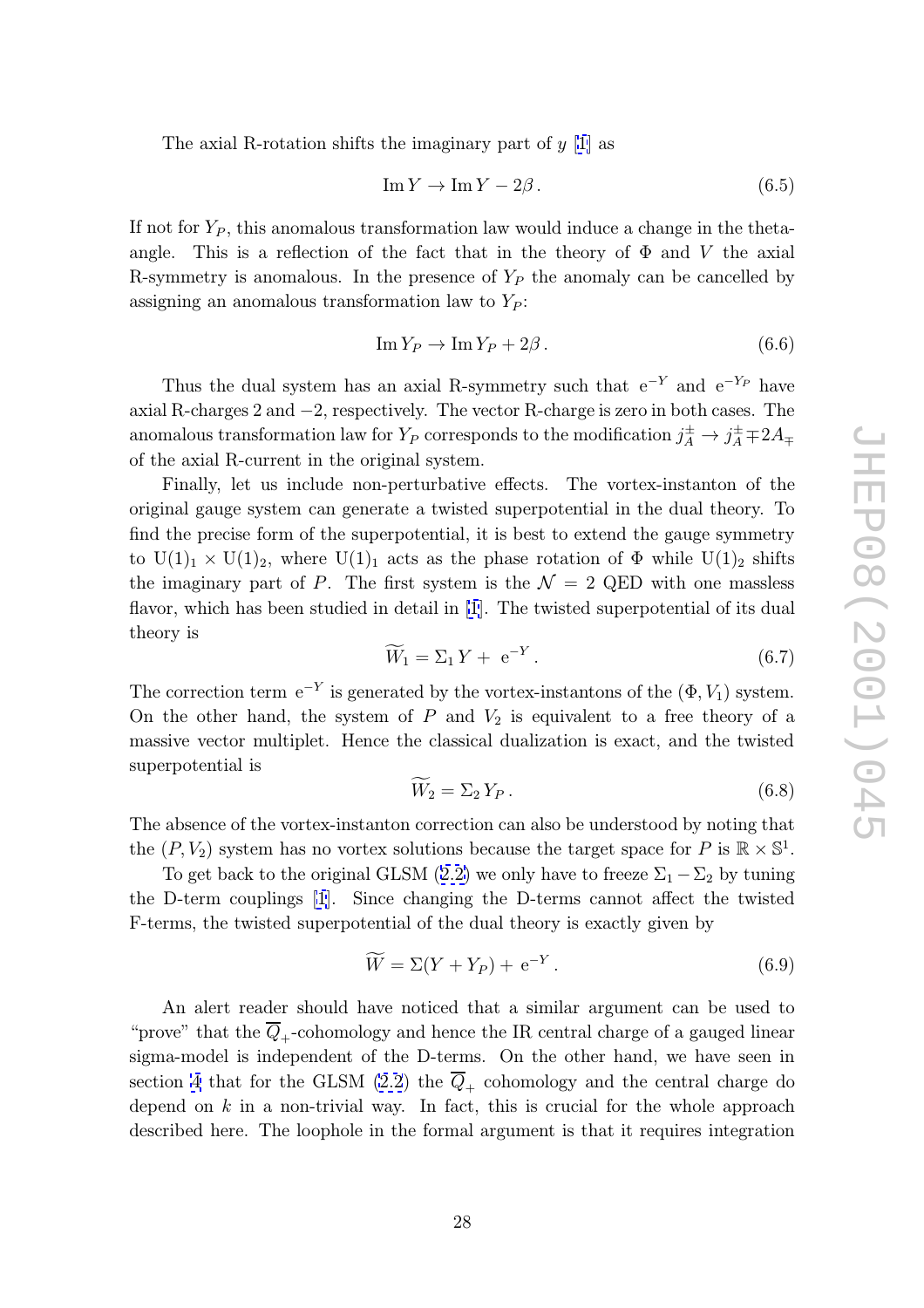<span id="page-29-0"></span>by parts on the target space of the low-energy sigma-model. This can be easily seen in the path-integral formulation. Thus if the target space is noncompact, and the Dterm deformation does not decay fast enough at infinity, then the formal argument may fail. Varying  $k$  changes the asymptotic behavior of the target-space metric, and therefore it is not surprising that the  $Q_+$ -cohomology depends on k. On the other hand, modifying the gauge couplings has a vanishingly small effect at infinity, because the gauge fields are massive there.

We have no control over the Kähler potential of the dual theory, as it can get both perturbative and nonperturbative corrections. The only statement that we can make is that the corrections to the semi-classical expression (6.4) are small for  $\text{Re } Y \to +\infty$  and  $-\text{Re } Y_P \to +\infty$ , because the gauge fields are very massive in this region, and the interactions are negligible.

#### 6.2 Liouville theory as the IR limit of the dual theory

At low energies the vector multiplet  $V$ , which has mass of order  $e$ √  $k$ , can be integrated out. In the dual theory this gives a constraint

$$
Y + Y_P = 0. \tag{6.10}
$$

Thus we are left with a single twisted chiral superfield Y with the twisted superpotential V + Y<sub>P</sub> = 0. (6.10)<br>d chiral superfield Y with the twisted superpo-<br> $\widetilde{W} = e^{-Y}$ . (6.11)

$$
\widetilde{W} = e^{-Y}.
$$
\n(6.11)

The above arguments tell us that the Kähler potential has the form

$$
K(Y,\overline{Y}) = -\frac{1}{2k}|Y|^2 + \cdots, \qquad (6.12)
$$

where the terms denoted by dots go to zero for  $\text{Re } Y \to +\infty$ . Otherwise the Kähler potential is undetermined.

The superpotential (6.11) is the Liouville potential. It is known that the theory with this superpotential and a flat Kähler potential  $K_{\gamma} = -\frac{1}{2\gamma^2}|Y|^2$  is a  $(2, 2)$ superconformal field theory with central charge the Lio<br>a flat I<br>central<br> $c = 3 \int$ 

$$
c = 3\left(1 + \frac{2}{\gamma^2}\right). \tag{6.13}
$$

In fact the current superfield

$$
c = 3\left(1 + \frac{1}{\gamma^2}\right).
$$
\nIn fact the current superfield

\n
$$
\tilde{\mathcal{J}} = \frac{1}{2\gamma^2} \overline{D}_- Y D_- \overline{Y} + \frac{1}{\gamma^2} (\partial_0 - \partial_1) \text{Im } Y
$$
\n(6.14)

\nobeys  $\overline{D}_+ \tilde{\mathcal{J}} = 0$ , and the lowest components of  $\tilde{\mathcal{J}}, D_- \tilde{\mathcal{J}}, \overline{D}_- \tilde{\mathcal{J}}, \frac{1}{4} [\overline{D}_-, D_-] \tilde{\mathcal{J}}$  generate

 $\mathcal{N}=2$  superconformal algebra with central charge  $c=3+6/\gamma^2$ . The linear term in (6.14) shows that there is a linear dilaton with the slope proportional to  $1/\gamma^2$ .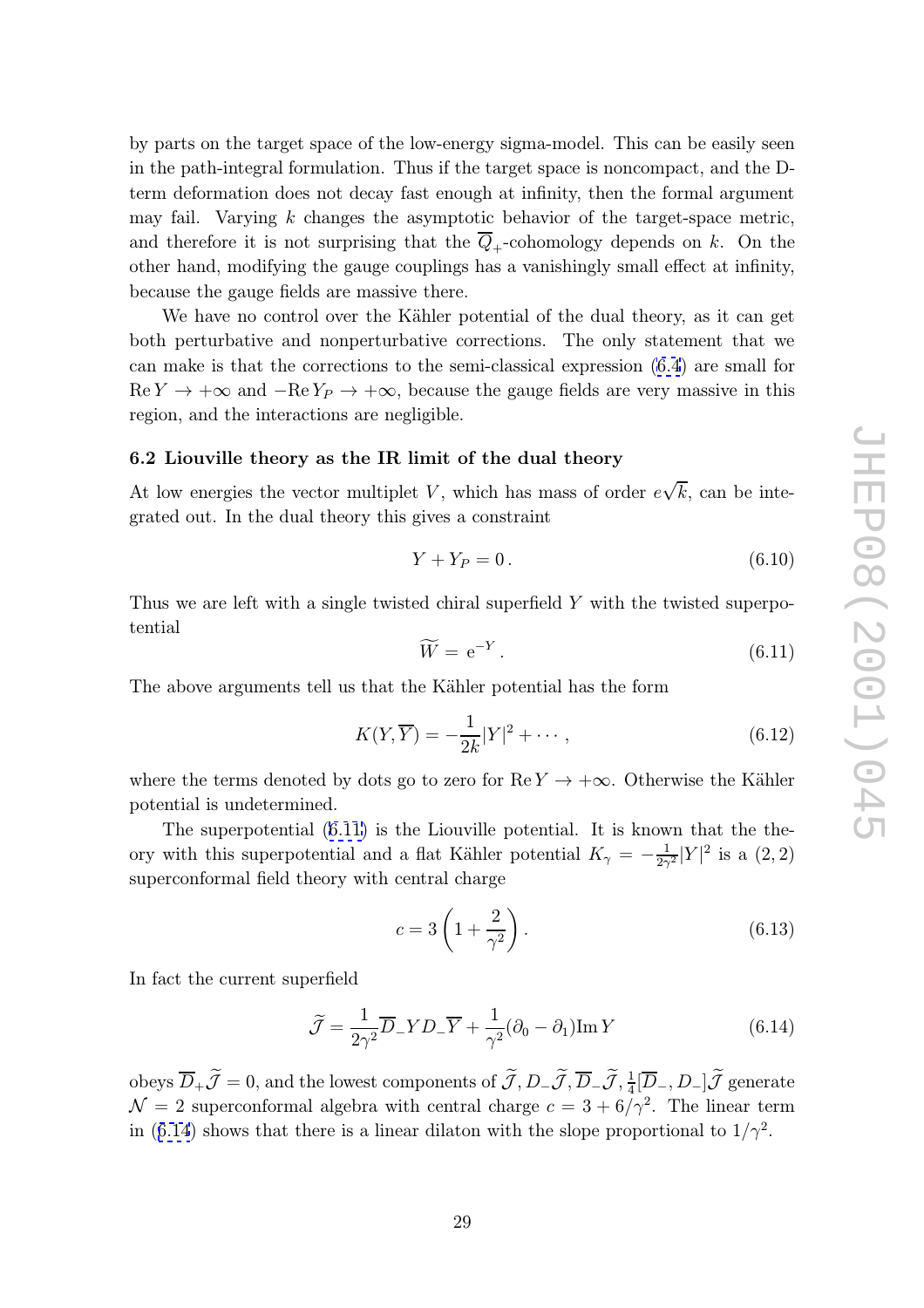We are now very close to proving that the IR limit of the dual theory is the  $\mathcal{N}=2$ Liouville theory with  $\gamma^2 = k$ . Indeed, we already know that the twisted superpotential, the central charge, and the asymptotic behavior of the Kähler potential are the same in the two theories, if we set  $\gamma^2 = k$ . But there still remains a remote possibility that there is another twisted Landau-Ginzburg model with the same central charge and twisted superpotential, but different Kähler potential, which nevertheless has the same asymptotics. One could rule out the existence of such a "fake" Liouville theory in the neighborhood of the ordinary Liouville theory by studying marginal deformations of the latter. We take an alternative route, which directly demonstrates that the dual of the GLSM flows to the  $\mathcal{N}=2$  Liouville theory. Let us dualize the phase of P only, leaving  $\Phi$  as it is. As explained above, the classical dualization is exact in this case. The resulting gauged linear sigma-model has both twisted and ordinary chiral fields and the following action at the dual of the C<br>hase of P only, leaviate in this case. T<br>dinary chiral fields  $S = \frac{1}{2\pi} \int d^2x d^4\theta$ ca $\frac{1}{\widetilde{\theta}}$ 

$$
S = \frac{1}{2\pi} \int d^2x \, d^4\theta \left[ \overline{\Phi} e^V \Phi - \frac{1}{2k} |Y_P|^2 - \frac{1}{2e^2} |\Sigma|^2 \right] + \frac{1}{4\pi} \left( \int d^2x \, d^2\tilde{\theta} \, \Sigma Y_P + h.c. \right).
$$
\n(6.15)

\ne  
recall now that the twisted chiral superfield  $e^{Y_P}$  has axial R-charge 2 and vector R-  
large 0. Hence we can deform the above theory by adding a twisted superpotential\n
$$
\frac{\kappa}{4\pi} \int d^2x \, d^2\tilde{\theta} \, e^{Y_P} + h.c. \tag{6.16}
$$

Recall now that the twisted chiral superfield  $e^{Y_P}$  has axial R-charge 2 and vector Rcharge 0. Hence we can deform the above theory by adding a twisted superpotential  $d \n$ the  $\widetilde{\theta} e$ 

$$
\frac{\kappa}{4\pi} \int d^2x \, d^2\tilde{\theta} \, e^{Y_P} + h.c.
$$
\n(6.16)

without breaking the axial R-symmetry. It follows that this deformation results in an exactly marginal deformation of the IR fixed point which does not change the central charge and preserves  $(2, 2)$  supersymmetry. Furthermore, the asymptotic region in the undeformed theory corresponds to  $|\Phi| \to \infty$ , Re  $Y_P \to -\infty$ . Since the twisted superpotential (6.16) is exponentially small in this region, this deformation does not change the asymptotic behavior of the model. Note also that after the twisted superpotential has been added, we cannot dualize back to the  $(\Phi, P, V)$  variables.

Now we recall that the fermionic 2d Black Hole does not have non-trivial marginal deformations preserving  $(2, 2)$  supersymmetry. It follows that the model  $(6.15)$  deformed by the twisted superpotential  $(6.16)$  flows to the fermionic 2d black hole at level k for all  $\kappa$ . We can use this to our advantage by taking the limit  $\kappa \to \infty$ . To see what happens in this limit, we set  $Y_P = \tilde{Y}_P - \log(\kappa/\kappa_0)$  so that in terms of  $\tilde{Y}_P$  the twisted superpotential remains fixed. In terms of  $\Phi$ ,  $\tilde{Y}_P$  and V the action becomes

perpotential remains fixed. In terms of 
$$
\Phi
$$
,  $Y_P$  and  $V$  the action becomes  
\n
$$
S = \frac{1}{2\pi} \int d^2x \, d^4\theta \left[ \overline{\Phi} e^V \Phi - \frac{1}{2k} |\tilde{Y}_P|^2 - \frac{1}{2e^2} |\Sigma|^2 \right] +
$$
\n
$$
+ \left( \frac{1}{4\pi} \int d^2x \, d^2\tilde{\theta} \left[ \Sigma \left( -\log \frac{\kappa}{\kappa_0} + \tilde{Y}_P \right) + \kappa_0 e^{\tilde{Y}_P} \right] + h.c. \right). \tag{6.17}
$$

We see that  $\text{Re} \log(\kappa/\kappa_0)$  plays the role of the Fayet-Iliopoulos term. For  $\kappa \to \infty$ the Fayet-Iliopoulos term breaks the gauge symmetry at a very high scale of order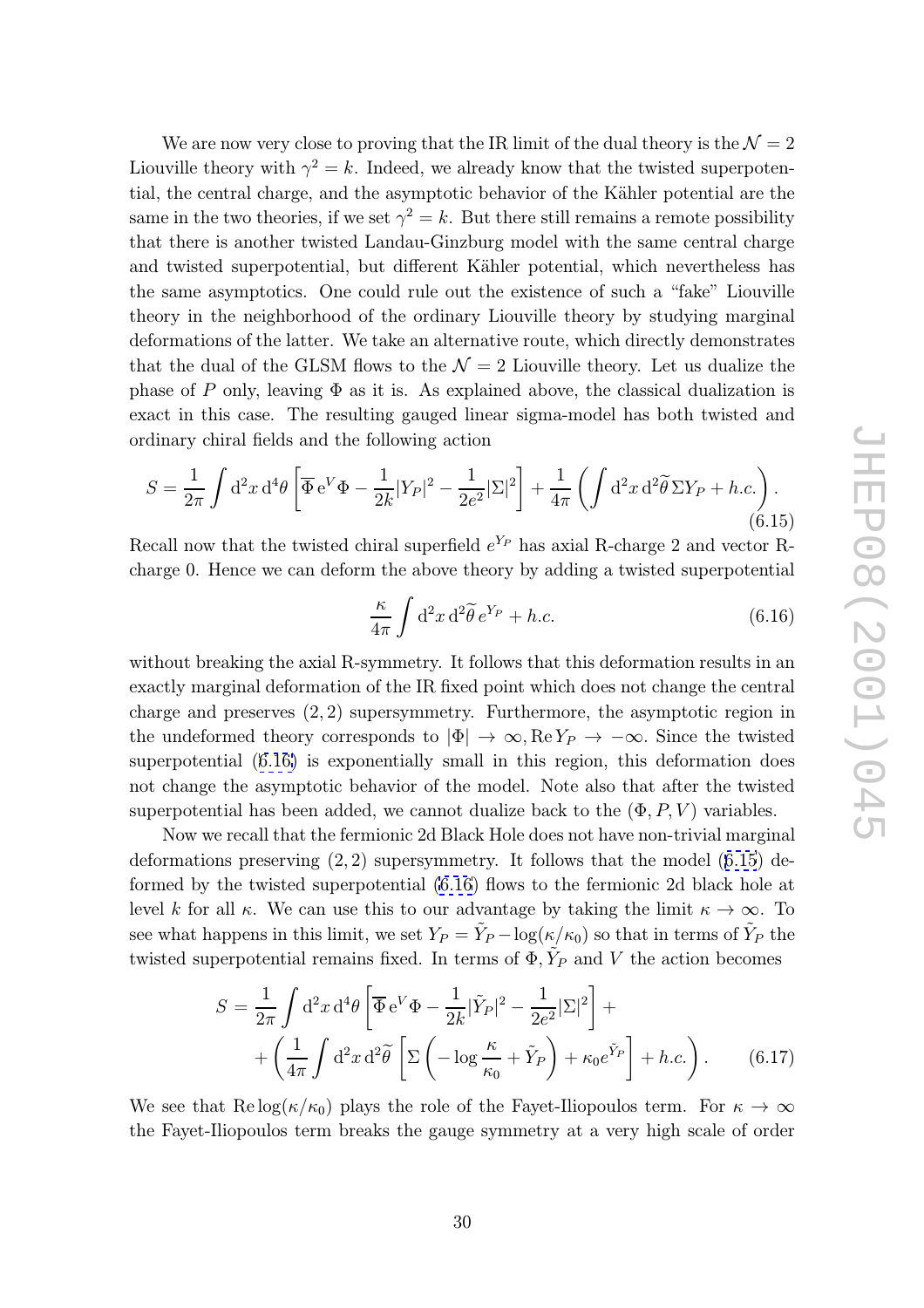<span id="page-31-0"></span>log  $\kappa$ , the gauge field eats  $\Phi$ , and all the fields except  $\tilde{Y}_P$  get a mass of order log  $\kappa$ . Integrating them out classically, we are left with a twisted chiral superfield  $\tilde{Y}_P$  with a twisted superpotential  $e^{\tilde{Y}_P}$  and a Kähler potential

$$
-\frac{1}{2k}|\tilde{Y}_P|^2\,.
$$

This is an  $\mathcal{N}=2$  Liouville theory with central charge  $c=3+6/k$ . As  $\kappa$  increases, the accuracy of the classical approximation becomes arbitrarily good. On the other hand, we know that the IR limit of the theory does not depend on  $\kappa$  at all. Hence the GLSM flows to the  $\mathcal{N}=2$  Liouville theory for all  $\kappa$ , including  $\kappa=0$ . This concludes the argument.

## 7. Some generalizations

In this section, we discuss a few generalizations of our setup. One generalization is to consider an orbifold of the fermionic 2d Black Hole background with respect to a discrete subgroup of the  $U(1)$  isometry.<sup>7</sup> Other generalizations are sigma-models on higher dimensional manifolds, some of which can be used to construct dilatonic superstring backgrounds, while others have a mass gap.

#### 7.1 Orbifolds

In  $\mathcal{N} = 2$  Liouville theory (1.3), the form of the superpotential  $e^{-Y}$  constrains the periodicity of Im Y to be an integer multiple of  $2\pi$ , and therefore the radius of the circle parametrized by  $\text{Im } Y$  is quantized in units of  $1/\sqrt{k}$ . As mentioned in Section 5, this is an importa[nt d](#page-3-0)ifference between the  $\mathcal{N}=2$  Liouville theory and its bosonic relative, the sine-Liouville theory: in the latter the radius of the circle can be varied independently of k. We have shown that the  $\mathcal{N} = 2$  Liouville theory with th[e](#page-16-0) minimal radius  $1/\sqrt{k}$  is mirror to the SL $(2,\mathbb{R})/U(1)$  supercoset. What about the other values of the radius? Since asymptotically mirror transformation √ reduces to T-duality, the mirror for Liouville theory with radius  $n/\sqrt{k}$  must be some generalization of the supercoset with asymptotic radius  $\sqrt{k/n}$ . An obvious guess is an orbifold of the supercoset by a  $\mathbb{Z}_n$  subgroup of the momentum symmetry.

To show that this guess is correct, note that the orbifoldized supercoset can be obtained by orbifoldizing the GLSM (2.2) by the same symmetry. This means that one should take the period of Im P to be  $2\pi/n$  instead of  $2\pi$ . To derive the mirror of such a model, we use the approach explained in subsection 6.2: we  $T$ -dualize  $P$  to a [twis](#page-6-0)ted chiral multiplet  $Y_P$  and add a twisted superpotential  $e^{Y_P}$ . As we increase the coefficient of  $e^{Y_P}$ , the theory is smoothly deformed to  $\mathcal{N}=2$  Liouville theory. The only difference is that the period of Im  $Y_P$  is now  $2\pi n$  in[stea](#page-29-0)d of  $2\pi$ . This proves that the  $\mathbb{Z}_n$  orbifold of the supercoset is mirror to the  $\mathcal{N}=2$  Liouville theory with radius  $n/\sqrt{k}$ .

<sup>7</sup>This idea arose in a conversation with Juan Maldacena.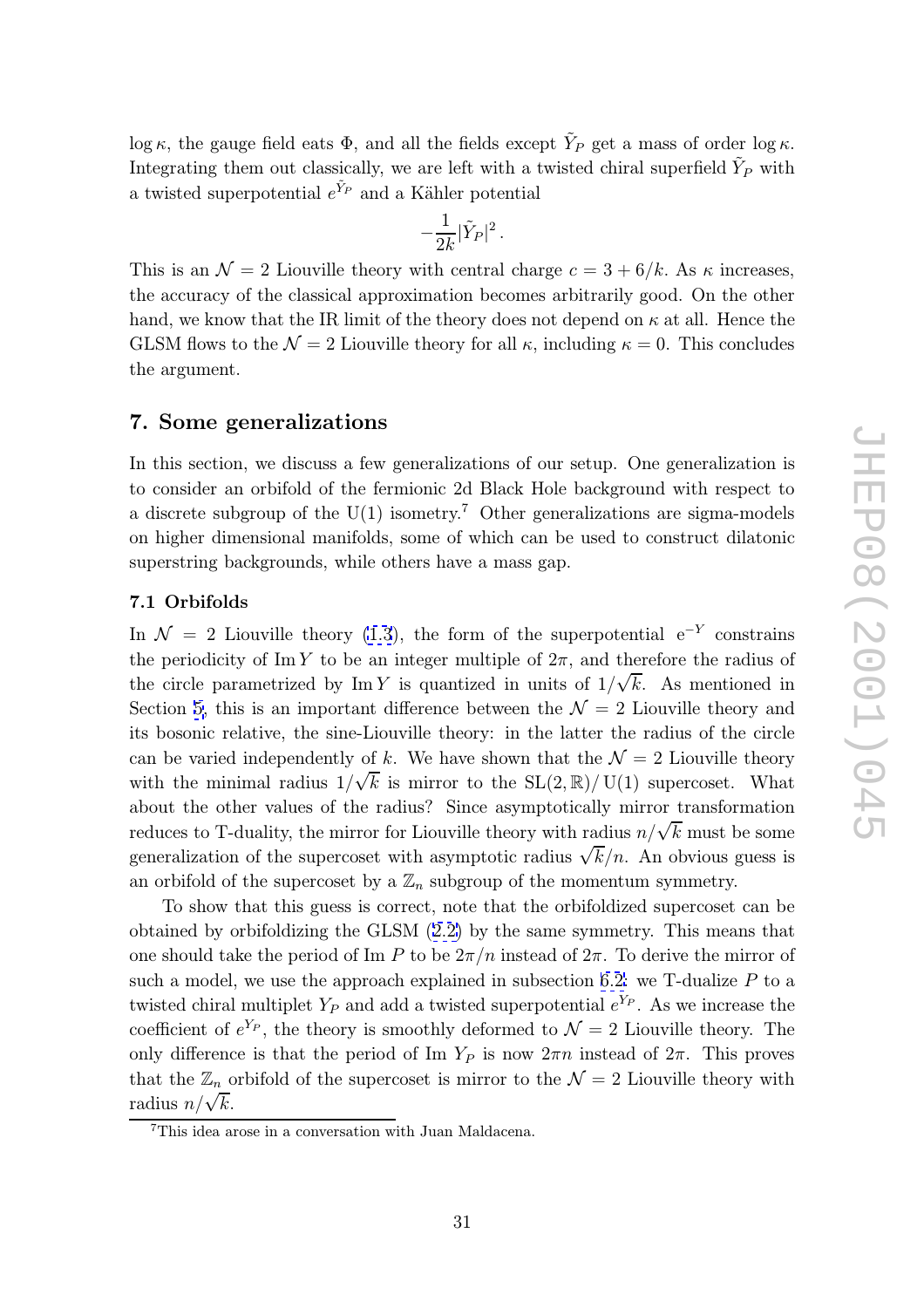<span id="page-32-0"></span>Note that the  $\mathbb{Z}_n$  action on the fermionic 2d Black Hole has a fixed point at the tip of the cigar. Thus the orbifoldized sigma-model metric has a conical singularity with a deficit angle  $2\pi(1-1/n)$ . Nevertheless the conformal field theory is well-defined. In the bosonic case, FZZ duality suggests that the cigar with an arbitrary conical deficit leads to a well-defined CFT, but it is not known how to see this directly.

#### 7.2 Multi-variable models

It is straightforward to generalize the story to theories with a larger number of fields and higher rank gauge groups. Let us consider a  $U(1)^M$  gauge theory with  $N+M$ matter fields  $\Phi_i$   $(i = 1, ..., N)$ ,  $P_\ell$   $(\ell = 1, ..., M)$  where the gauge transformation is defined by  $\Phi_i \to e^{i\sum_{\ell=1}^M R_{i\ell}\Lambda_\ell}\Phi_i$  and  $P_\ell \to P_\ell + i\Lambda_\ell$ . The fields  $P_\ell$  are periodic in the<br>imaginary direction and we take all periodicities to be  $2\pi i$ . The action of the system<br>is given by<br> $S = \frac{1}{2\pi} \int d^2$ imaginary direction and we take all periodicities to be  $2\pi i$ . The action of the system is given by

$$
S = \frac{1}{2\pi} \int d^2x \, d^4\theta \left[ \sum_{i=1}^N \overline{\Phi}_i \, e^{R_i \cdot V} \Phi_i + \sum_{\ell=1}^M \frac{k_\ell}{4} (P_\ell + \overline{P}_\ell + V_\ell)^2 - \sum_{\ell=1}^M \frac{1}{2e_\ell^2} |\Sigma_\ell|^2 \right], \tag{7.1}
$$

where  $R_i \cdot V = \sum_{\ell=1}^{M} R_{i\ell} V_{\ell}$ . The chiral anomaly equation  $\partial_{\mu} j_A^{\mu} = 2 \sum_{i=1}^{N} R_i \cdot F_{+-}$  has a supersymmetric extension

$$
\overline{D}_{+} \mathcal{J}^{\circ} = \frac{1}{2} \sum_{i,\ell} R_{i\ell} \overline{D}_{-} \Sigma_{\ell} , \qquad (7.2)
$$

where  $\mathcal{J}^{\circ}$  is defined by

$$
\mathcal{J}^{\circ} = \sum_{i=1}^{N} D_{-}(\Phi_{i} e^{R_{i} \cdot V}) e^{-R_{i} \cdot V} \overline{D}_{-} (e^{R_{i} \cdot V} \overline{\Phi}_{i}) +
$$
  
+ 
$$
\sum_{\ell=1}^{M} \left\{ \frac{k_{\ell}}{2} D_{-} (P_{\ell} + \overline{P}_{\ell} + V_{\ell}) \overline{D}_{-} (P_{\ell} + \overline{P}_{\ell} + V_{\ell}) + \frac{i}{2e_{\ell}^{2}} \Sigma_{\ell} (\partial_{0} - \partial_{1}) \overline{\Sigma}_{\ell} \right\}.
$$
 (7.3)

The modified current

$$
\mathcal{J} = \mathcal{J}^{\circ} + \frac{1}{2} \sum_{i,\ell} R_{i\ell} [\overline{D}_{-}, D_{-}] (P_{\ell} + \overline{P}_{\ell} + V_{\ell}) \tag{7.4}
$$

satisfies the right-chiral condition  $D_{+}\mathcal{J}=0$ . The components of this current form an  $\mathcal{N}=2$  superconformal algebra with central charge

$$
2 \sum_{i,\ell}
$$
  
tion  $\overline{D}_{+} \mathcal{J} = 0$ . The components of this current form  
bra with central charge  

$$
c = 3 \left( N + \sum_{\ell=1}^{M} \frac{2b_{\ell}^{2}}{k_{\ell}} \right), \qquad (7.5)
$$

where  $b_{\ell} := \sum_{i=1}^{N} R_{i\ell}$ . If we make a natural assumption that for large  $-\text{Re } P_{\ell}$  the theory flows to a free theory, we can argue as before that the full theory flows to a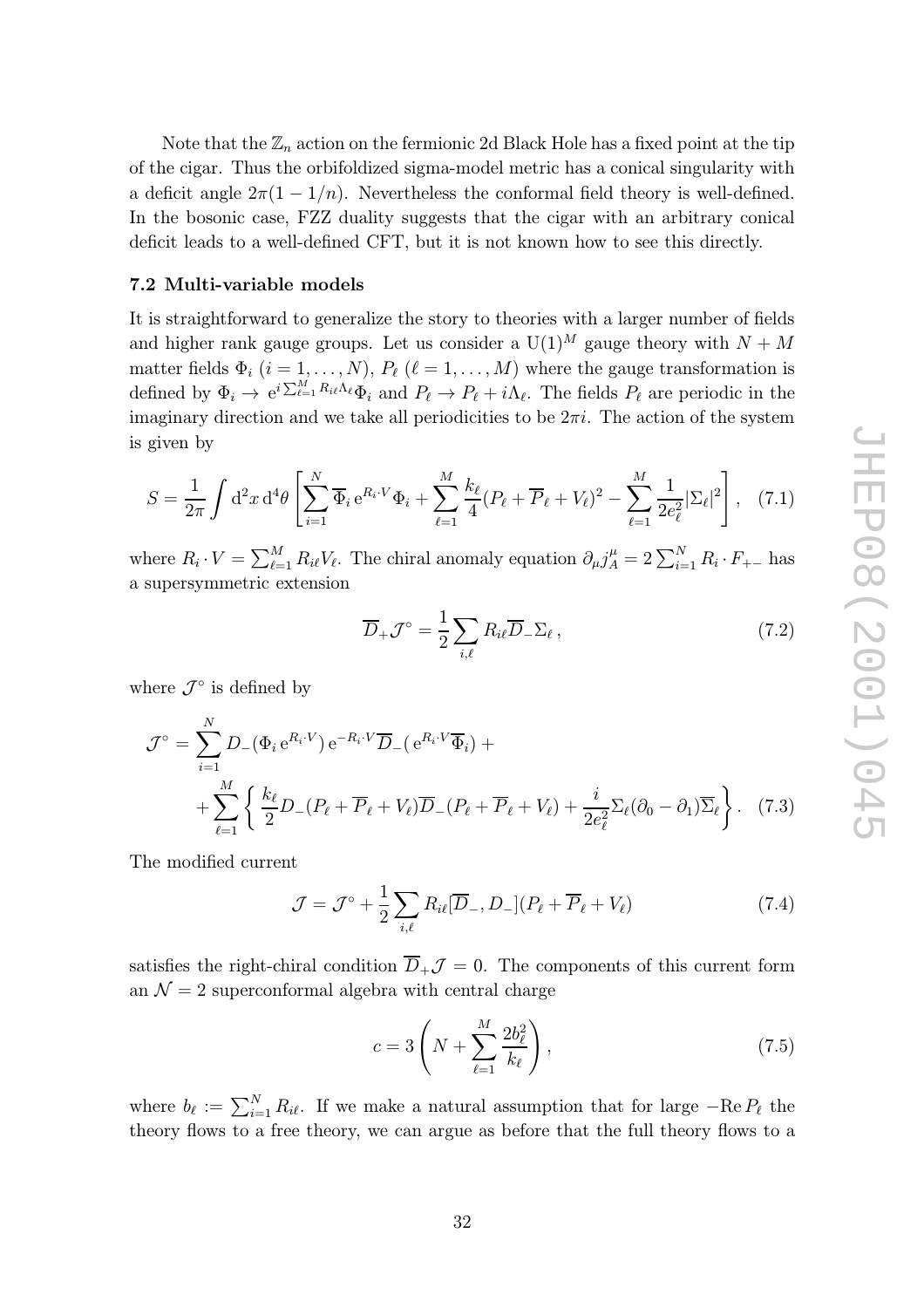<span id="page-33-0"></span>SCFT with central charge given by (7.5). The linear terms in (7.4) show that there is a linear dilaton in such an asymptotic region, with the components of the gradient proportional to the chiral anomaly coefficients  $b_{\ell}$ . Thus the system describes a 2Ndimensional background with a non-[triv](#page-32-0)ial dilaton profile (exce[pt i](#page-32-0)n the case where all  $b_{\ell}$  vanish).

As before, dualization of  $\Phi_i$  and  $P_\ell$  turns them into twisted chiral superfields  $Y_i$ and  $Y_{P_\ell}$  of period  $2\pi i$ . The twisted superpotential is given by

$$
\widetilde{W} = \sum_{\ell=1}^{M} \Sigma_{\ell} \left( \sum_{i=1}^{N} R_{i\ell} Y_i + Y_{P_{\ell}} \right) + \sum_{i=1}^{N} e^{-Y_i}, \tag{7.6}
$$
\n7.6

where the exponential terms are from  $\Phi_i$  vortices. The Kähler potential for  $Y_i$  is vanishingly small in the continuum limit, but that for  $Y_{P_\ell}$  remains finite and equal to

$$
-|Y_{P_\ell}|^2/2k_\ell
$$

.

In the infrared limit  $e_{\ell} \to \infty$ , it is appropriate to integrate out the gauge multiplets, which imposes a constraint  $\sum_{i=1}^{N} R_{i\ell} Y_i + Y_{P_\ell} = 0$ . Thus we are left with a theory of N fields  $Y_i$  with the following Kähler potential and superpotential: b, it is approp<br>  $\sum_{i=1}^{N} R_i eY_i +$ <br>  $\log$  Kähler pot<br>  $K = -\frac{1}{2} \sum_{i=1}^{N}$ 

$$
K = -\frac{1}{2} \sum_{i,j=1}^{N} g_{ij} \overline{Y}_i Y_j + \cdots, \qquad (7.7)
$$

$$
\widetilde{W} = \sum_{i,j=1}^{N} e^{-Y_i}, \qquad (7.8)
$$

$$
\widetilde{W} = \sum_{i=1}^{N} e^{-Y_i},\tag{7.8}
$$

where the terms denoted by dots are small in the asymptotic region, and  $g_{ij}$  is given by

$$
g_{ij} = \sum_{\ell=1}^{M} R_{i\ell} \frac{1}{k_{\ell}} R_{j\ell}.
$$
 (7.9)

If we omit the terms denoted by dots in the Kähler potential, then the theory is conformally invariant, with the superconformal algebra generated by the supercurrent ms denot<br>  $\tilde{J}$ , with the  $\tilde{J} = \sum_{i=1}^{n}$ 

$$
\widetilde{\mathcal{J}} = \sum_{i,j} \frac{1}{2} g_{ij} D_- Y_i \overline{D}_- \overline{Y}_j + \sum_{ij} g_{ij} (\partial_0 - \partial_1) \text{Im} Y_j. \tag{7.10}
$$

Its central charge is given by (7.5). This suggests that the terms denoted by dots in (7.7) vanish in the IR limit.

#### 7.3 Squashed Toric Sigma-[Mo](#page-32-0)dels

Including matter fields transforming inhomogeneously under the gauge group, like P in our theory, provides interesting generalizations of the standard linear sigmamodels. In this way one can obtain not only new superconformal field theories, but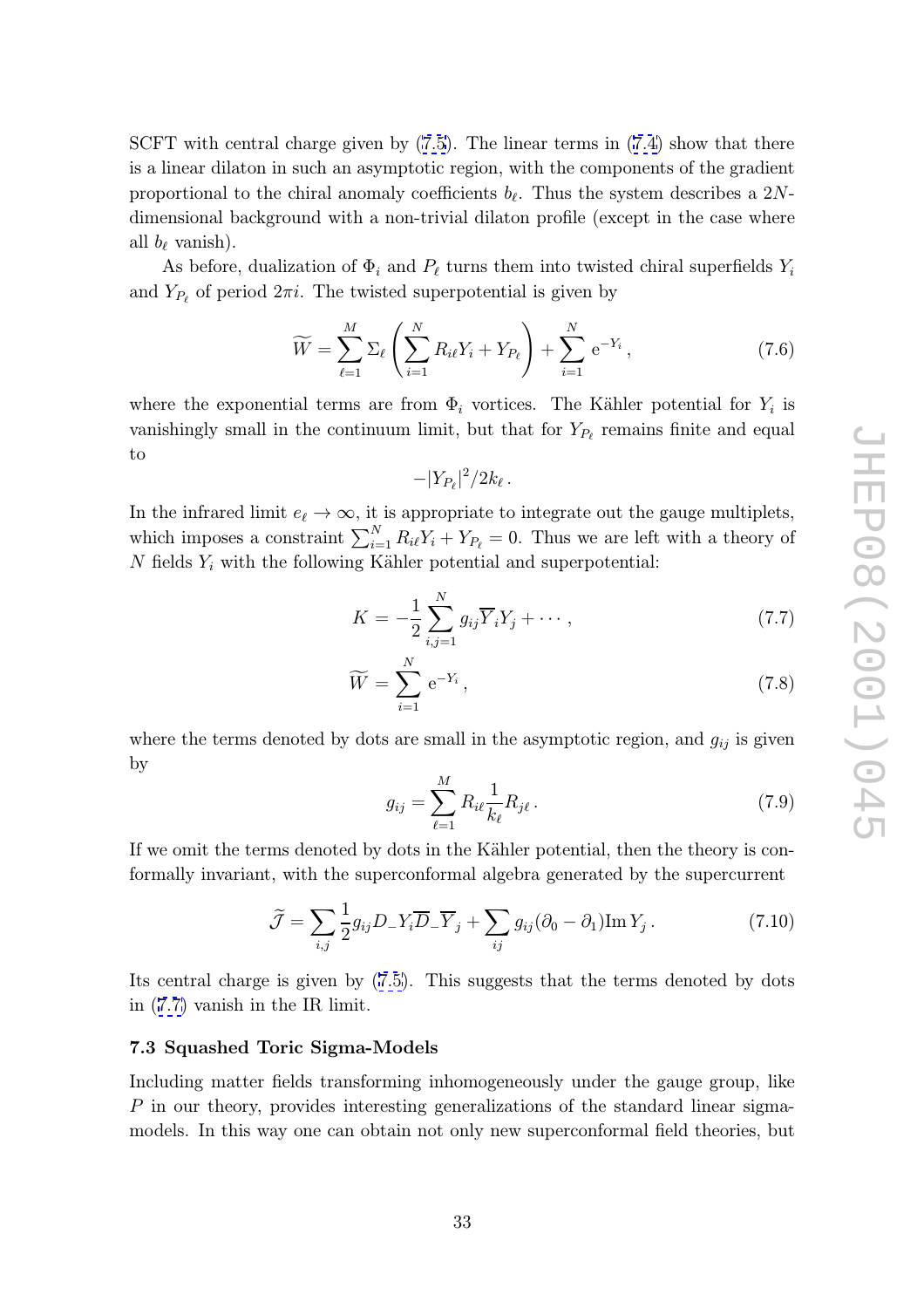also new massive  $\mathcal{N}=2$  field theories. Since this topic is beyond the scope of this paper, we shall only briefly comment on it.

Consider a U(1)<sup>k</sup> gauge theory with N chiral superfields  $\Phi_i$  of charge  $Q_i^a$  (i =  $1, \ldots, N, a = 1, \ldots, k$  and FI-Theta parameters  $t^a = r^a - i\theta^a$ . It has a flavor symmetry group  $U(1)^{N-k}$  acting on  $\Phi_i$  with charges  $R_{i\ell}$  ( $\ell = 1, \ldots N-k$ ) complementary to  $Q_i^a$ . For a suitable choice of  $r^a$ , the space of classical vacua is a toric manifold X of dimension  $N - k$  where the U(1)<sup> $N-k$ </sup> flavor group action determines the structure of the torus fibration. The metric on  $X$  is obtained by the standard Kähler reduction. For example, for  $U(1)$  gauge theory with two charge 1 chiral fields the classical moduli space is  $X = \mathbb{CP}^1$  with the round (Fubini-Study) metric. At low energies the theory reduces to the non-linear supersymmetric sigma model on X .

Now let us consider the following deformation of this system. We gauge the  $\mathrm{U}(1)^{N-k}$  flavor group and introduce for each  $\mathrm{U}(1)$  factor a chiral superfield  $P_{\ell}$  transforming inhomogeneously. The action of the system reads Now let us consider the following deformation of this :<br>  $S = \frac{1}{2\pi} \int d^2x \left\{ \int d^4\theta \left[ \sum_{i=1}^N \overline{\Phi}_i e^{Q_i \cdot V + R_i \cdot V'} \Phi_i - \sum_{a=1}^k \frac{1}{2e_a^2} |\Sigma_a|^2 \right] \right\}$  $\tilde{\theta}$ 

$$
S = \frac{1}{2\pi} \int d^2x \left\{ \int d^4\theta \left[ \sum_{i=1}^N \overline{\Phi}_i e^{Q_i \cdot V + R_i \cdot V'} \Phi_i - \sum_{a=1}^k \frac{1}{2e_a^2} |\Sigma_a|^2 \right] + \text{Re} \int d^2\tilde{\theta} \sum_{a=1}^k t^a \Sigma_a + \int d^4\theta \left[ \sum_{\ell=1}^{N-k} \frac{k_\ell}{4} (P_\ell + \overline{P}_\ell + V'_\ell)^2 - \sum_{\ell=1}^{N-k} \frac{1}{2e_\ell^2} |\Sigma'_\ell|^2 \right] \right\}, \tag{7.11}
$$

where  $Q_i \cdot V = \sum_{a=1}^k Q_i^a V_a$  and  $R_i \cdot V' = \sum_{\ell=1}^{N-k}$  $\sum_{\ell=1}^{N-k} R_{i\ell} V'_{\ell}$ . The vacuum manifold X' is again a toric manifold with the same complex structure and the same Kähler class as  $X$ , but with a different Kähler metric. For large  $r^a$ 's, deep in the interior of the base of the torus fibration, the sizes of the torus fibers are constants proportional to √  $\overline{k_{\ell}}$ . We will say that X' is a "squashed version" of the toric manifold, and we obtain the sigma model on a squashed toric manifold at low energies. For  $X = \mathbb{CP}^1$ (round 2-sphere),  $X'$  looks like a sausage, so we obtain a supersymmetric version of the "sausage model" of [32]. In the limit  $k_{\ell} \to \infty$ , the  $P_{\ell}$ - $\Sigma'_{\ell}$  pairs decouple, and we recover the sigma-model on the "round toric manifold"  $X$ .

The theory is expected to flow to a non-trivial superconformal field theory when  $\sum_{i=1}^{N} Q_i^a = 0$  for all a. If [th](#page-44-0)is condition is fulfilled, then the central charge of the IR fixed point is  $\frac{1}{2}$ <br> $\frac{N-k}{k}$ 

$$
c = 3\left(N - k + \sum_{\ell=1}^{N-k} \frac{2b_{\ell}^{2}}{k_{\ell}}\right),
$$
\n(7.12)

where  $b_{\ell} = \sum_{i=1}^{N} R_{i\ell}$ . In the limit  $k_{\ell} \to \infty$  (no squashing),  $c/3$  becomes the complex dimension  $N - k$  of the manifold X.

The dual theory is found as above, i.e. by dualizing  $\Phi_i$  and  $P_\ell$ , taking account of the  $\Phi_i$ -vortices, and integrating out the gauge multiplets. We find that the dual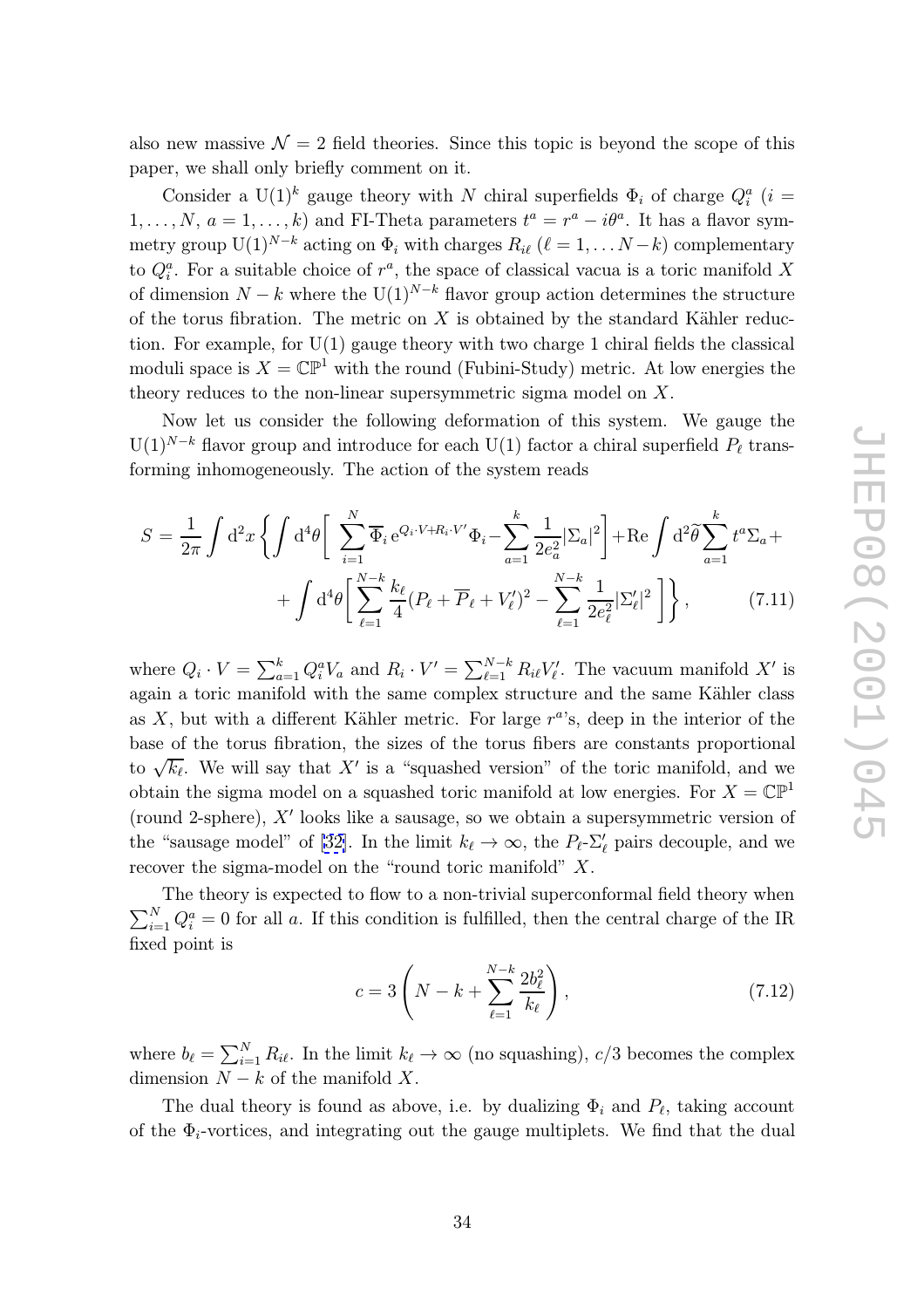<span id="page-35-0"></span>Kähler potential and twisted superpotential are

and twisted superpotential are  
\n
$$
K = -\frac{1}{2} \sum_{i,j=1}^{N} g_{ij} \overline{Y}_i Y_j + \cdots, \qquad \widetilde{W} = \sum_{i=1}^{N} e^{-Y_i}, \qquad (7.13)
$$

where  $g_{ij}$  is defined by (7.9) with  $M = N - k$ . This time, however, integration over the gauge multiplets  $\Sigma_a$  imposes a constraint (7.9) with  $M = N - k$ <br>
a imposes a constraint

$$
\sum_{i=1}^{N} Q_i^a Y_i = t^a \,. \tag{7.14}
$$

This is the mirror of the sigma-model on the squashed toric manifold  $X'$ . It is the same as the mirror of the sigma-model on the "round toric" X, except that the Kähler potential is now finite whereas that for the mirror of  $X$  is vanishingly small in the continuum limit [1]. For example, when  $X = \mathbb{CP}^1$ , X' is sausage-shaped, and we find that the mirror of the supersymmetric sausage model is the  $\mathcal{N}=2$  sine-Gordon model with a finite Kähler potential. This equivalence has been conjectured by Fendley and Intrilig[ato](#page-42-0)r [21] as a natural generalization of [33].

The introduction of matter fields which transform inhomogeneously under the gauge group is analogous to the introduction of "magnetic" gauge fields with BF couplings [in](#page-44-0)  $2 + 1$  dimensi[ona](#page-43-0)l gauge theories [34]. In fact, in  $2 + 1$  dimensions they are related by abelian electric-magnetic duality. Mirror symmetry between a squashed toric sigma-model and the Landau-Ginzburg model with a finite Kähler potential can also be derived from the all-scale  $\mathcal{N}=4$  $\mathcal{N}=4$  $\mathcal{N}=4$  mirror symmetry in  $2+1$ dimensions [34] by an RG flow to an  $\mathcal{N}=2$  mirror [35] and further compactification to  $1 + 1$  dimensions [22].

## 8. Concl[ud](#page-44-0)ing remarks

We have proved the equivalence of the  $SL(2,\mathbb{R})/ U(1)$  Kazama-Suzuki supercoset model and  $\mathcal{N} = 2$  Liouville theory. We first argued that a super-renormalizable gauge theory flows to the  $SL(2,\mathbb{R})/$  U(1) supercoset model. The argument had three ingredients: the analysis of the RG flow in the one-loop approximation which is valid for  $k \gg 1$ , an exact computation of the infrared central charge of the gauge theory, and the analysis of marginal deformations of the supercoset. We then used the argument of [1] to find the dual description of the gauge theory. This dual theory flows in the IR limit to the  $\mathcal{N}=2$  Liouville theory. We also gave an alternative derivation of the mirror dual by showing that the gauge theory can be continuosly deformed to the  $\mathcal{N}=2$  Liouville theory while leaving the infrared fixed point unchanged.

This example teaches us an important lesson: a super-renormalizable gauge theory can flow to a background with a non-trivial dilaton profile, including a region with a linear dilaton. We have shown how the dilaton is generated in two different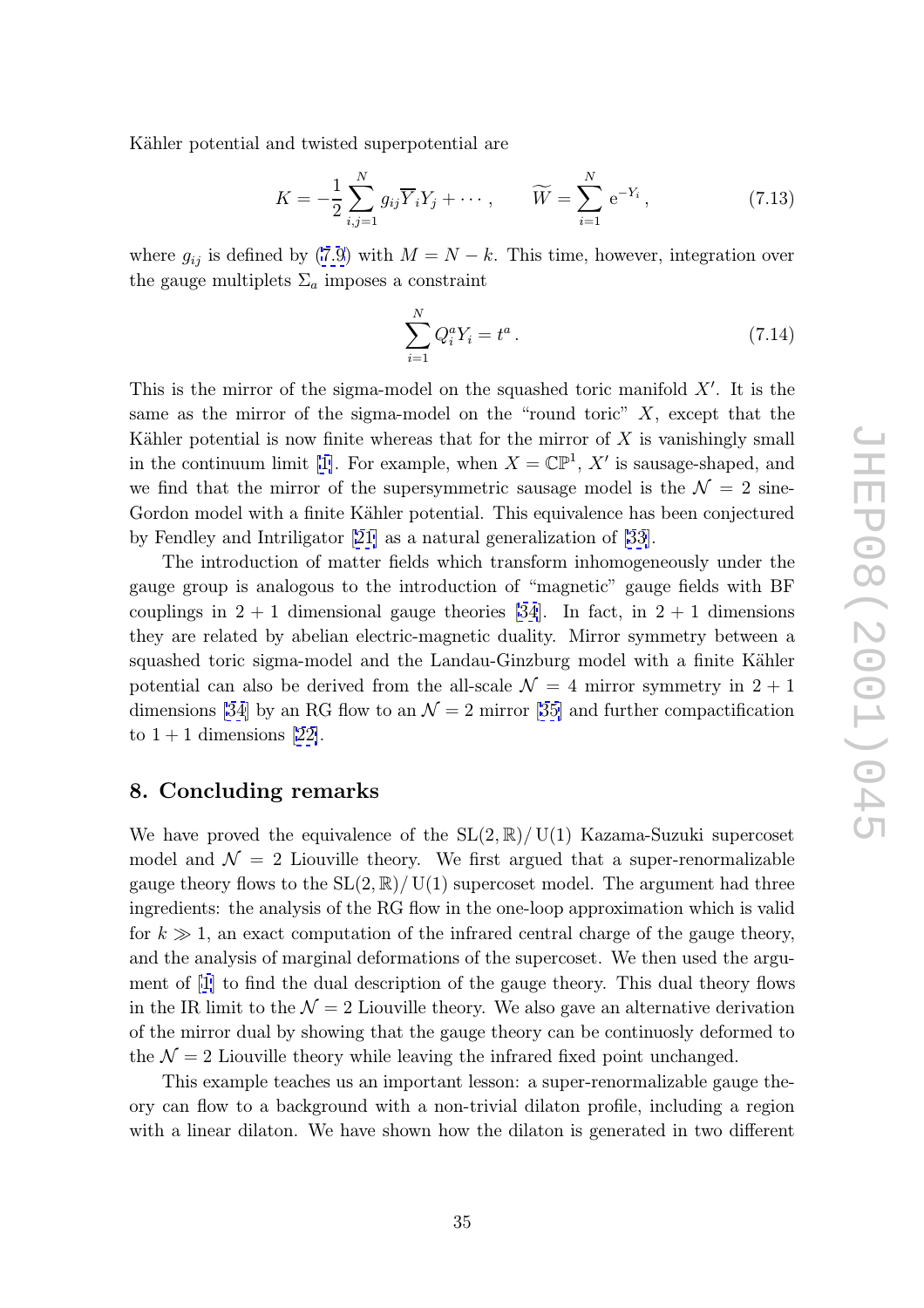ways: by a one-loop analysis of the RG flow, and by computing the currents of the  $\mathcal{N} = 2$  superconformal algebra in the topologically twisted gauge theory. In the first instance, we observed that the RG flow has a well-defined fixed point only if the target-space coordinates transform non-trivially under the Weyl rescaling. This is a signature of the dilaton gradient. In the second instance, we saw that naïve superconformal generators must be corrected by terms linear in fields because of the axial/Konishi anomaly of the gauge theory.

Another interesting aspect of this work is that it sheds some light on the relation between coset models and Landau-Ginzburg models. It has been known for a long time that many (super)conformal field theories can be realized as coset models as well as the IR limits of Landau-Ginzburg models, but the relation between the two descriptions has not been well understood. The present work is the first example where the two descriptions are connected in a rather transparent way. It would be interesting to see if the methods of this paper can be extended to other models, for example, the K-th  $\mathcal{N} = 2$  unitary minimal model which can be realized as the  $SU(2)_K / U(1)$  Kazama-Suzuki model or as the IR limit of the Landau-Ginzburg model with the superpotential  $W = X^{K+2}$ . In fact, the equivalence of the two models motivated the observation of [10, 11] that certain correlation functions of the  $SL(2,\mathbb{R})_{1+2}/ U(1)$  Kazama-Suzuki model and the  $W = X^{-1}$  Landau-Ginzburg model agree. (As pointed out in the first reference of [30], for certain purposes  $SL(2,\mathbb{R})_K$  U(1) c[an](#page-43-0) be regarded as an a[nal](#page-43-0)ytic continuation of  $SU(2)_K$  U(1) to negative  $K$ .) More generally, it was proposed in [12] that there is a relation between the  $SL(2,\mathbb{R})_{k+2}/ U(1)$  Kazama-Suzuki model and  $(W = X^{-k})/\mathbb{Z}_k$  Landau-Ginzburg orbifold (for integer  $k$ ). As should be clear by now, these observations and conjectures can be regarded as a consequence of the supersy[mm](#page-43-0)etric FZZ duality in the special case  $k \in \mathbb{N}$ , if we identify  $e^{-Y}$  with  $X^{-k}$ .

Our research was partly motivated by the bosonic FZZ duality. In this paper, we have only considered the supersymmetric version, but it is important to understand the FZZ duality itself. One could attempt to apply the methods of this paper to gain some understanding of this duality. For example, one could try to find a superrenormalizable gauge theory which flows to the bosonic coset model, and then look for a dual description. Without supersymmetry, one may not be able to make an exact statement, but one may be able to see qualitatively how the FZZ duality emerges. Alternatively, one could start with the supersymmetric FZZ duality and consider a supersymmetry breaking perturbation which is relevant or marginally relevant and gives a mass to the fermions but not to the bosons. Then one should analyze the corresponding perturbation of the  $\mathcal{N} = 2$  Liouville theory. In particular, it would be interesting to understand the origin of the restriction  $k > 2$  in the bosonic FZZ duality.

Another interesting direction to pursue is to study D-branes in the supercoset/ Liouville theory. Since this SCFT is relevant for both the deformed conifold and the ALE space [36, 12, 9, 13, 37], such a study should improve our understanding of D-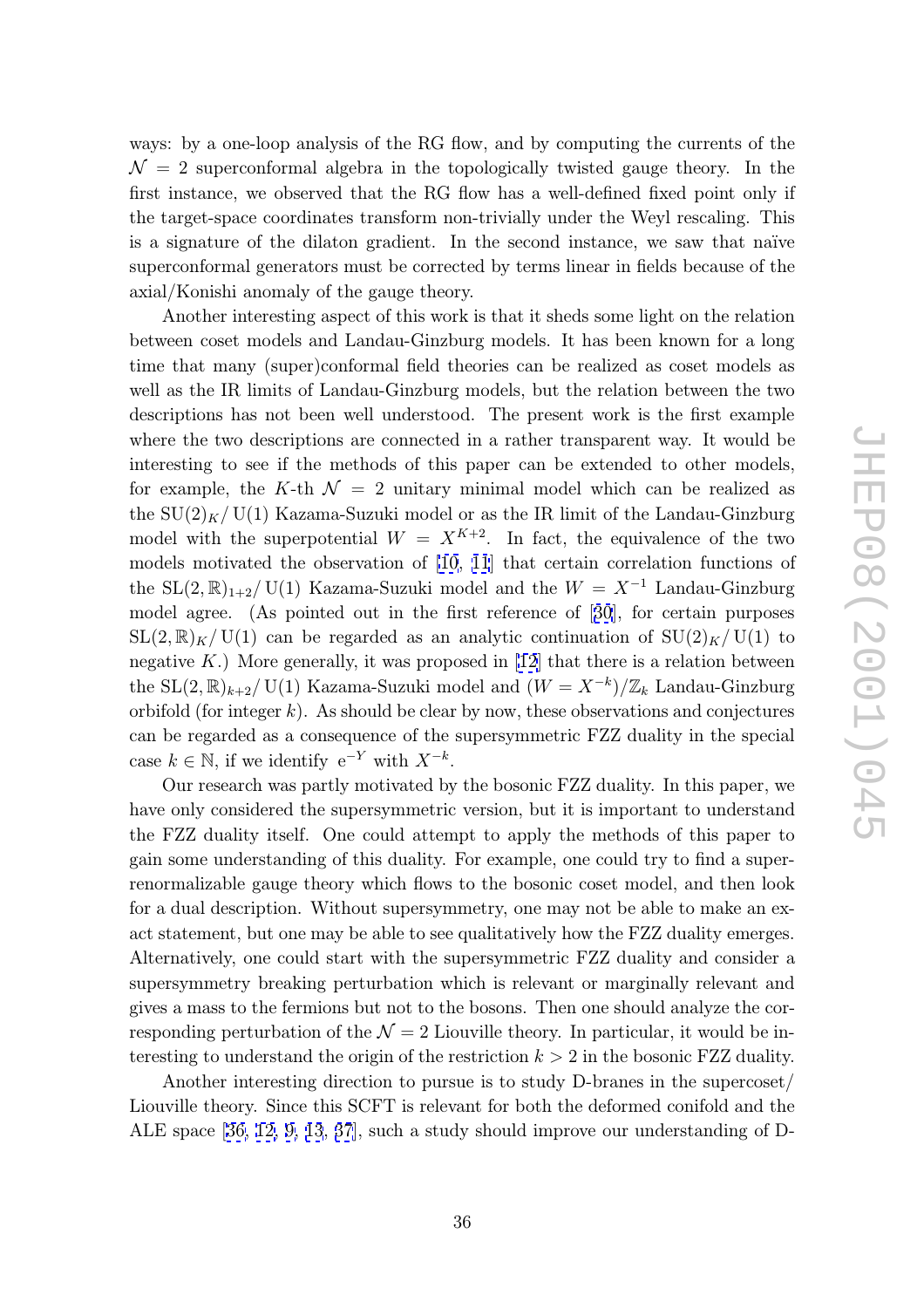<span id="page-37-0"></span>brane dynamics near the conifold and ALE singularities. The supercoset/Liouville theory also describes Little String Theories in a double scaling limit [9], so there should also be a connection with D-branes in the presence of NS 5-branes. For a discussion of D-branes in  $\mathcal{N}=2$  Liouville theory and for references on D-branes in a linear dilaton background, see for example [38]. The relation between the [de](#page-42-0)scriptions of D-branes in the coset models and in the Landau-Ginzburg models also deserves study, and the present work may be useful in this regard.

## A. Conventions

Here we record our conventions for superfields on  $(2, 2)$  superspace with coordinates  $x^0, x^1$  (bosonic),  $\theta^+, \theta^-, \overline{\theta}^+, \overline{\theta}^-$  (fermionic). The bosonic coordinates span the flat Minkowski space (metric  $\eta_{00} = -1$ ,  $\eta_{11} = 1$ , and  $\eta_{01} = 0$ ) and we often use the light cone coordinates  $x^{\pm} = x^0 \pm x^1$  and derivatives  $\partial_{\pm} := \partial/\partial x^{\pm} = (\partial_{0} \pm \partial_{1})/2$ . The fermionic coordinates are related by complex conjugation:  $(\theta^{\pm})^{\dagger} = \overline{\theta}^{\pm}$ .

Supersymmetry transformation are represented on superfields by derivative operators

$$
\mathcal{Q}_{\pm} = \frac{\partial}{\partial \theta^{\pm}} + i \overline{\theta}^{\pm} \partial_{\pm} , \qquad (A.1)
$$

$$
\overline{\mathcal{Q}}_{\pm} = -\frac{\partial}{\partial \overline{\theta}^{\pm}} - i\theta^{\pm} \partial_{\pm} , \qquad (A.2)
$$

which obey  $\{Q_{\pm}, Q_{\pm}\} = -2i\partial_{\pm}$ . Another pair of derivatives

$$
D_{\pm} = \frac{\partial}{\partial \theta^{\pm}} - i\overline{\theta}^{\pm} \partial_{\pm} ,
$$
  

$$
\overline{D}_{\pm} = -\frac{\partial}{\partial \overline{\theta}^{\pm}} + i\theta^{\pm} \partial_{\pm} ,
$$
 (A.3)

anti-commutes with  $Q_{\pm}$ ,  $\overline{Q}_{\pm}$ , and obeys  $\{D_{\pm}, \overline{D}_{\pm}\}=2i\partial_{\pm}$ . Vector/axial R-rotations are

$$
e^{i\alpha F_V}: \mathcal{F}(x^{\mu}, \theta^{\pm}, \overline{\theta}^{\pm}) \mapsto e^{i\alpha q_V} \mathcal{F}(x^{\mu}, e^{-i\alpha \theta^{\pm}}, e^{i\alpha \overline{\theta}^{\pm}})
$$
  

$$
e^{i\beta F_A}: \mathcal{F}(x^{\mu}, \theta^{\pm}, \overline{\theta}^{\pm}) \mapsto e^{i\beta q_A} \mathcal{F}(x^{\mu}, e^{\mp i\beta \theta^{\pm}}, e^{\pm i\beta \overline{\theta}^{\pm}}),
$$
(A.4)

where  $q_V/q_A$  are the vector/axial R-charges of  $\mathcal{F}$ . A chiral superfield  $\Phi$  obeys  $\overline{D}_\pm \Phi = 0$ , while a twisted chiral superfield  $U$  obeys  $\overline{D}_+ U = D_- U = 0$ . A supersymmetric action is constructed from D-terms, 0, while a twisted chiral superfield U obeys  $D_+U = D_-U = 0$ . A supersymmetric action is constructed from D-terms, F-terms, and twisted F-terms which are given  $\overline{a}$ 

$$
\int d^2x d^4\theta K(\mathcal{F}_i) = \int d^2x d\theta^+ d\theta^- d\overline{\theta}^- d\overline{\theta}^+ K(\mathcal{F}_i), \tag{A.5}
$$

$$
\int d^2x d^4\theta K(\mathcal{F}_i) = \int d^2x d\theta^+ d\theta^- d\overline{\theta}^- d\overline{\theta}^+ K(\mathcal{F}_i),
$$
(A.5)  

$$
\int d^2x d^2\theta W(\Phi_i) = \int d^2x d\theta^- d\theta^+ W(\Phi_i)|_{\overline{\theta}^{\pm}=0},
$$
(A.6)  

$$
\int d^2x d^2\widetilde{\theta}\widetilde{W}(U_i) = \int d^2x d\overline{\theta}^- d\theta^+ \widetilde{W}(U_i)|_{-\perp}.
$$
(A.7)

$$
\int d^2x \, d^2\widetilde{\theta} \, \widetilde{W}(U_i) = \int d^2x \, d\overline{\theta}^- d\theta^+ \, \widetilde{W}(U_i) \Big|_{\overline{\theta}^+ = \theta^- = 0}.
$$
 (A.7)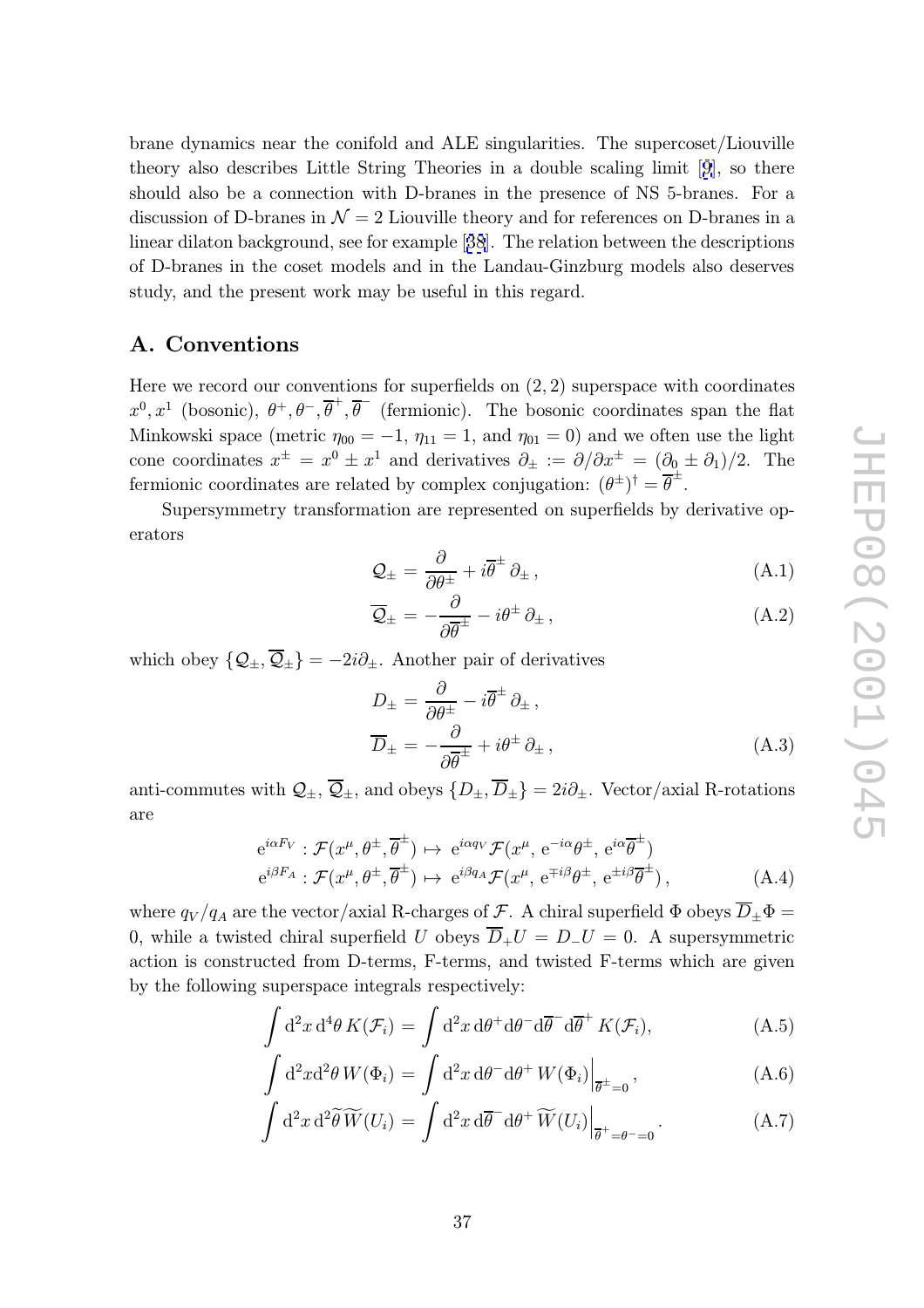<span id="page-38-0"></span>Here  $K(-)$  is an arbitrary differentiable function of arbitrary superfields  $\mathcal{F}_i$ ,  $W(\Phi_i)$  is a holomorphic function of chiral superfields  $\Phi_i$ , and  $W(U_i)$  is a holomorphic function  $\frac{\text{arb}}{\widetilde{W}}$ of twisted chiral superfields  $U_i$ .

The vector superfield in the Wess-Zumino gauge is expressed as

$$
V = \theta^{-} \overline{\theta}^{-} (v_0 - v_1) + \theta^{+} \overline{\theta}^{+} (v_0 + v_1) - \theta^{-} \overline{\theta}^{+} \sigma - \theta^{+} \overline{\theta}^{-} \overline{\sigma} ++ i\theta^{-} \theta^{+} (\overline{\theta}^{-} \overline{\lambda}_{-} + \overline{\theta}^{+} \overline{\lambda}_{+}) + i\overline{\theta}^{+} \overline{\theta}^{-} (\theta^{-} \lambda_{-} + \theta^{+} \lambda_{+}) + \theta^{-} \theta^{+} \overline{\theta}^{+} \overline{\theta}^{-} D. (A.8)
$$

The field-strength superfield is given by

$$
\Sigma := \overline{D}_+ D_- V = \sigma + i\theta^+ \overline{\lambda}_+ - i\overline{\theta}^- \lambda_- + \theta^+ \overline{\theta}^- (D - i\nu_{01}) + \cdots, \tag{A.9}
$$

where  $v_{01} = \partial_0 v_1 - \partial_1 v_0$ .

Let us also fix a convention for the normalization of the sigma-model action. For a target space with metric  $g_{IJ}$  the sigma-model action on the two-dimensional Minkowski space will be

$$
S = \frac{1}{4\pi} \int g_{IJ} (\partial_0 X^I \partial_0 X^J - \partial_1 X^I \partial_1 X^J) d^2 x.
$$
 (A.10)

# B. OPE of elementary fields

In this appendix we compute the short distance singularity of the product of two elementary fields of the GLSM (2.2), or (2.3).

The leading singularity for the matter fields is the standard one:

$$
\phi(x)\overline{\phi}(0) \sim -\frac{1}{2}\log(x^2), \qquad \psi_{\pm}(x)\overline{\psi}_{\pm}(0) \sim \frac{-i}{x^{\pm}},
$$
  
\n
$$
p(x)\overline{p}(0) \sim -\frac{1}{k}\log(x^2), \qquad \chi_{\pm}(x)\overline{\chi}_{\pm}(0) \sim \frac{-2i/k}{x^{\pm}},
$$
  
\n
$$
\sigma(x)\overline{\sigma}(0) \sim -e^2\log(x^2), \qquad \lambda_{\pm}(x)\overline{\lambda}_{\pm}(0) \sim \frac{-2ie^2}{x^{\pm}}.
$$
\n(B.1)

More subtle is the subleading singularity and the OPE of gauge fields. To compute them we need to fix the gauge symmetry. We choose the standard Lorentz gauge. Namely, we add to the action (2.3) the term singularity and<br>
<sup>2</sup> symmetry. V<br>
(2.3) the term<br>  $-\frac{1}{2\pi}\int d^2x \frac{1}{8\alpha}$ 

$$
-\frac{1}{2\pi} \int d^2x \frac{1}{8\alpha} (\partial^\mu v_\mu)^2 , \qquad (B.2)
$$

where  $\alpha$  is the gauge parameter [tha](#page-6-0)t should not appear in any gauge-invariant physical observables. Then it is straightforward to derive the following OPE ( $\varphi_P := \text{Im } p$ )

$$
\partial_{\pm}\varphi_{P}(x)\,\partial_{\pm}\varphi_{P}(0) \sim -\frac{1}{2k}\frac{1}{(x^{\pm})^2} + \frac{\alpha}{2}\frac{x^{\mp}}{x^{\pm}},
$$

$$
\partial_{\pm}\varphi_{P}(x)\,\partial_{\pm}\varphi_{P}(0) \sim \frac{\pi i}{2k}\delta(x) + \frac{\alpha}{2}\log(x^2),
$$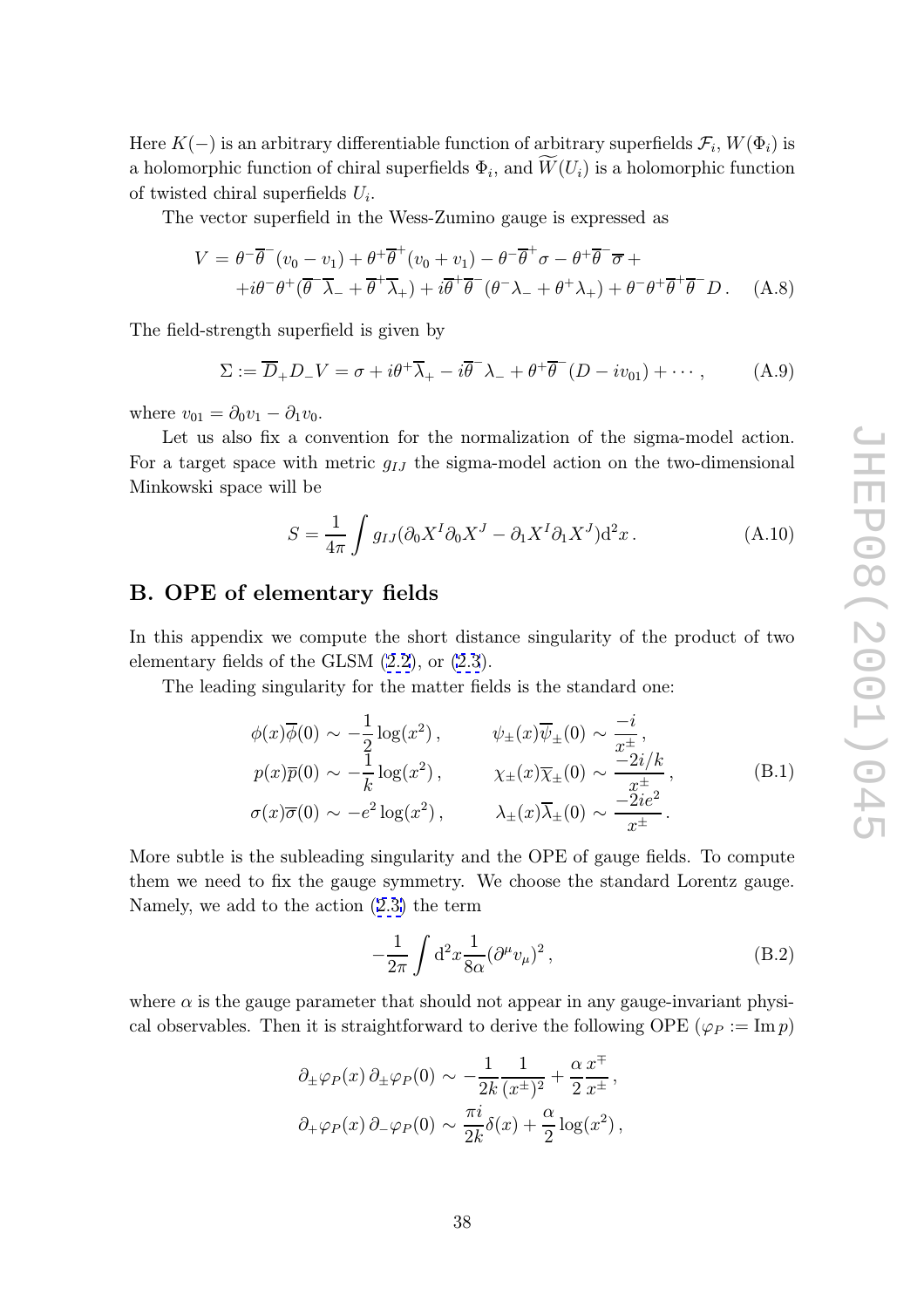$$
v_{\pm}(x) v_{\pm}(0) \sim \left(\frac{\alpha}{2} - \frac{e^2}{8}\right) \frac{x^{\mp}}{x^{\pm}},
$$
  
\n
$$
v_{+}(x) v_{-}(0) \sim \left(\frac{\alpha}{2} + \frac{e^2}{8}\right) \log(x^2),
$$
  
\n
$$
\varphi_P(x) v_{\pm}(0) \sim -\frac{\alpha}{2} \partial_{\mp}^{-1} \log(x^2).
$$
 (B.3)

<span id="page-39-0"></span>From this we see that the gauge-invariant current  $A_{\pm} := \partial_{\pm} \varphi_P + v_{\pm}$  has the following OPE:

$$
A_{\pm}(x)A_{\pm}(0) \sim -\frac{1}{2k} \frac{1}{(x^{\pm})^2} - \frac{e^2}{8} \frac{x^{\mp}}{x^{\pm}},
$$
  

$$
A_{+}(x)A_{-}(0) \sim \frac{\pi i}{2k} \delta(x) + \frac{e^2}{8} \log(x^2).
$$
 (B.4)

In this paper, we do not use the equations  $(B.3)$  and  $(B.4)$  that include deltafunctions, which are convention-dependent contact terms.

# C. Konishi anomaly

Let us define  $:\!\psi_\mp(x_1)\overline{\psi}_\mp(x_2)\!:$  by  $\psi_\mp(x_1)\overline{\psi}_\mp(x_2) - \frac{-i}{x_1^{\mp} - i}$  $\frac{-i}{x_1^{\mp} - x_2^{\mp}}$ . By a one-loop computation, we find

$$
\langle :\psi_-(x_1)\overline{\psi}_-(x_2) : \mathcal{O} \rangle \sim -\frac{i}{\pi} \int \frac{\mathrm{d}^2 z}{(x_1^- - z^-)(x_2^- - z^-)} \langle v_+(z) \mathcal{O} \rangle. \tag{C.1}
$$

In particular, we have

a particular, we have  
\n
$$
\langle \exists (\partial_+ \psi_-(x_1)\overline{\psi}_-(x_2) + \psi_-(x_1)\partial_+ \overline{\psi}_-(x_2)) : \mathcal{O} \rangle \sim -\left\langle \frac{v_+(x_1) - v_+(x_2)}{x_1^--x_2^-} \mathcal{O} \right\rangle
$$
\n
$$
\sim -\left\langle \left\{ \partial_- v_+(x_2) + \frac{x_1^+-x_2^+}{x_1^--x_2^-} \partial_+ v_+(x_2) \right\} \mathcal{O} \right\rangle.
$$

We see that the limit  $x_1 \to x_2$  is ambiguous. This ambiguity is absent for the gauge-invariant current  $\psi_-\psi_-$  defined as

$$
\psi_{-}\overline{\psi}_{-}(x) := \lim_{x_1 \to x_2} \left( \psi_{-}(x_1) \exp\left(i \int_{x_2}^{x_1} v \right) \overline{\psi}_{-}(x_2) - \frac{-i}{x_1 - x_2} \right) \tag{C.2}
$$

$$
= :\psi_{-}(x)\overline{\psi}_{-}(x) : +v_{-}(x)+\lim_{x_1 \to x_2} \frac{x_1^+ - x_2^+}{x_1^- - x_2^-}v_{+}(x).
$$
 (C.3)

Indeed, we see that

$$
\langle \partial_+(\psi_-\overline{\psi}_-)(x)\mathcal{O}\rangle \sim \langle F_{+-}(x)\mathcal{O}\rangle. \tag{C.4}
$$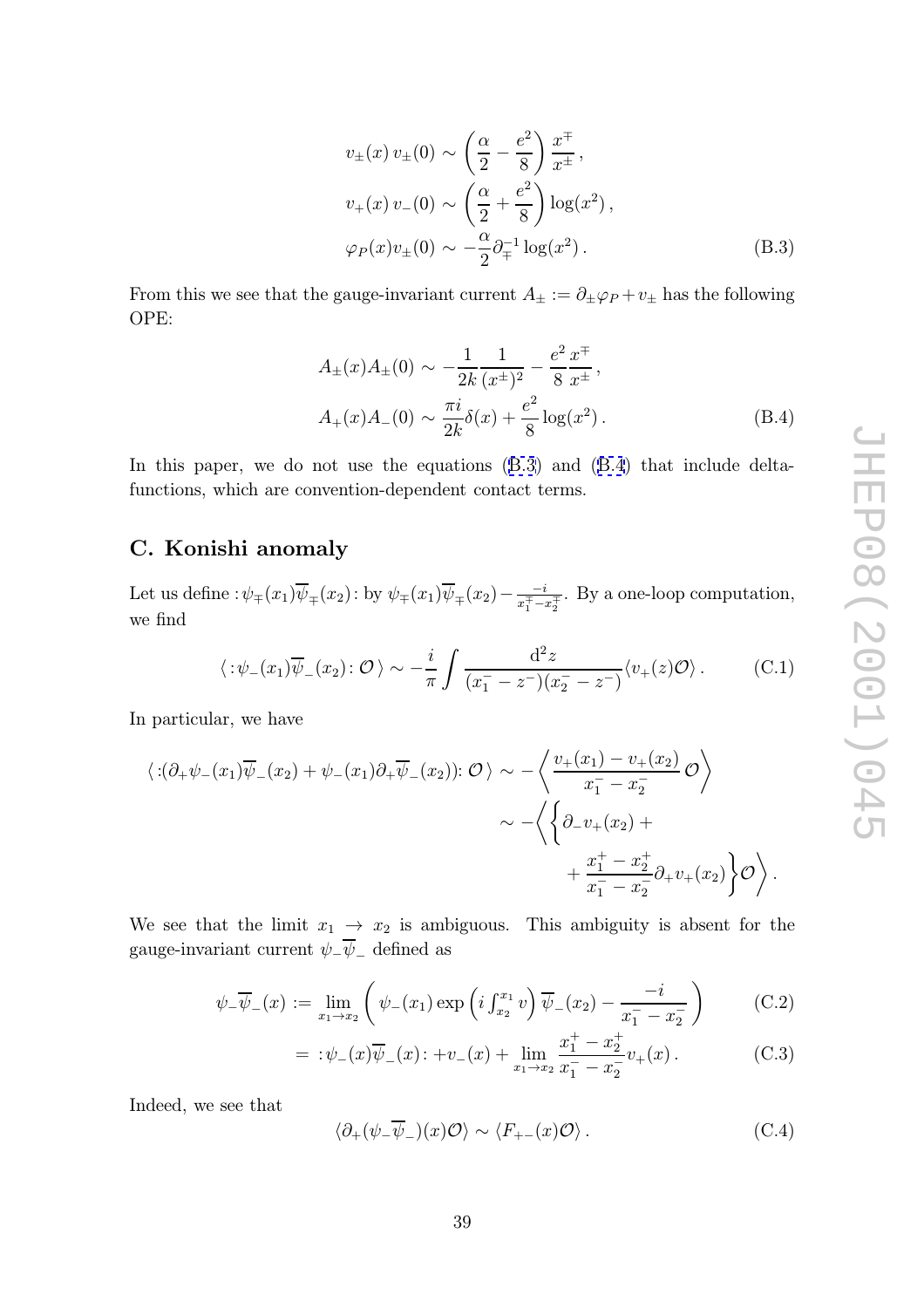<span id="page-40-0"></span>Similarly, if we define  $\psi_+ \overline{\psi}_+$  as the limit of  $\psi_+(x_1) \exp\left(i \int_{x_2}^{x_1} v \right) \overline{\psi}_+(x_2) - \frac{-i}{x_1^+ - i}$  $\frac{-i}{x_1^+ - x_2^+}$ , we find

$$
\langle \partial_{-}(\psi_{+}\overline{\psi}_{+})(x)\mathcal{O}\rangle \sim -\langle F_{+-}(x)\mathcal{O}\rangle. \tag{C.5}
$$

Gauge-invariant composites that appears in the text are always defined by a formula like (C.2). For instance, let us look at the axial current  $j_A^+$  $_{A}^{+} = \psi_{-}\psi_{-} + \cdots$ and  $j_A^- = -\psi_+ \psi_+ + \dots$  in (4.4). The OPE (C.4), (C.5) based on such a definition is consistent with the chiral anomaly equation  $\partial_+ j_A^+$  $A^+ + \partial_- j^-_A = 2F_{+-}$ 

Such qua[ntum](#page-39-0) effects can modify the classical equation

$$
\overline{D}_+\mathcal{J}^\circ \stackrel{?}{=} 0\,,\tag{C.6}
$$

where  $\mathcal{J}^{\circ}$  is the superfield defined in (4.6). Let us look at the lowest component of  ${\mathcal{J}}^\circ$ 

$$
j_{-}^{\circ} = \psi_{-}\overline{\psi}_{-} + \frac{k}{2}\chi_{-}\overline{\chi}_{-} + \frac{i}{e^{2}}\sigma\partial_{-}\overline{\sigma}.
$$
 (C.7)

The equation (C.6) would tell us that it commutes with  $Q_+$ . However, when  $\psi_-\psi_-$ The equation (C.6) would tell us that it commutator<br>is defined as in (C.3), the commutator becomes<br> $\left[\overline{Q}_+, j^{\circ}\right] = \frac{i}{2}\lambda$ 

$$
\left[\overline{Q}_+, j^{\circ}_-\right] = \frac{i}{2}\lambda_-, \tag{C.8}
$$

where we have used  $[\overline{Q}_+, v_-] = \frac{i}{2}$  $\frac{i}{2}\lambda_-\text{ and }[Q_+, v_+] = 0.$  The right-hand side of (C.8) is the lowest component of the superfield  $\frac{1}{2}\overline{D}_{-}\Sigma$ . Hence the supersymmetric completion of  $(C.8)$  is

$$
\overline{D}_{+} \mathcal{J}^{\circ} = \frac{1}{2} \overline{D}_{-} \Sigma , \qquad (C.9)
$$

which can be regarded as the anomalous form of  $(C.6)$ . One can also explicitly check other components of the superfield equation (C.9). For instance, the  $\theta^-$ -component equation  $\{\overline{Q}_+, \overline{G}^{\circ}\} = -i\partial_-\sigma$  follows from a one-loop computation, while the  $\theta^{-1}$ component  $\{\overline{Q}_+, T_-^{\circ}\} = -\frac{1}{4}\partial_-\lambda_-$  is a consequence of a gauge-invariant definition like (C.2) plus one-loop effects.

# D. [Par](#page-39-0)ity invariance of (gauged) WZW models

In this appendix we discuss the definition of world-sheet parity for (gauged) WZW models on a group manifold G. The WZW action is given by

$$
S_{\text{WZW}}(g) = \frac{1}{8\pi} \int_{\Sigma} \text{Tr} \left[ (g^{-1} \partial_0 g)^2 - (g^{-1} \partial_1 g)^2 \right] d^2 x + \frac{1}{12\pi} \int_B \text{Tr} \left[ (g^{-1} dg)^3 \right], \quad (D.1)
$$

where  $B$  is a three-dimensional manifold bounded by the two-dimensional world-sheet  $\Sigma$  over which the field g is extended. The WZ term depends on the orientation and is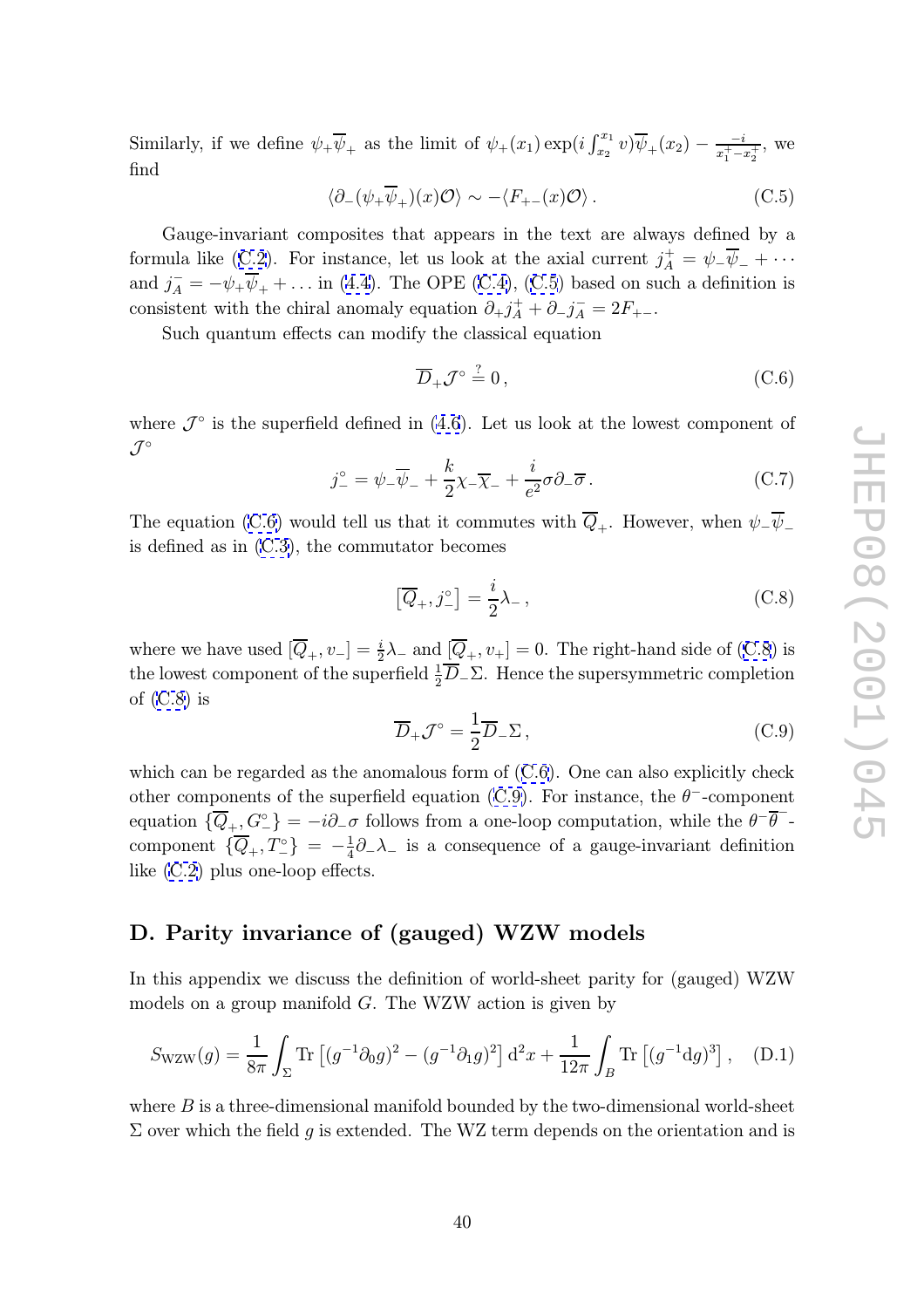flipped under parity. This can be compensated by the transformation  $g \to g^{-1}$ , since  $g^{-1}dg \to g dg^{-1} = -g(g^{-1}dg)g^{-1}$ . The kinetic term is invariant under both parity and  $g \to g^{-1}$ . Thus, the WZW model is parity-invariant if accompanied by  $g \to g^{-1}$ .

Gauging by  $g \to h^{-1}gh$  for h in a subgroup  $H \subset G$  leads to a vector gauged WZW model, where  $g^{-1}\partial_{\mu}g$  in the kinetic term is replaced by  $g^{-1}D_{\mu}^{v}g = g^{-1}\partial_{\mu}g +$  $g^{-1}A_{\mu}g - A_{\mu}$  and the WZ term is modified by adding  $y \t g \to h^{-1}gh \t{for } h$ <br>where  $g^{-1}\partial_\mu g$  in th<br>nd the WZ term is<br> $\Gamma^{\vee}(A, g) = -\frac{1}{4\pi} \int_{\Sigma}$ 

$$
\Gamma^{v}(A,g) = -\frac{1}{4\pi} \int_{\Sigma} \text{Tr} \left[ A(g^{-1}dg + dgg^{-1}) + Ag^{-1}Ag \right]. \tag{D.2}
$$

Under  $g \to g^{-1}$  the covariant derivative transforms as  $g^{-1}D^{\nu}g \to -g(g^{-1}D^{\nu}g)g^{-1}$ and thus the kinetic term is invariant. Furthermore, it is easy to see that (D.2) flips sign under this transformation,  $\Gamma^{v}(A,g^{-1}) = -\Gamma^{v}(A,g)$ . Thus, the vector gauged WZW model is parity invariant, again if accompaied by  $g \to g^{-1}$ .

Gauging by  $g \to h^{-1}gh^{-1}$  for h in an abelian subgroup  $H \subset G$  is another possibility called axial gauging. The kinetic term is obtained by replacing  $g^{-1}\partial_\mu g \to$  $g^{-1}D_\mu^a g = g^{-1}\partial_\mu g + g^{-1}A_\mu g + A_\mu$ , and the WZ term is modified by

$$
\Gamma^{a}(A,g) = -\frac{1}{4\pi} \int_{\Sigma} \text{Tr} \left[ A(g^{-1} \text{d}g - \text{d}gg^{-1}) - Ag^{-1}Ag \right]. \tag{D.3}
$$

Under  $g \to g^{-1}$  the covariant derivative transforms as  $g^{-1}D^a g \to -g(g^{-1}dg - g^{-1}Ag A)g^{-1}$ , and thus the kinetic term is invariant only if the sign of A is flipped. Also, it is straightforward to see that (D.3) flips sign under  $g \to g^{-1}, A \to -A$ . Thus the axially gauged WZW model is parity-invariant if accompanied by  $g \to g^{-1}$  and  $A \rightarrow -A.$ 

Axially gauged  $SL(2,\mathbb{R})/ U(1)$ . The euclidean (bosonic or fermionic) 2d Black Hole is associated with the axial gauging of  $SL(2,\mathbb{R})$  by the U(1) generated by  $i\sigma_2$ . Thus the parity should act on the fields as  $g \to g^{-1}$  and  $A \to -A$ . Setting  $g =$  $e^{i\sigma_2(t+\varphi)/2}e^{\rho\sigma_3}e^{i\sigma_2(t-\varphi)/2}$ , we see that the transformation  $g \to g^{-1}$  corresponds to  $\rho \to -\rho, \varphi \to \varphi, t \to -t$ . (The last one is compatible with  $A \to -A$ .) The sign flip of  $ρ$  can actually be undone by a π-shift of  $φ$ . Hence world-sheet parity can be defined to act on the coordinates as

$$
\rho \to \rho, \qquad \varphi \to \varphi, \qquad t \to -t, \qquad A \to -A. \tag{D.4}
$$

Next let us describe the action of parity on the current algebra. Left and right current algebras are associated with the transformation of the group elements of the form  $g \to g_L gg_R$ . Under  $g \to g^{-1}$  this becomes  $g \to g_R^{-1} gg_R^{-1}$ . Thus the right-moving currents  $J^+, J^3, J^-$  are transformed to the left-moving currents  $\tilde{J}^-$ ,  $\tilde{J}^3, \tilde{J}^+$  and vice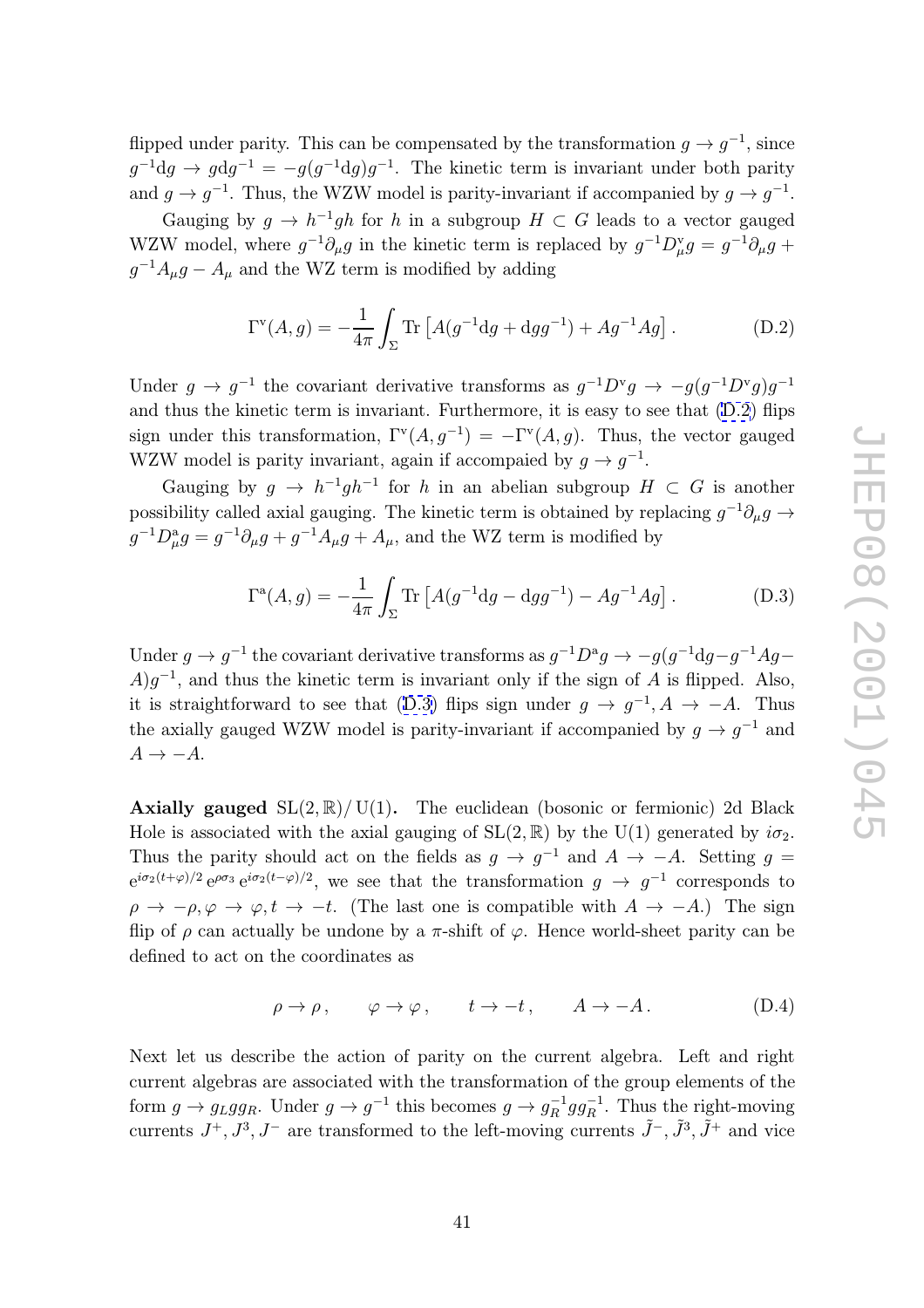<span id="page-42-0"></span>versa. In particular, the right-moving lowest-weight representations are transformed to the left-moving highest-weight representations. For example, the representation  $\widehat{\mathcal{D}}_j^+ \times \widehat{\mathcal{D}}_j^+$  is exchanged with  $\widehat{\mathcal{D}}_j^- \times \widehat{\mathcal{D}}_j^-$ .<sup>8</sup>

## Acknowledgments

We would like to thank M. Aganagic, M.R. Douglas, P. Fendley, K. Intriligator, A. Karch, J. Maldacena, J. Polchinski, N. Seiberg, S. Shenker, E. Silverstein, D. Tong, C. Vafa, E. Witten, and A.B. Zamolodchikov for discussions.

We thank ITP, Santa Barbara, for the support under the grant NSF-PHY-9907949. K.H. would also like to thank Rutgers Physics Department and the Institute for Advanced Study, for hospitality. K.H. was supported in part by NSF-DMS 9709694. A.K. was supported in part by DOE grant DE-FG02-90ER40542.

### References

- [1] K. Hori and C. Vafa, Mirror symmetry, hep-th/0002222.
- [2] E. Witten, *Phases of*  $N = 2$  theories in two dimensions, *Nucl. Phys.* **B 403** (1993) 159 [hep-th/9301042].
- [3] A.M. Polyakov, *Quark confinement and topology of gauge groups*, *Nucl. Phys.* **[B](http://www-spires.slac.stanford.edu/spires/find/hep/www?j=NUPHA%2CB403%2C159) [120](http://www-spires.slac.stanford.edu/spires/find/hep/www?j=NUPHA%2CB403%2C159)**  $(1077)$ ,  $420$ [\(197](http://www-spires.slac.stanford.edu/spires/find/hep/www?j=NUPHA%2CB403%2C159)[7\)](http://xxx.lanl.gov/abs/hep-th/9301042) [429.](http://xxx.lanl.gov/abs/hep-th/9301042)
- [4] V.A. Fateev, A.B. Zamolodchikov and Al.B. Zamolodchikov, unpublished.
- [\[5\] E. Witten,](http://www-spires.slac.stanford.edu/spires/find/hep/www?j=NUPHA%2CB120%2C429) On string theory and black holes, Phys. Rev. D 44 (1[991\)](http://www-spires.slac.stanford.edu/spires/find/hep/www?j=NUPHA%2CB120%2C429) [314;](http://www-spires.slac.stanford.edu/spires/find/hep/www?j=NUPHA%2CB120%2C429)<br>C. Mandal, A.M. Sangunta and S.D. Wadia, Classical achtions of two a G. Mandal, A.M. Sengupta and S.R. Wadia, Classical solutions of two-dimensional string theory, Mod. Phys. Lett.  $\bf{A}$  6 (1991) 1685;<br>S. Flitzun, A. Farge and E. Pakinaniai. Same alak S. Elitzur, A. Forge and E. Rabinovici, Some [global aspects of string compa](http://www-spires.slac.stanford.edu/spires/find/hep/www?j=PHRVA%2CD44%2C314)ctifications, Nucl. Phys. B 359 (1991) 581.
- [6] V. Kazakov, [I.K. Kostov and D. Kutasov,](http://www-spires.slac.stanford.edu/spires/find/hep/www?j=MPLAE%2CA6%2C1685) A matrix model for the two dimensional black hole, hep-th/0101011.
- [7] [Y.](http://www-spires.slac.stanford.edu/spires/find/hep/www?j=NUPHA%2CB359%2C581) [Kazama](http://www-spires.slac.stanford.edu/spires/find/hep/www?j=NUPHA%2CB359%2C581) [and](http://www-spires.slac.stanford.edu/spires/find/hep/www?j=NUPHA%2CB359%2C581) [H.](http://www-spires.slac.stanford.edu/spires/find/hep/www?j=NUPHA%2CB359%2C581) [Suzuki,](http://www-spires.slac.stanford.edu/spires/find/hep/www?j=NUPHA%2CB359%2C581) New  $N = 2$  superconformal field theories and superstring compactification , Nucl. Phys. B 321 (1989) 232.
- [8] E.A. Ivano[v](http://xxx.lanl.gov/abs/hep-th/0101011) [and](http://xxx.lanl.gov/abs/hep-th/0101011) [S.O.](http://xxx.lanl.gov/abs/hep-th/0101011) [Krivon](http://xxx.lanl.gov/abs/hep-th/0101011)os, U(1) supersymmetric extension of the Liouville equation, Lett. Math. Phys. [7](http://www-spires.slac.stanford.edu/spires/find/hep/www?j=NUPHA%2CB321%2C232) (1983) 523.
- [9] A. Giveon and D. Kutasov, Little string theory in a double scaling limit, J. High Energy Phys. 10 (1999) 034 [hep-th/9909110]. li<br>D j<br>D

 ${}^8g \to g_L gg_R$  [is](http://www-spires.slac.stanford.edu/spires/find/hep/www?j=LMPHD%2CA7%2C523) [the](http://www-spires.slac.stanford.edu/spires/find/hep/www?j=LMPHD%2CA7%2C523) [convention](http://www-spires.slac.stanford.edu/spires/find/hep/www?j=LMPHD%2CA7%2C523) [used](http://www-spires.slac.stanford.edu/spires/find/hep/www?j=LMPHD%2CA7%2C523) [in](http://www-spires.slac.stanford.edu/spires/find/hep/www?j=LMPHD%2CA7%2C523) [\[27\]](http://www-spires.slac.stanford.edu/spires/find/hep/www?j=LMPHD%2CA7%2C523) which leads to the spectrum  $\hat{\mathcal{D}}^{\pm}_{j} \times \hat{\mathcal{D}}^{\pm}_{j}$ . If the other convention  $g \to g_L gg_R^{-1}$  were taken, the spectrum would be  $\widehat{\mathcal{D}}_j^{\pm} \times \widehat{\mathcal{D}}_j^{\mp}$ , and the pa[rity would act as](http://jhep.sissa.it/stdsearch?paper=10%281999%29034)  $\begin{align} d \\ \partial \\ \widehat{\mathcal{D}} \end{align}$  $\begin{array}{c} e \ \end{array}$ [the exchange of](http://jhep.sissa.it/stdsearch?paper=10%281999%29034)  $\widehat{\mathcal{D}}_j^+ \times \widehat{\mathcal{D}}_j^-$  and  $\widehat{\mathcal{D}}_j^- \times \widehat{\mathcal{D}}_j^+$ [. We th](http://xxx.lanl.gov/abs/hep-th/9909110)ank J. Maldacena for a discussion on this.  $\frac{(1)}{\sin \hat{p}}$  $\frac{\text{cc}}{2}$ ep<br>on<br>D  $\frac{d}{d}$  he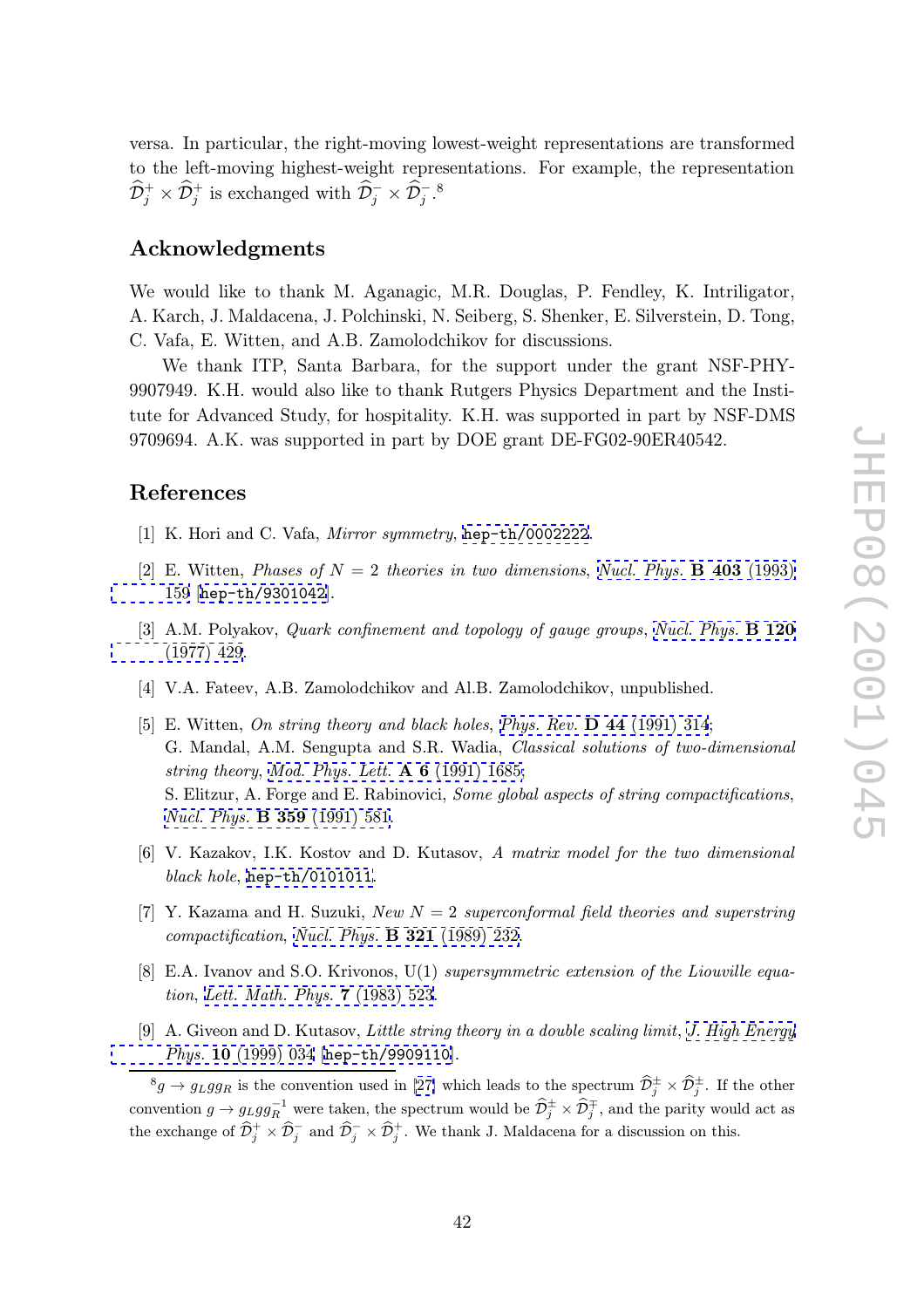- <span id="page-43-0"></span>[10] S. Mukhi and C. Vafa, Two-dimensional black hole as a topological coset model of  $c = 1$  string theory, Nucl. Phys. **B** 407 (1993) 667 [hep-th/9301083].
- [11] D. Ghoshal and S. Mukhi, Topological Landau-Ginzburg model of two-dimensional string theory, Nucl. Phys.  $\bf{B}$  425 (1994) 173 [hep-th/9312189]; A. Hanany, Y. Oz [and](http://www-spires.slac.stanford.edu/spires/find/hep/www?j=NUPHA%2CB407%2C667) [M.](http://www-spires.slac.stanford.edu/spires/find/hep/www?j=NUPHA%2CB407%2C667) [Ronen](http://www-spires.slac.stanford.edu/spires/find/hep/www?j=NUPHA%2CB407%2C667) [Plesser,](http://www-spires.slac.stanford.edu/spires/find/hep/www?j=NUPHA%2CB407%2C667) Topol[ogical](http://xxx.lanl.gov/abs/hep-th/9301083) [Landau-Gi](http://xxx.lanl.gov/abs/hep-th/9301083)nzburg formulation and integrable structure of 2-d string theory, Nucl. Phys. **B 425** (1994) 150 [hep-th/9401[030](http://www-spires.slac.stanford.edu/spires/find/hep/www?j=NUPHA%2CB425%2C173)].
- [12] H. Ooguri and C. Vafa, Two-dimensional black hole a[nd singularities of CY manifolds](http://www-spires.slac.stanford.edu/spires/find/hep/www?j=NUPHA%2CB425%2C150), Nucl. Phys. [B 46](http://xxx.lanl.gov/abs/hep-th/9401030)3 (1996) 55 [hep-th/9511164].
- [13] T. Eguchi and Y. Sugawara, Modular invariance in superstring on Calabi-Yau n-fold with  $A$ -D-E singularity, Nucl. Phys. **[B 577](http://xxx.lanl.gov/abs/hep-th/9511164)** (2000) 3 [hep-th/0002100].
- [14] E. Witten, On the Landau-Ginzburg description of  $N = 2$  minimal models, Int. J. Mod. Phys. A 9 (1994) [4783 \[](http://www-spires.slac.stanford.edu/spires/find/hep/www?j=NUPHA%2CB577%2C3)hep-th/9304026].
- [15] E. Silverstein and E. Witten, Global U(1) R symmetry and conformal invari[ance of](http://www-spires.slac.stanford.edu/spires/find/hep/www?j=IMPAE%2CA9%2C4783)  $(0,2)$  models, Phys. Lett. **[B 3](http://www-spires.slac.stanford.edu/spires/find/hep/www?j=IMPAE%2CA9%2C4783)28** [\(1994\) 307 \[](http://xxx.lanl.gov/abs/hep-th/9304026)hep-th/9403054].
- [16] K. Konishi, Anomalous supersymmetry transformation of some composite operators in SQCD , Phys. Lett. [B 135](http://www-spires.slac.stanford.edu/spires/find/hep/www?j=PHLTA%2CB328%2C307) (1984) 439.
- [17] A.B. Zamolodchikov, Irreversibility of the flux of the renormalization group in a 2d field theory, [Pisma Zh. Eksp. Theor. Fiz](http://www-spires.slac.stanford.edu/spires/find/hep/www?j=PHLTA%2CB135%2C439)., 43 (1986) 565, Sov. Phys. JETP Lett. 43<br>(1986) 729 (1986) 730.
- [18] N. Seiberg, Notes on quantum Liouville theory and quantum gravity, [Prog. Theor.](http://www-spires.slac.stanford.edu/spires/find/hep/www?j=JTPLA%2C43%2C730) [Phys. Supp](http://www-spires.slac.stanford.edu/spires/find/hep/www?j=JTPLA%2C43%2C730)l. , 102 (1990) 319.
- [19] D. Kutasov and N. Seiberg, Number of degrees of freedom, density of states and tachyons in string theory and CFT , Nucl. Phys. B 358 (1991) 600.
- [20] J.L. Cardy, Operator content of two-dimensional conformally invariant theories, Nucl. Phys. B 270 (1986) 186; H.W. J. Blöete, J.L. Cardy and M.P. Nightingale, *[Conformal](http://www-spires.slac.stanford.edu/spires/find/hep/www?j=NUPHA%2CB358%2C600) [inva](http://www-spires.slac.stanford.edu/spires/find/hep/www?j=NUPHA%2CB358%2C600)riance*, the central charge and universal finite size amplitudes at criticality, Phys. Rev. Lett. 56 ([1986\)](http://www-spires.slac.stanford.edu/spires/find/hep/www?j=NUPHA%2CB270%2C186) [742.](http://www-spires.slac.stanford.edu/spires/find/hep/www?j=NUPHA%2CB270%2C186)
- [21] P. Fendley and K. Intriligator, private communication.
- [\[22\] M.](http://www-spires.slac.stanford.edu/spires/find/hep/www?j=PRLTA%2C56%2C742) Aganagic, K. Hori, A. Karch and D. Tong, to appear.
- [23] D.H. Friedan, *Nonlinear models in*  $2 + \varepsilon$  dimensions, Ann. Phys. (NY) **163** (1985) 318.
- [24] S.E. Koonin, Computational physics, Menlo Park, CA: [Benjamin/Cummings 1986.](http://www-spires.slac.stanford.edu/spires/find/hep/www?j=APNYA%2C163%2C318)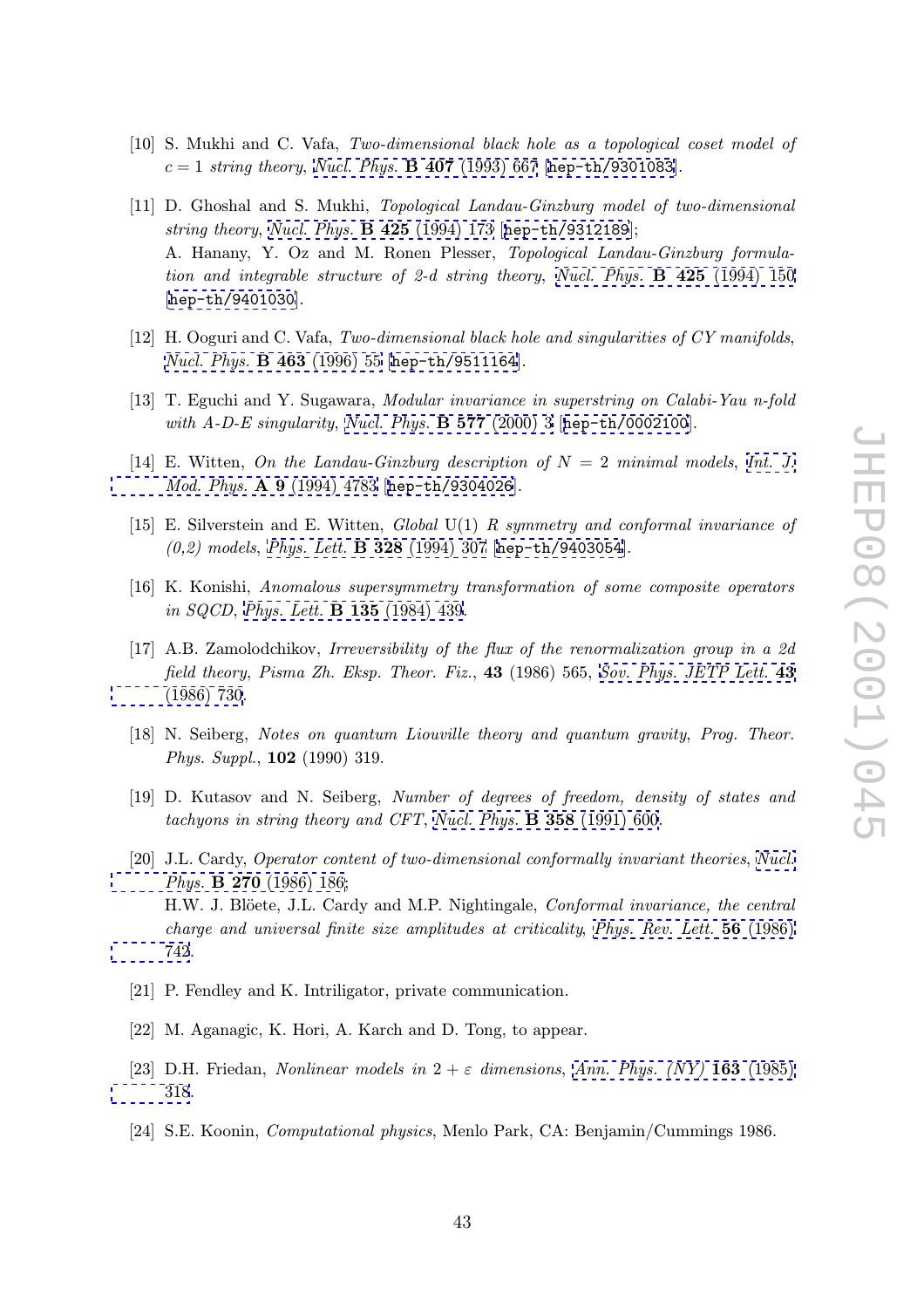- <span id="page-44-0"></span>[25] R. Dijkgraaf, H. Verlinde and E. Verlinde, *String propagation in a black hole geometry*, Nucl. Phys. B 371 (1992) 269.
- [26] J. Distler and P. Nelson, New discrete states of strings near a black hole, Nucl. Phys. [B 374](http://www-spires.slac.stanford.edu/spires/find/hep/www?j=NUPHA%2CB371%2C269) (1992) 123.
- [27] J. Maldacena and H. Ooguri, Strings in  $AdS_3$  and  $SL(2,\mathbb{R})$  WZ[W model. I](http://www-spires.slac.stanford.edu/spires/find/hep/www?j=NUPHA%2CB374%2C123), hep-th/0001053 [.](http://www-spires.slac.stanford.edu/spires/find/hep/www?j=NUPHA%2CB374%2C123)
- [28] D. Gepner, Field identification in coset conformal field theories, Phys. Lett. **B** 222  $(1080)$   $207$ . (1989) 207; [G.](http://xxx.lanl.gov/abs/hep-th/0001053) [Moore](http://xxx.lanl.gov/abs/hep-th/0001053) [and](http://xxx.lanl.gov/abs/hep-th/0001053) [N.](http://xxx.lanl.gov/abs/hep-th/0001053) Seiberg, *Taming the conformal zoo*, *Phys. Lett.* **B 220** (1989) 422.
- [29] K. Hori, Global aspects of gauged Wess-Zumino-Witten models, [Comm.](http://www-spires.slac.stanford.edu/spires/find/hep/www?j=PHLTA%2CB222%2C207) [Math.](http://www-spires.slac.stanford.edu/spires/find/hep/www?j=PHLTA%2CB222%2C207) [Phys.](http://www-spires.slac.stanford.edu/spires/find/hep/www?j=PHLTA%2CB222%2C207) 182 [\(1996\)](http://www-spires.slac.stanford.edu/spires/find/hep/www?j=PHLTA%2CB222%2C207) 1 [hep-th/9411134].
- [30] E. Witten, *The N matrix model and gauged WZW models*, *Nucl. Phys.* **[B 371](http://www-spires.slac.stanford.edu/spires/find/hep/www?j=CMPHA%2C182%2C1)** (1992)  $101$ . 191; [T.](http://www-spires.slac.stanford.edu/spires/find/hep/www?j=CMPHA%2C182%2C1) [Nakatsu,](http://www-spires.slac.stanford.edu/spires/find/hep/www?j=CMPHA%2C182%2C1) S[upersymmetric](http://xxx.lanl.gov/abs/hep-th/9411134) [gau](http://xxx.lanl.gov/abs/hep-th/9411134)ged Wess-Zumino-Witten models , Prog. Theor. Phys. , 87 (1992) 795; [T. M](http://www-spires.slac.stanford.edu/spires/find/hep/www?j=NUPHA%2CB371%2C191)uto, Axial vector duality as a mirror symmetry, Phys. Lett. **B** 343 [\(1995\)](http://www-spires.slac.stanford.edu/spires/find/hep/www?j=NUPHA%2CB371%2C191) [153](http://www-spires.slac.stanford.edu/spires/find/hep/www?j=NUPHA%2CB371%2C191) [hep-th/9409072].
- [31] M. Rocek and E. Verlinde, *Duality, quotients and currents, Nucl. Phys.* **[B 373](http://www-spires.slac.stanford.edu/spires/find/hep/www?j=PHLTA%2CB343%2C153)** (1992) [630](http://xxx.lanl.gov/abs/hep-th/9409072) [\[](http://xxx.lanl.gov/abs/hep-th/9409072)hep-th/9110053].
- [32] V.A. Fateev, E. Onofri and A.B. Zamolodchikov, The sausage model (integrable de[form](http://www-spires.slac.stanford.edu/spires/find/hep/www?j=NUPHA%2CB373%2C630)[ations](http://xxx.lanl.gov/abs/hep-th/9110053) [of](http://xxx.lanl.gov/abs/hep-th/9110053)  $O(3)$  sigma model), Nucl. Phys. **B** 406 (199[3\) 521.](http://www-spires.slac.stanford.edu/spires/find/hep/www?j=NUPHA%2CB373%2C630)
- [33] P. Fendley and K. Intriligator, *Scattering and thermodynamics in integrable*  $N = 2$ theories, Nucl. Phys. **B 380** (1992[\)](http://www-spires.slac.stanford.edu/spires/find/hep/www?j=NUPHA%2CB406%2C521) [265](http://www-spires.slac.stanford.edu/spires/find/hep/www?j=NUPHA%2CB406%2C521) [\[](http://www-spires.slac.stanford.edu/spires/find/hep/www?j=NUPHA%2CB406%2C521)hep-th/9202011].
- [34] A. Kapustin and M.J. Strassler, On mirror symmetry in three dimensional abelian gauge theories, [J.](http://www-spires.slac.stanford.edu/spires/find/hep/www?j=NUPHA%2CB380%2C265) [High](http://www-spires.slac.stanford.edu/spires/find/hep/www?j=NUPHA%2CB380%2C265) [Energy](http://www-spires.slac.stanford.edu/spires/find/hep/www?j=NUPHA%2CB380%2C265) [Phys.](http://www-spires.slac.stanford.edu/spires/find/hep/www?j=NUPHA%2CB380%2C265) 04 [\(1999\)](http://xxx.lanl.gov/abs/hep-th/9202011) [021](http://xxx.lanl.gov/abs/hep-th/9202011) [\[](http://xxx.lanl.gov/abs/hep-th/9202011)hep-th/9902033].
- [35] D. Tong, Dynamics of  $N = 2$  supersymmetric Chern-Simons theories, J. High Energy Phys. 07 (2000[\)](http://jhep.sissa.it/stdsearch?paper=04%281999%29021) [019](http://jhep.sissa.it/stdsearch?paper=04%281999%29021) [\[](http://jhep.sissa.it/stdsearch?paper=04%281999%29021)hep-th/0005186].
- [36] D. Ghoshal and C. Vafa,  $C = 1$  string as the topological theory of the [conifold](http://jhep.sissa.it/stdsearch?paper=07%282000%29019), Nucl. Phys. [B 453](http://jhep.sissa.it/stdsearch?paper=07%282000%29019) (1995) [121](http://xxx.lanl.gov/abs/hep-th/0005186) [\[](http://xxx.lanl.gov/abs/hep-th/0005186)hep-th/9506122].
- [37] S. Mizoguchi, Modular invariant critical superstrings on four-dimensional Minkowski  $space \quad x \quad two-dimensional \quad black \quad hole, \quad J. \quad High \quad Energy \quad Phys. \quad \mathbf{04} \quad (2000) \quad 014$  $space \quad x \quad two-dimensional \quad black \quad hole, \quad J. \quad High \quad Energy \quad Phys. \quad \mathbf{04} \quad (2000) \quad 014$ [[hep-th/0003053](http://www-spires.slac.stanford.edu/spires/find/hep/www?j=NUPHA%2CB453%2C121)]; Nonc[ompact](http://xxx.lanl.gov/abs/hep-th/9506122) [gepner](http://xxx.lanl.gov/abs/hep-th/9506122) [mo](http://xxx.lanl.gov/abs/hep-th/9506122)dels for type II strings on a conifold and an ALE instanton, hep-th/0009240; S. Yamaguchi, Noncompact Gepner mo[dels with discrete spectra](http://jhep.sissa.it/stdsearch?paper=04%282000%29014) , Phys. Lett.

 $509$  [\(2001\) 346 \[](http://xxx.lanl.gov/abs/hep-th/0003053)hep-th/0102176]; *Gepner-like description of a string theory on* a non-compact si[ngular Calabi-Yau](http://xxx.lanl.gov/abs/hep-th/0009240) manifold , Nucl. Phys. B 594 (2001) 190